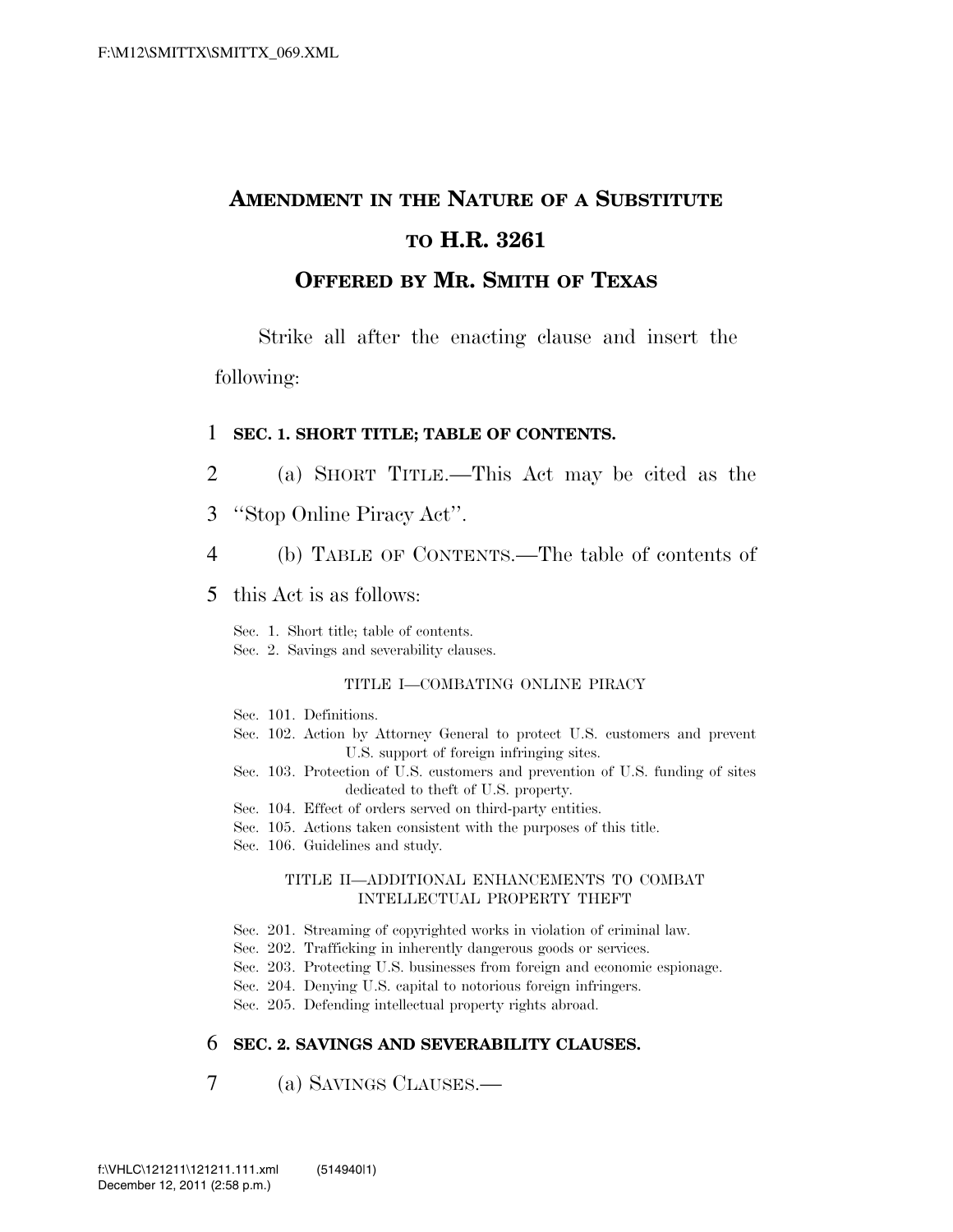(1) FIRST AMENDMENT.—Nothing in this Act shall be construed to impose a prior restraint on free speech or the press protected under the First Amendment to the Constitution.

 (2) TITLE 17 LIABILITY.—Nothing in title I shall be construed to enlarge or diminish liability, in- cluding vicarious or contributory liability, for any cause of action available under the Lanham Act or title 17, United States Code, including any limita- tions on liability under such title, nor shall aware- ness of, receipt of, or response to any notice pro- vided under section 102 (b) or 103 (b), or any order issued or served under section 102 or 103, serve as a basis for determining eligibility for a limitation on liability under section 512 of title 17, United States Code.

 (3) NO DUTY TO MONITOR.—Nothing in title I shall be construed to impose a duty to monitor activ- ity on the network or service of an entity described 20 in section  $102(c)$  or  $103(c)$ .

 (4) NO TECHNOLOGY MANDATES.—Nothing in 22 title I shall be construed to impose a duty on an en-23 tity described in section  $102(c)$  or  $103(c)$  to design its network, technology, or service to forestall or pre-vent acts that would actually or potentially create a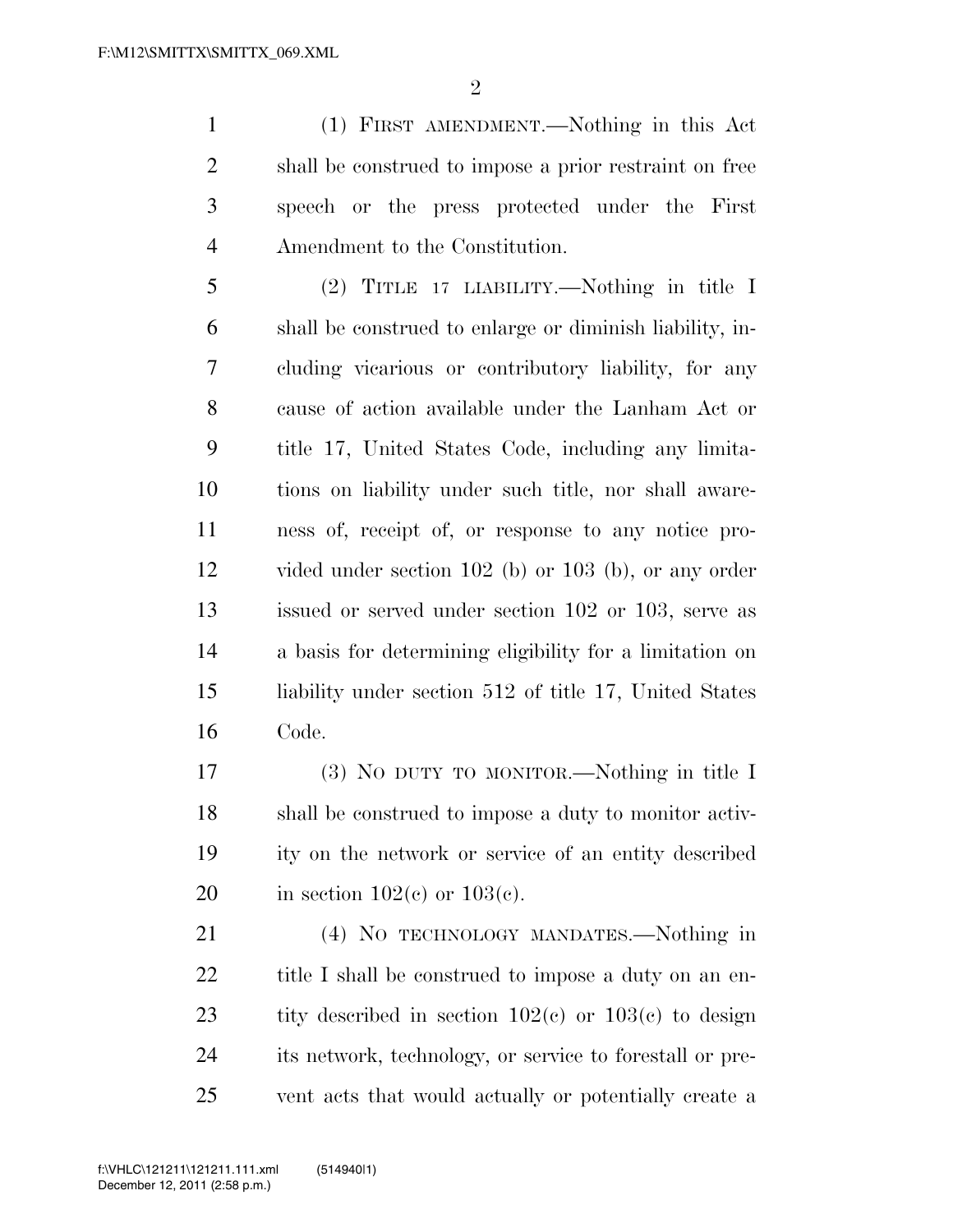cause of action under such title, or to utilize any particular type of technology to comply with the re-quirements of such title.

 (5) NO IMPACT ON SECURITY OR INTEGRITY.— Nothing in title I shall be construed to authorize a court to require compliance with an obligation under section 102(c) in a manner that would impair the se- curity or integrity of the domain name system or of the system or network operated by or on behalf of the party subject to the obligation.

 (b) SEVERABILITY.—If any provision of this Act, or the application of the provision to any person or cir- cumstance, is held to be unconstitutional, the other provi- sions or the application of the provision to other persons or circumstances shall not be affected thereby.

 (c) DEFINITIONS.—The terms used in this section have the meanings given those terms in section 101.

## **TITLE I—COMBATING ONLINE PIRACY**

**SEC. 101. DEFINITIONS.** 

21 In this title:

 (1) DOMAIN NAME.—The term ''domain name'' has the meaning given that term in section 45 of the Lanham Act (15 U.S.C. 1127).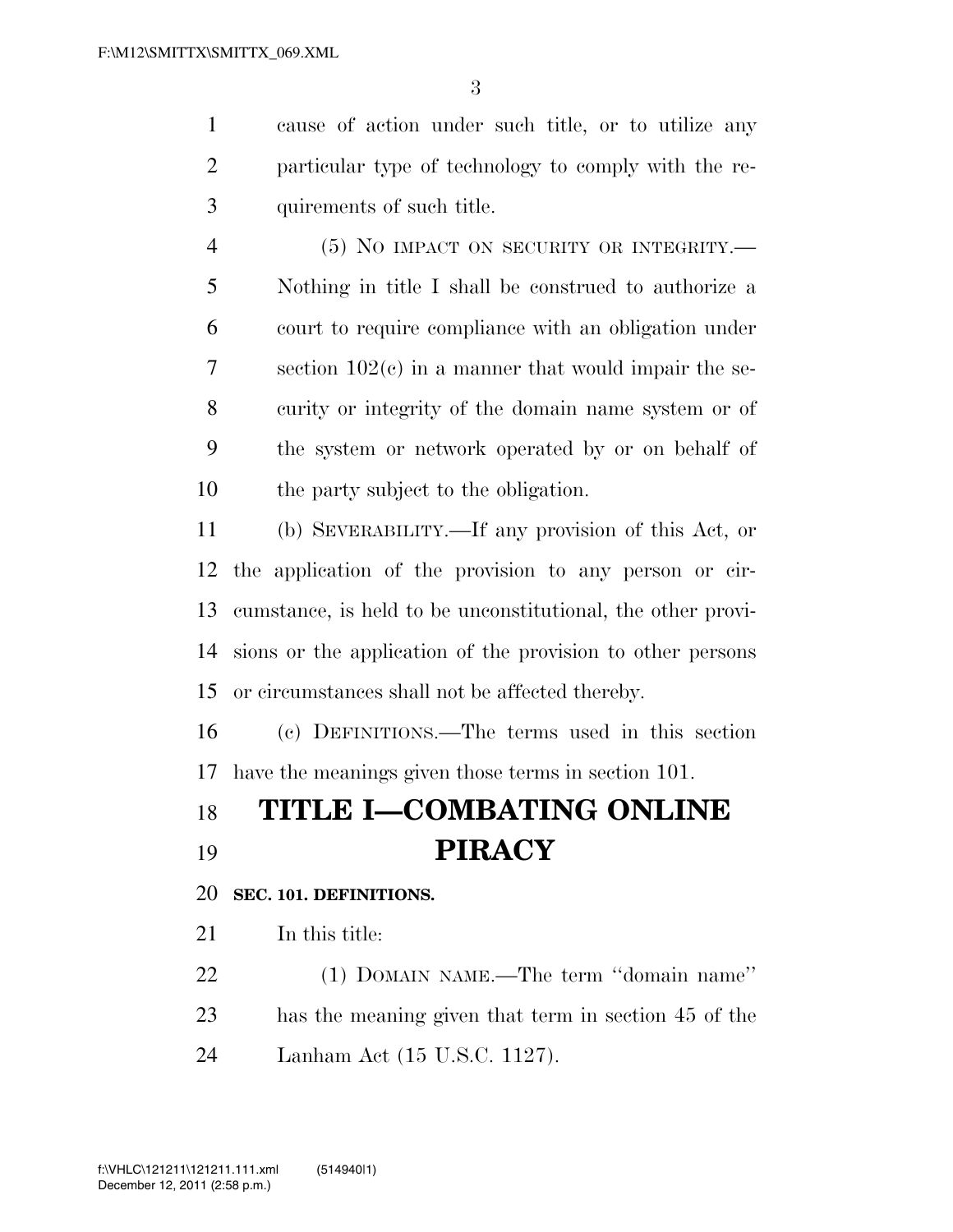(2) DOMAIN NAME SYSTEM SERVER.—The term ''domain name system server'' means a server or other mechanism used to provide the Internet pro-tocol address associated with a domain name.

 (3) DOMESTIC DOMAIN NAME.—The term ''do- mestic domain name'' means a domain name that is registered or assigned by a domain name registrar, domain name registry, or other domain name reg- istration authority, that is located within a judicial district of the United States.

 (4) DOMESTIC INTERNET PROTOCOL AD- DRESS.—The term ''domestic Internet Protocol ad- dress'' means an Internet Protocol address for which the corresponding Internet Protocol allocation entity and the entity using the Internet Protocol address are located within a judicial district of the United States.

 (5) DOMESTIC INTERNET SITE.—The term ''do- mestic Internet site'' means an Internet site for which the corresponding domain name or, if there is no domain name, the corresponding Internet Pro- tocol address, is a domestic domain name or domes-23 tic Internet Protocol address.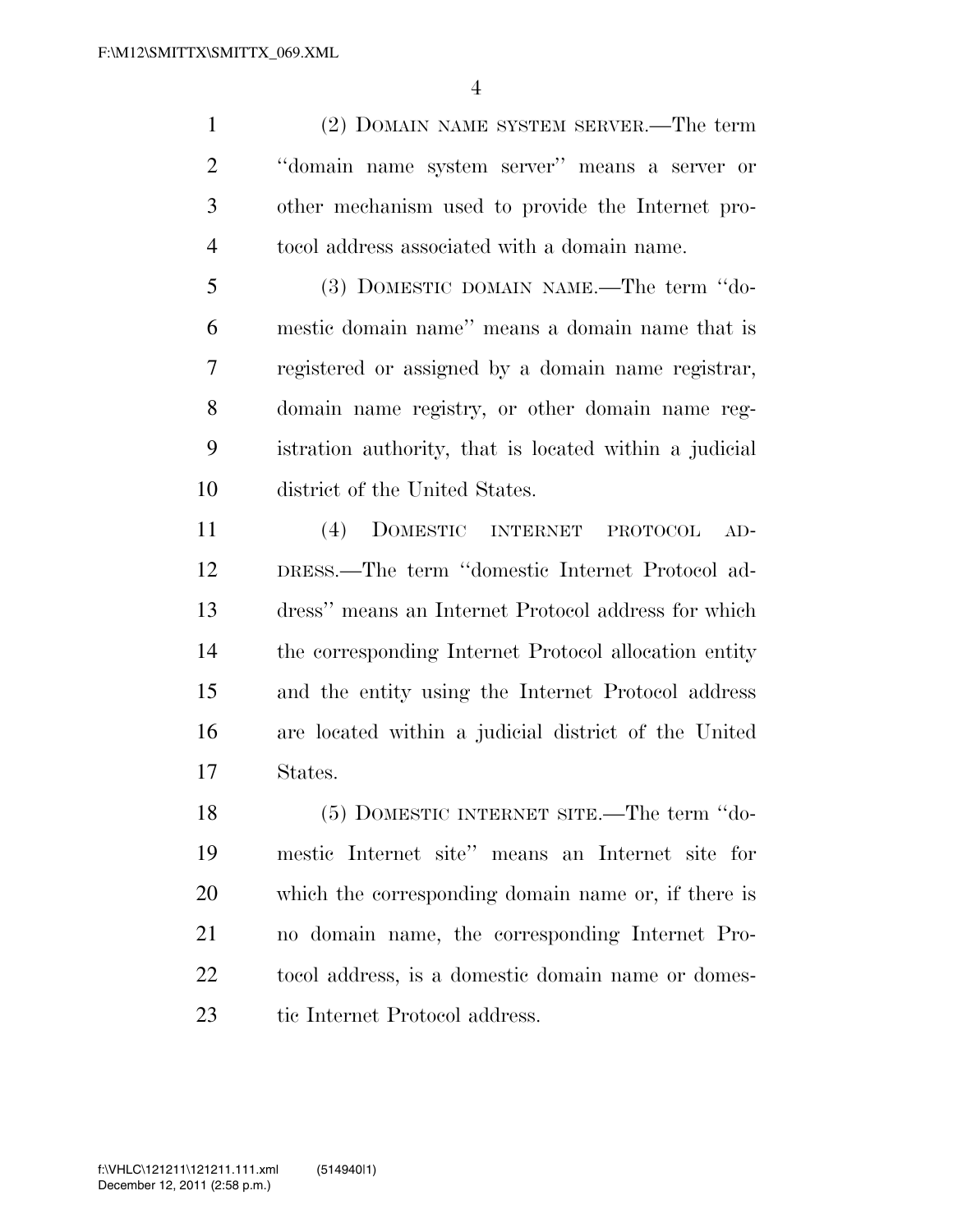| $\mathbf{1}$   | (6) FOREIGN DOMAIN NAME.—The term "for-                  |
|----------------|----------------------------------------------------------|
| $\overline{2}$ | eign domain name" means a domain name that is            |
| 3              | not a domestic domain name.                              |
| $\overline{4}$ | (7) FOREIGN INTERNET PROTOCOL ADDRESS.—                  |
| 5              | The term "foreign Internet Protocol address" means       |
| 6              | an Internet Protocol address that is not a domestic      |
| 7              | Internet protocol address.                               |
| 8              | (8) FOREIGN INTERNET SITE.—The term "for-                |
| 9              | eign Internet site" means an Internet site that is       |
| 10             | not a domestic Internet site.                            |
| 11             | (9) INTELLECTUAL PROPERTY ENFORCEMENT                    |
| 12             | COORDINATOR.—The term "Intellectual Property             |
| 13             | Enforcement Coordinator" means the Intellectual          |
| 14             | Property Enforcement Coordinator appointed under         |
| 15             | section 301 of the Prioritizing Resources and Orga-      |
| 16             | nization for Intellectual Property Act of 2008 (15)      |
| 17             | U.S.C. 8111).                                            |
| 18             | $(10)$ INTERNET.—The term "Internet" has the             |
| 19             | meaning given that term in section $5362(5)$ of title    |
| 20             | 31, United States Code.                                  |
| 21             | (11) INTERNET ADVERTISING SERVICE.—The                   |
| 22             | term "Internet advertising service" means a service      |
| 23             | that for compensation sells, purchases, brokers,         |
| 24             | serves, inserts, verifies, or clears the placement of an |
| 25             | advertisement, including a paid or sponsored search      |
|                |                                                          |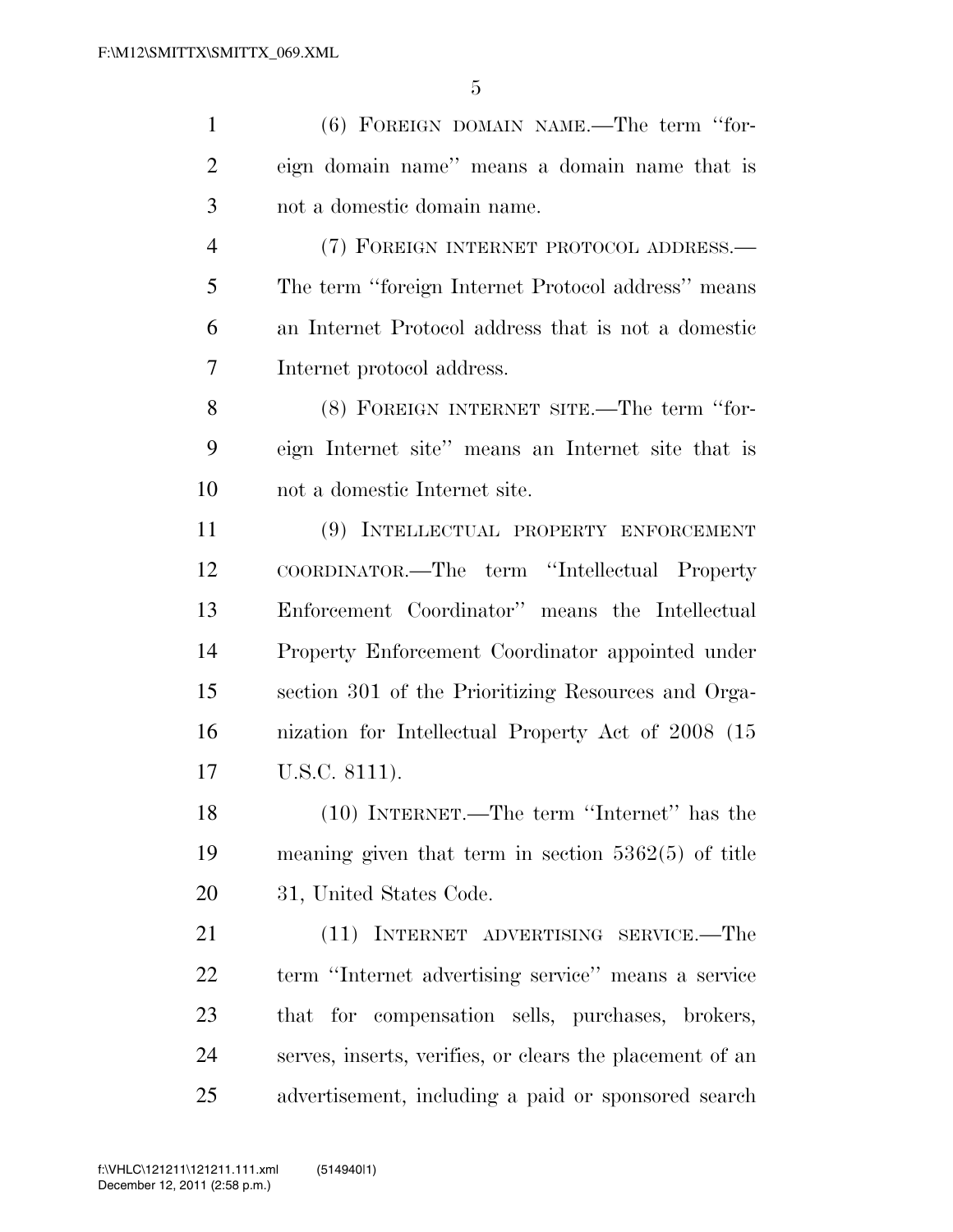result, link, or placement, that is rendered in viewable form for any period of time on an Internet site.

 (12) INTERNET PROTOCOL.—The term ''Inter- net Protocol'' means a protocol used for commu- nicating data across a packet-switched internetwork using the Transmission Control Protocol/Internet Protocol, and includes any predecessor or successor protocol to such protocol.

 (13) INTERNET PROTOCOL ADDRESS.—The term ''Internet Protocol address'' means a numerical or hexadecimal label that is assigned to each device that participates in a computer network that uses the Internet Protocol for communication.

 (14) INTERNET PROTOCOL ALLOCATION ENTI- TY.—The term ''Internet Protocol allocation entity'' means the American Registry of Internet Numbers (ARIN), its successor (if any), or any Internet Pro- tocol Internet registry that is formally recognized by the United States Government, from which an Inter- net Protocol address is allocated or where it is reg-istered.

 (15) INTERNET SEARCH ENGINE.—The term ''Internet search engine''—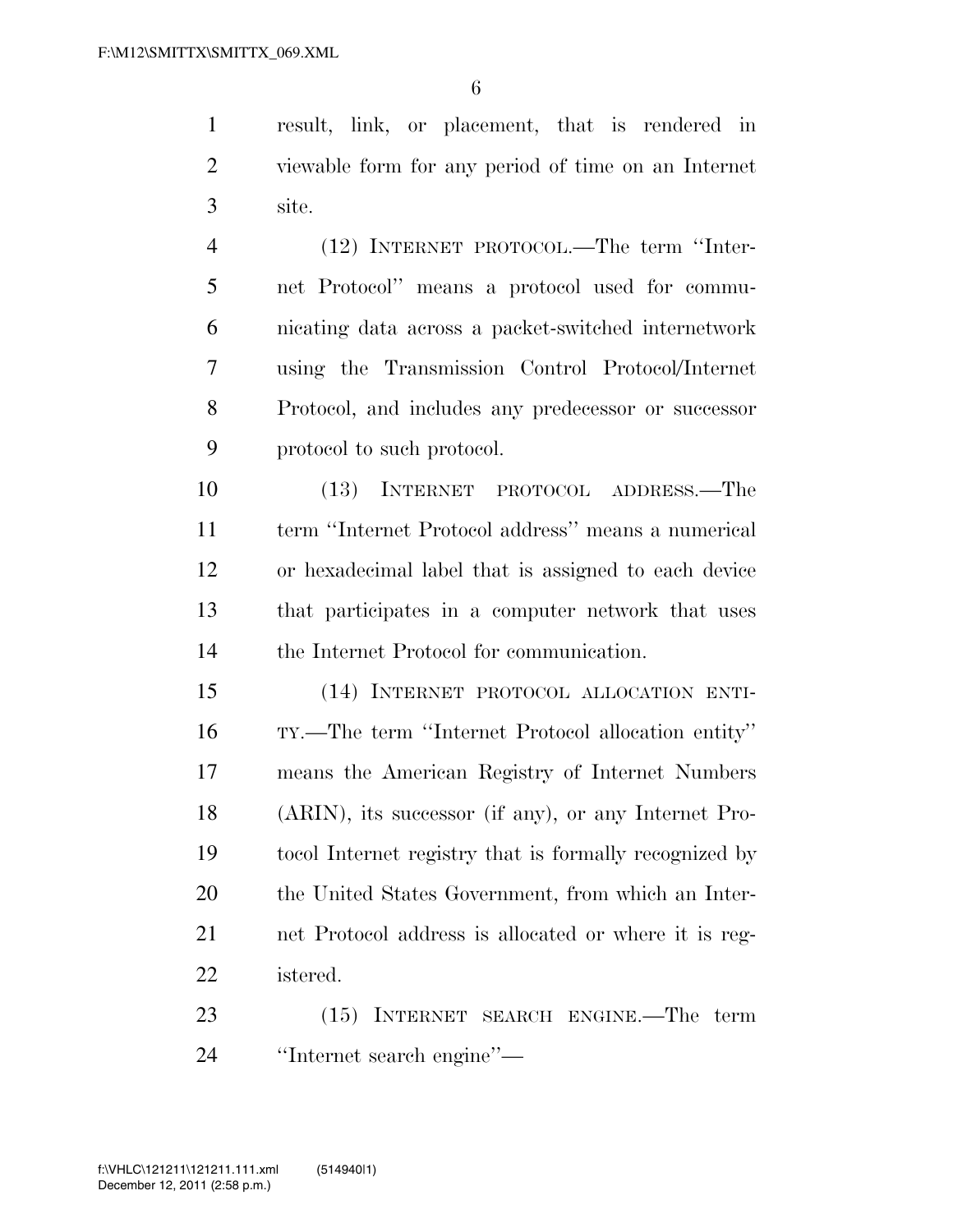(A) means a service made available via the Internet whose primary function is gathering and reporting, in response to a user query, in- dexed information or Web sites available else-where on the Internet; and

 (B) does not include a service that retains a third party that is subject to service of proc- ess in the United States to gather, index, or re- port information available elsewhere on the Internet.

 (16) INTERNET SITE.—The term ''Internet site'' means the collection of digital assets, including links, indexes, or pointers to digital assets, accessible through the Internet that are addressed relative to a common domain name or, if there is no domain name, a common Internet Protocol address. Except where otherwise provided in this title, the term ''Internet site'' may include a specifically identified portion of such site.

 (17) LANHAM ACT.—The term ''Lanham Act'' means the Act entitled ''An Act to provide for the registration and protection of trademarks used in commerce, to carry out the provisions of certain international conventions, and for other purposes'',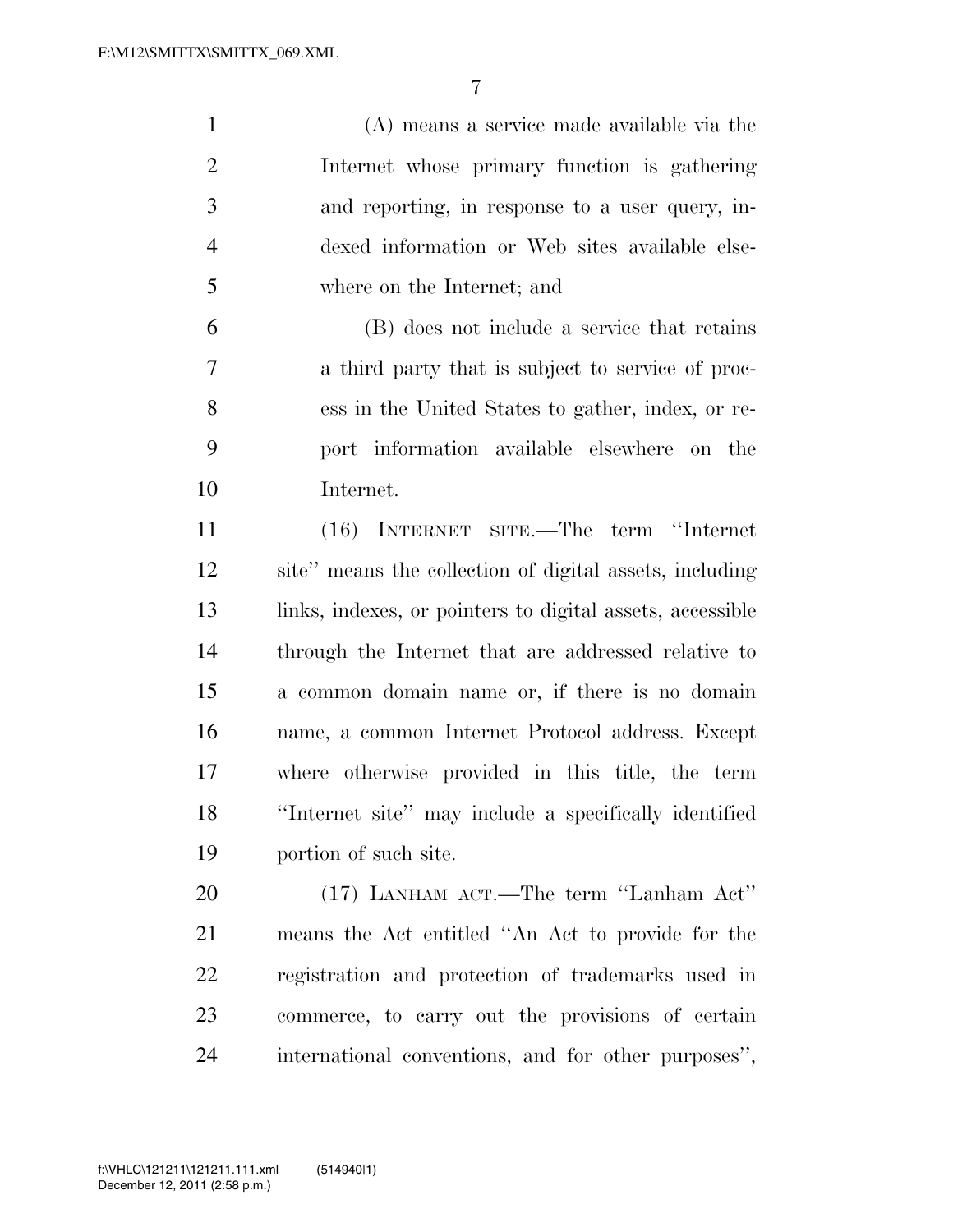| $\mathbf{1}$   | approved July 5, 1946 (commonly referred to as the   |
|----------------|------------------------------------------------------|
| $\overline{2}$ | "Trademark Act of 1946" or the "Lanham Act").        |
| 3              | (18) NONAUTHORITATIVE DOMAIN NAME SERV-              |
| $\overline{4}$ | ER.—The term "nonauthoritative domain name serv-     |
| 5              | er" means a server that does not contain complete    |
| 6              | copies of domains but uses a cache file that is com- |
| 7              | prised of previous domain name server lookups, for   |
| 8              | which the server has received an authoritative re-   |
| 9              | sponse in the past.                                  |
| 10             | (19) OPERATOR.—The term "operator", when             |
| 11             | used in connection with an Internet site, includes   |
| 12             | any person with authority to operate such Internet   |
| 13             | site.                                                |
| 14             | (20) PAYMENT NETWORK PROVIDER.-                      |
| 15             | (A) IN GENERAL.—The term "payment"                   |
| 16             |                                                      |
|                | network provider" means an entity that directly      |
| 17             | or indirectly provides the proprietary services,     |
| 18             | infrastructure, and software to effect or facili-    |
| 19             | tate a debit, credit, or other payment trans-        |
| 20             | action.                                              |
| 21             | (B) RULE OF CONSTRUCTION.—For pur-                   |
| 22             | poses of this paragraph, a depository institution    |
| 23             | (as such term is defined under section 3 of the      |
| 24             | Federal Deposit Insurance Act) or credit union       |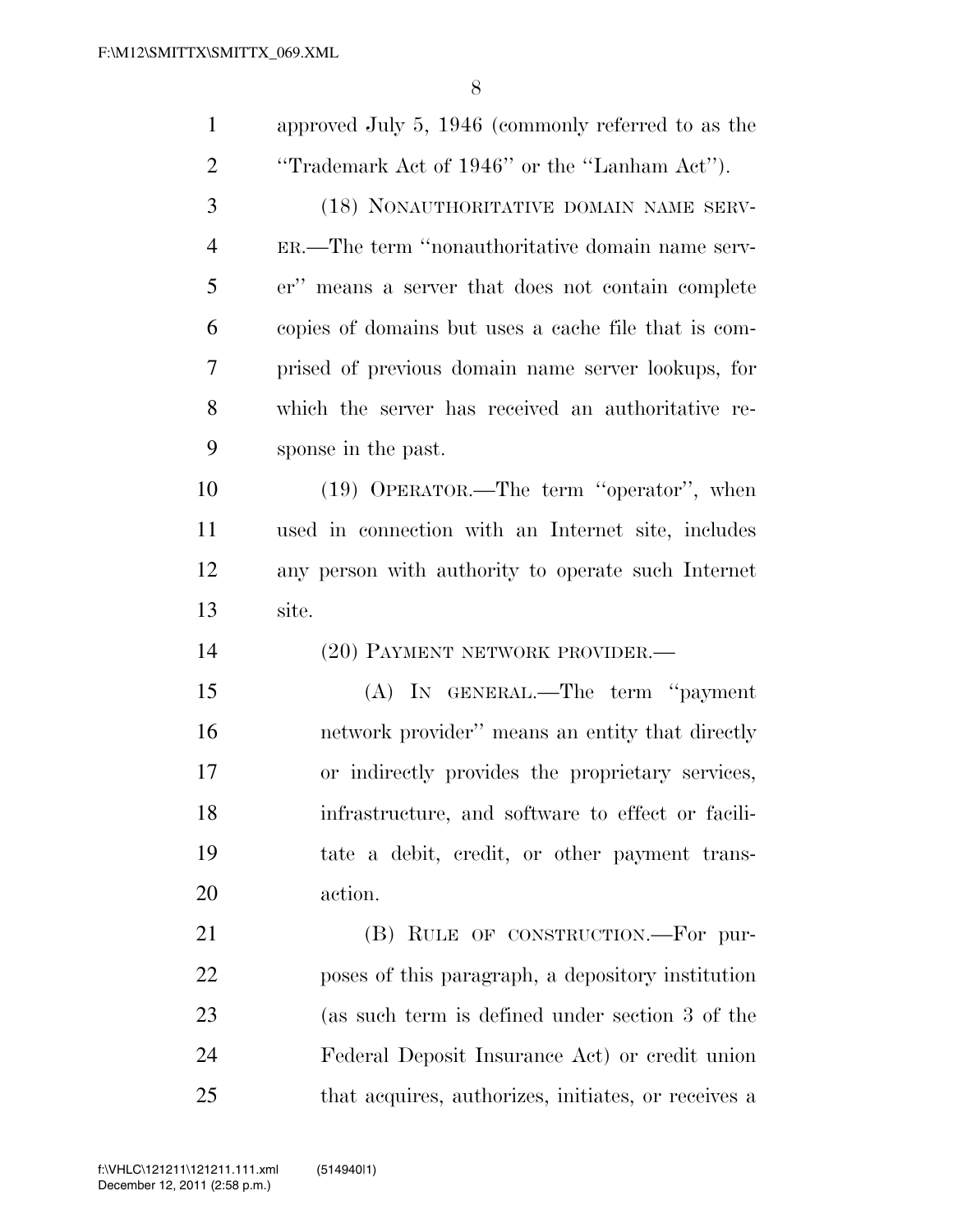| $\mathbf{1}$   | debit, credit, or other payment transaction shall     |
|----------------|-------------------------------------------------------|
| $\overline{2}$ | not be construed to be a payment network pro-         |
| 3              | vider based solely on the offering of services de-    |
| $\overline{4}$ | scribed in this subparagraph.                         |
| 5              | (21) SERVICE PROVIDER.—The term "service"             |
| 6              | provider"-                                            |
| $\overline{7}$ | (A) means an operator of a nonauthori-                |
| 8              | tative domain name server; and                        |
| 9              | (B) does not include an operator of a non-            |
| 10             | authoritative domain name server that offers          |
| 11             | domain name resolution services solely to busi-       |
| 12             | nesses for domain, subdomain, domain name             |
| 13             | system record, or Internet Protocol address           |
| 14             | management.                                           |
| 15             | (22) STATE.—The term "State" includes the             |
| 16             | District of Columbia and any commonwealth, terri-     |
| 17             | tory, or possession of the United States.             |
| 18             | (23) U.S. DIRECTED SITE.—The term "U.S.-di-           |
| 19             | rected site" means a foreign Internet site that is    |
| 20             | used to conduct business directed to residents of the |
| 21             | United States, or that otherwise demonstrates the     |
| 22             | existence of minimum contacts sufficient for the ex-  |
| 23             | ercise of personal jurisdiction over the owner or op- |
| 24             | erator of the Internet site consistent with the Con-  |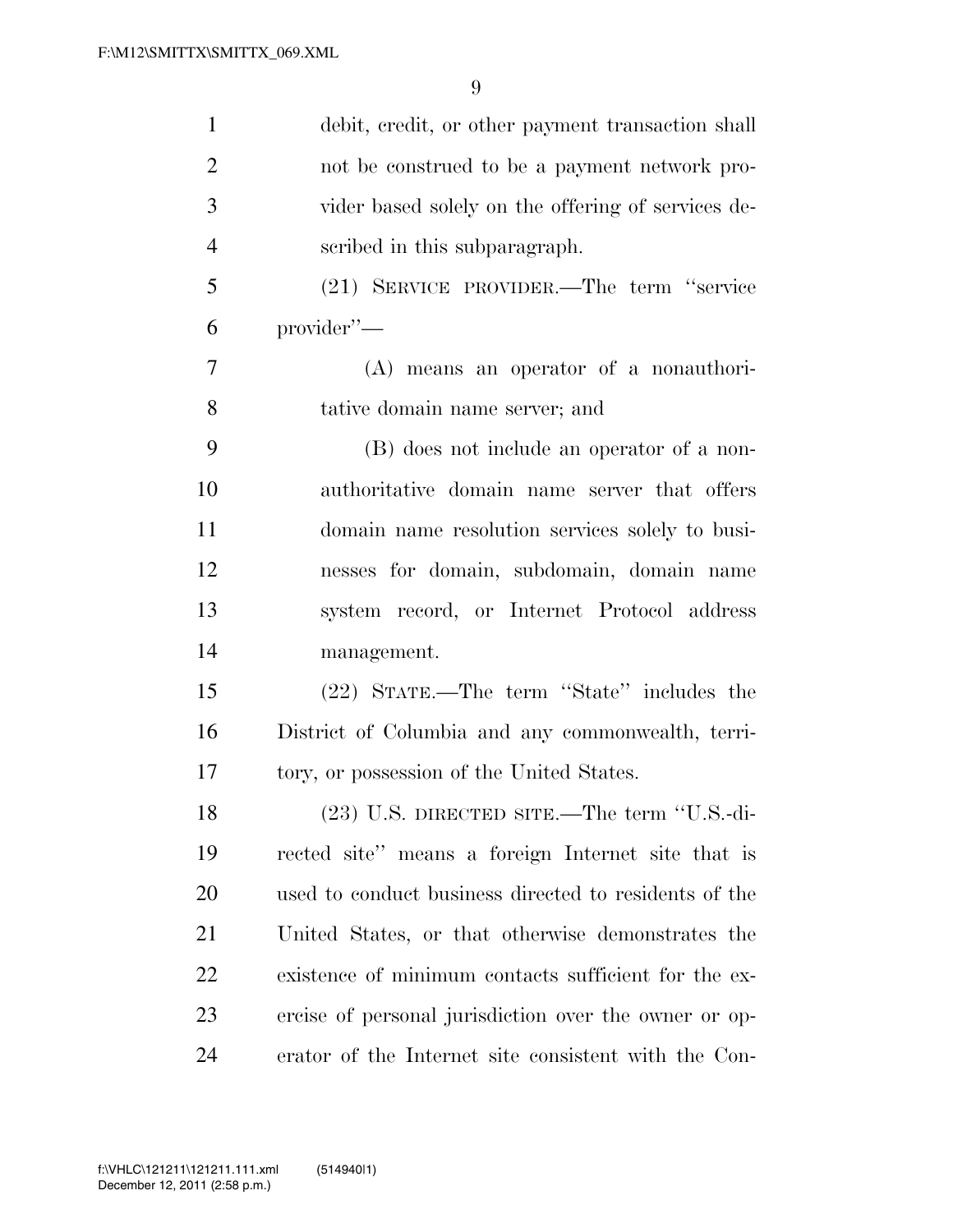| $\mathbf{1}$   | stitution of the United States, based on relevant evi- |
|----------------|--------------------------------------------------------|
| $\overline{2}$ | dence that may include whether—                        |
| 3              | (A) the Internet site is used to provide               |
| $\overline{4}$ | goods or services to users located in the United       |
| 5              | States;                                                |
| 6              | (B) there is evidence that the Internet site           |
| $\overline{7}$ | is intended to offer or provide—                       |
| 8              | (i) such goods and services,                           |
| 9              | (ii) access to such goods and services,                |
| 10             | <b>or</b>                                              |
| 11             | (iii) delivery of such goods and serv-                 |
| 12             | ices,                                                  |
| 13             | to users located in the United States; and             |
| 14             | (C) any prices for goods and services are              |
| 15             | indicated or billed in the currency of the United      |
| 16             | States.                                                |
| 17             | STATES.—The term "United<br>$(24)$ UNITED              |
| 18             | States" includes any commonwealth, possession, or      |
| 19             | territory of the United States.                        |
| 20             | SEC. 102. ACTION BY ATTORNEY GENERAL TO PROTECT        |
| 21             | U.S. CUSTOMERS AND PREVENT U.S. SUP-                   |
| 22             | PORT OF FOREIGN INFRINGING SITES.                      |
| 23             | (a) DEFINITION.—For purposes of this section, a for-   |
| 24             | eign Internet site is a "foreign infringing site" if—  |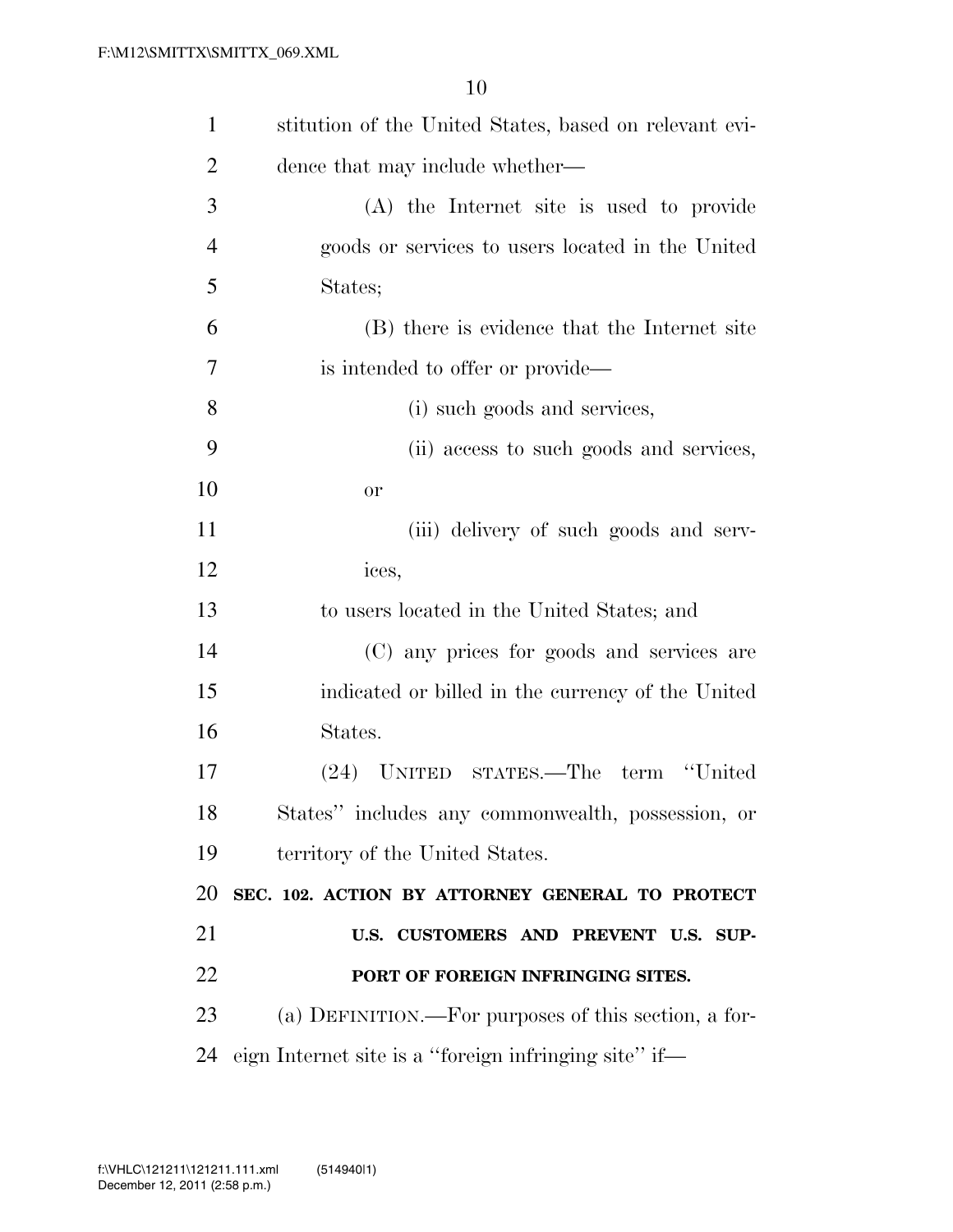| $\mathbf{1}$   | (1) the Internet site is a U.S.-directed site and         |
|----------------|-----------------------------------------------------------|
| $\overline{2}$ | is used by users in the United States; and                |
| 3              | $(2)$ the Internet site is being operated in a man-       |
| $\overline{4}$ | ner that would, if it were a domestic Internet site,      |
| 5              | subject it (or its associated domain name) to—            |
| 6              | (A) seizure or forfeiture in the United                   |
| 7              | States in an action brought by the Attorney               |
| 8              | General, by reason of an act prohibited by sec-           |
| 9              | tion 2318, 2319, 2319A, 2319B, or 2320, or                |
| 10             | chapter 90, of title 18, United States Code; or           |
| 11             | (B) prosecution by the Attorney General                   |
| 12             | under section 1204 of title 17, United States             |
| 13             | Code, by reason of a violation of section 1201            |
| 14             | of such title.                                            |
| 15             | (b) ACTION BY THE ATTORNEY GENERAL.                       |
| 16             | (1) IN PERSONAM.—The Attorney General may                 |
| 17             | commence an in personam action against—                   |
| 18             | $(A)$ a registrant of a domain name used by               |
| 19             | a foreign infringing site; or                             |
| 20             | (B) an owner or operator of a foreign in-                 |
| 21             | fringing site.                                            |
| <u>22</u>      | $(2)$ In REM.—If through due diligence the At-            |
| 23             | torney General is unable to find any person de-           |
| 24             | scribed in subparagraph $(A)$ or $(B)$ of paragraph $(1)$ |
| 25             | with respect to a foreign infringing site or no such      |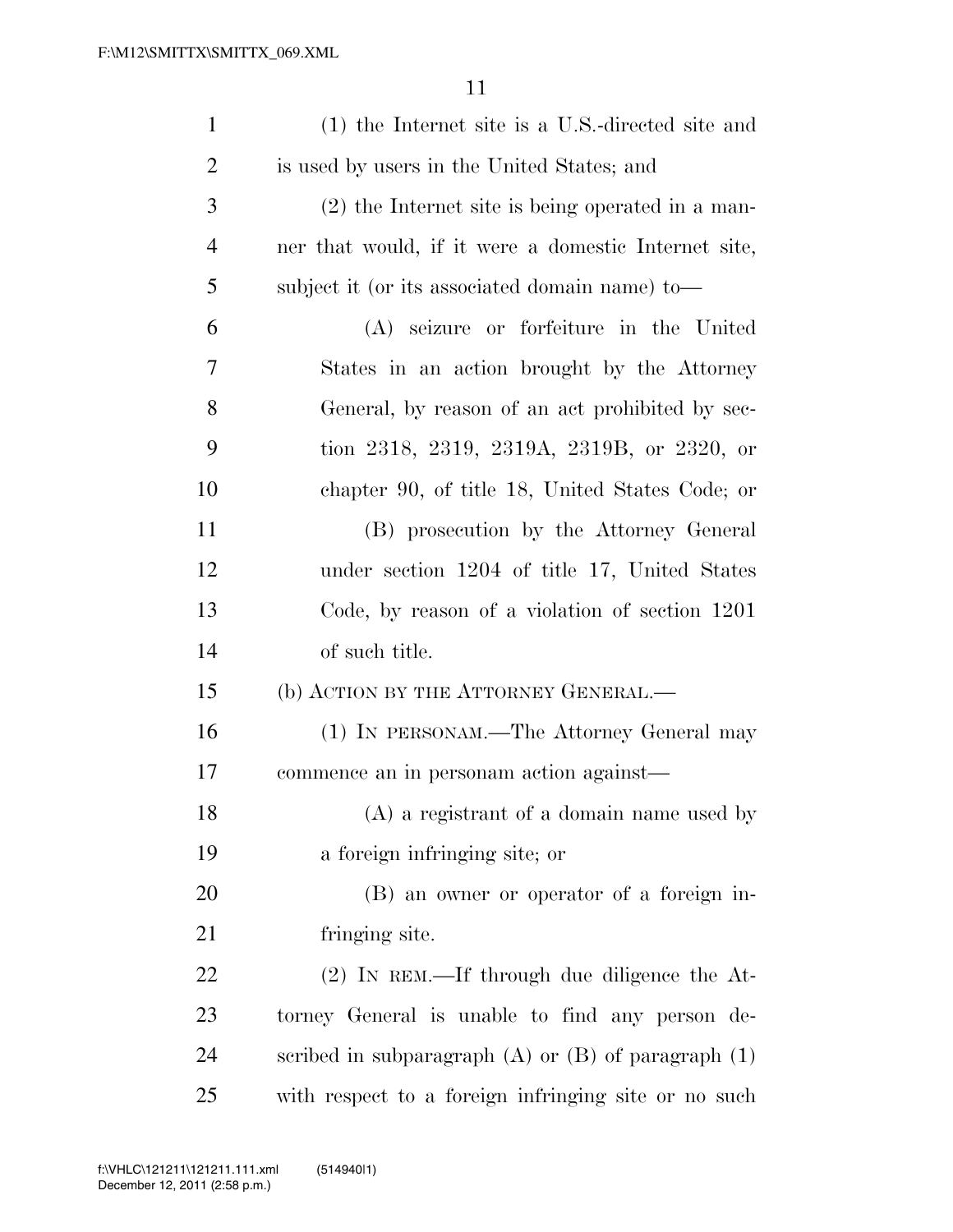| $\mathbf{1}$   | person found has an address within a judicial dis-         |
|----------------|------------------------------------------------------------|
| $\overline{2}$ | trict of the United States, the Attorney General may       |
| 3              | commence an in rem action against that foreign in-         |
| $\overline{4}$ | fringing site or the foreign domain name used by           |
| 5              | such site.                                                 |
| 6              | (3) NOTICE.—Upon commencing an action                      |
| 7              | under this subsection, the Attorney General shall          |
| 8              | send a notice of the alleged activity described in sub-    |
| 9              | paragraph $(A)$ or $(B)$ of subsection $(a)(2)$ and intent |
| 10             | to proceed under this section—                             |
| 11             | $(A)(i)$ to all registrants (if any) of the do-            |
| 12             | main name of the Internet site—                            |
| 13             | (I) at the postal and electronic                           |
| 14             | mail addresses of each such registrant                     |
| 15             | appearing in the applicable publicly                       |
| 16             | accessible database of registrations, if                   |
| 17             | any, and to the extent such addresses                      |
| 18             | are reasonably available; and                              |
| 19             | (II) via the postal and electronic                         |
| 20             | mail addresses of the registrar, reg-                      |
| 21             | istry, or other domain name registra-                      |
| 22             | tion authority that registered or as-                      |
| 23             | signed the domain name of the Inter-                       |
| 24             | net site, to the extent such addresses                     |
| 25             | are reasonably available; and                              |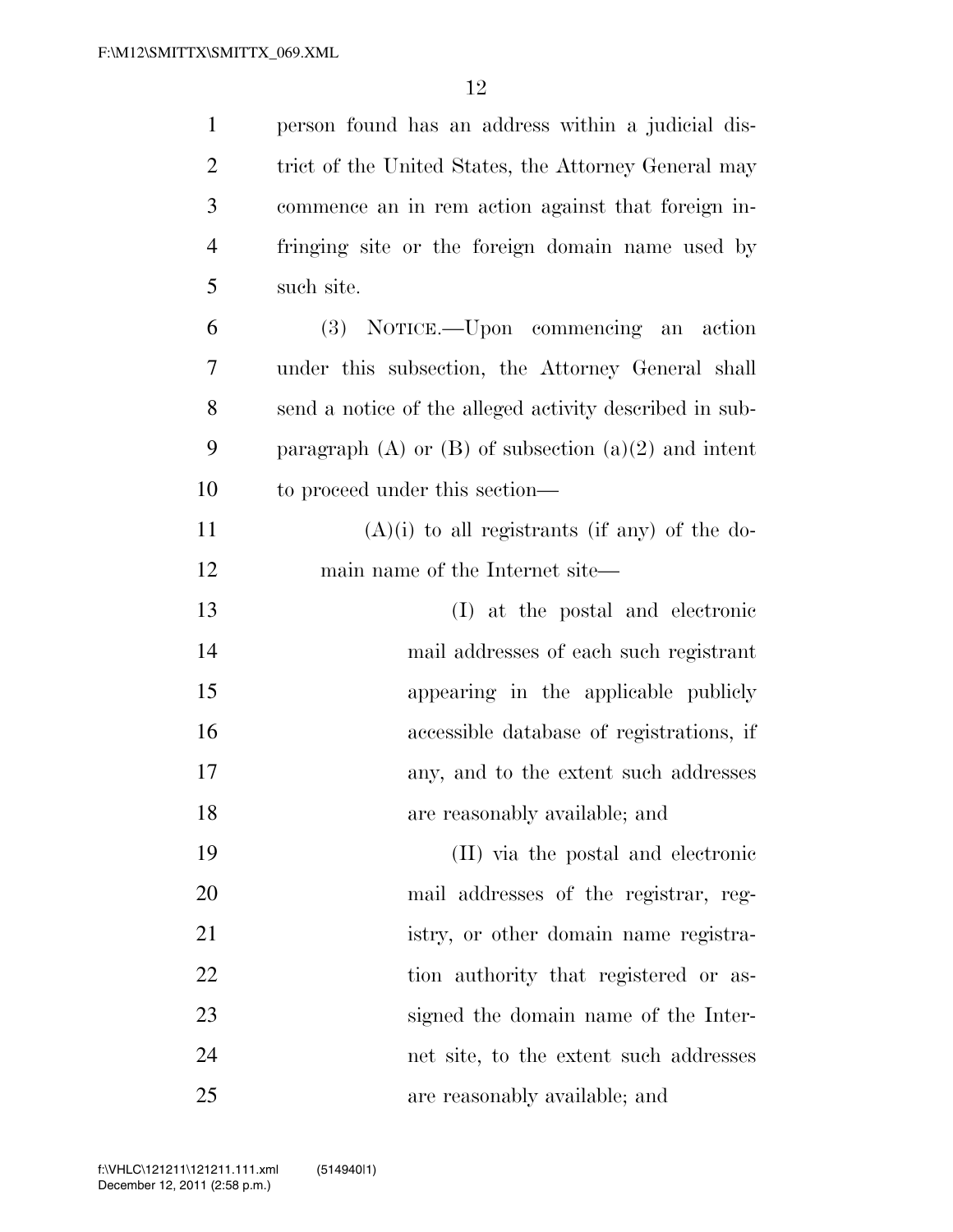| $\mathbf{1}$   | (ii) to all owners and operators (if any) of    |
|----------------|-------------------------------------------------|
| $\overline{2}$ | the Internet site known to the Attorney General |
| 3              | at the time the action is commenced—            |
| $\overline{4}$ | (I) at the primary postal and elec-             |
| 5              | tronic mail addresses (if any) for each such    |
| 6              | owner or operator that are provided on the      |
| 7              | Internet site, to the extent such addresses     |
| 8              | are reasonably available; or                    |
| 9              | (II) if there is no domain name of the          |
| 10             | Internet site, via the postal and electronic    |
| 11             | mail addresses (if any) of the service pro-     |
| 12             | vider responsible for allocating the Internet   |
| 13             | Protocol address to the Internet site, as       |
| 14             | found in the applicable publicly accessible     |
| 15             | database of allocations and assignments of      |
| 16             | Internet Protocol addresses to service pro-     |
| 17             | viders, to the extent such postal and elec-     |
| 18             | tronic mail addresses are reasonably avail-     |
| 19             | able; or                                        |
| <b>20</b>      | (B) in any other such form as the court         |
| 21             | may provide, including as may be required by    |
| 22             | rule 4(f) of the Federal Rules of Civil Proce-  |
| 23             | dure.                                           |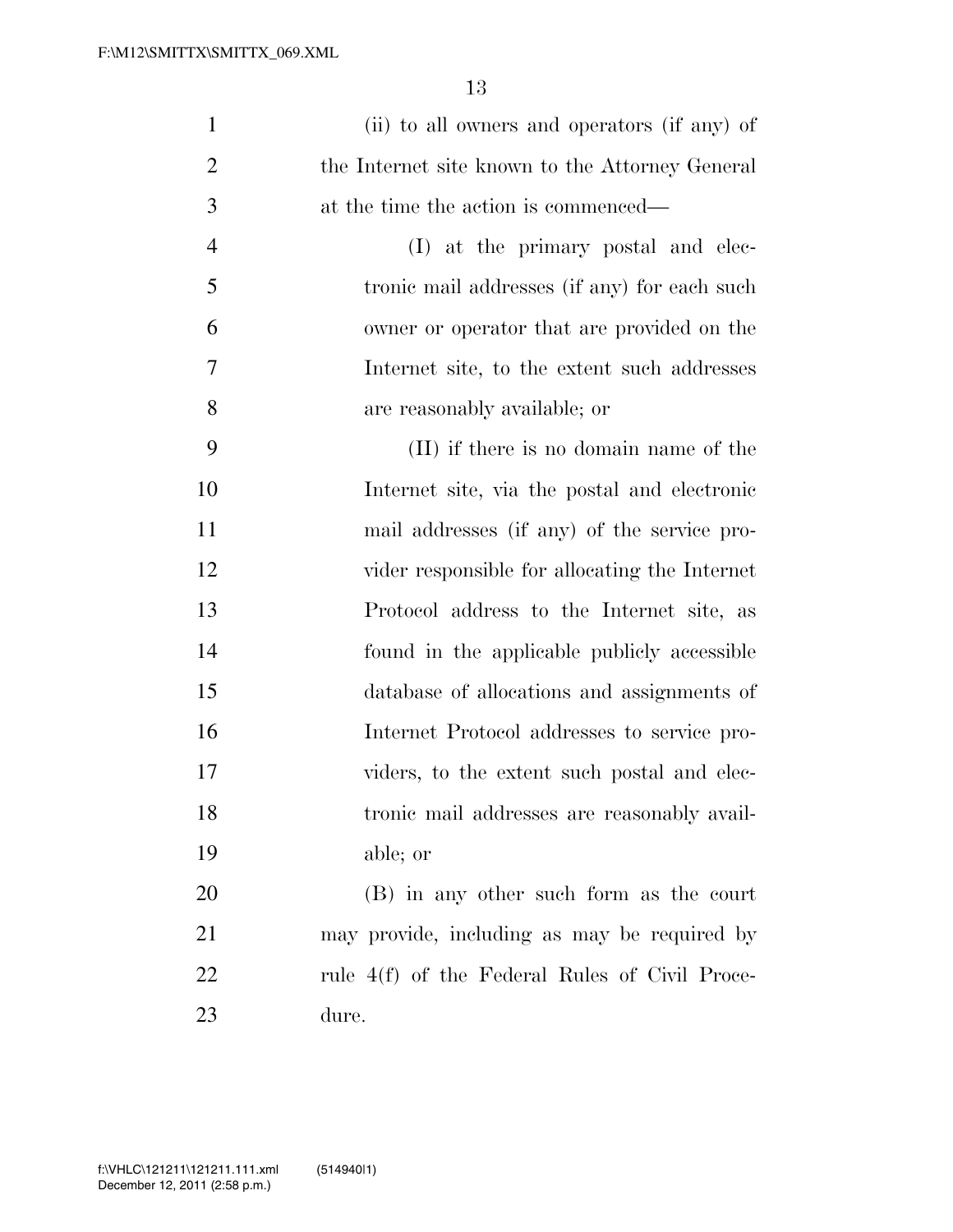(4) SERVICE OF PROCESS.—For purposes of this section, the actions described in this subsection shall constitute service of process.

 (5) RELIEF.—On application of the Attorney General following the commencement of an action under this section, the court may issue a temporary restraining order, a preliminary injunction, or an in- junction, in accordance with rule 65 of the Federal Rules of Civil Procedure, against a registrant of a domain name used by the foreign infringing site or an owner or operator of the foreign infringing site or, in an action brought in rem under paragraph (2), against the foreign infringing site or the domain name used by such site, to cease and desist from un- dertaking any further activity as a foreign infringing site.

(c) ACTIONS BASED ON COURT ORDERS.—

 (1) SERVICE.—A process server on behalf of the Attorney General, with prior approval of the court, may serve a copy of a court order issued under subsection (b) on similarly situated entities within each class described in paragraph (2). Proof of service shall be filed with the court.

 (2) REASONABLE MEASURES.—After being served with a copy of an order under paragraph (1),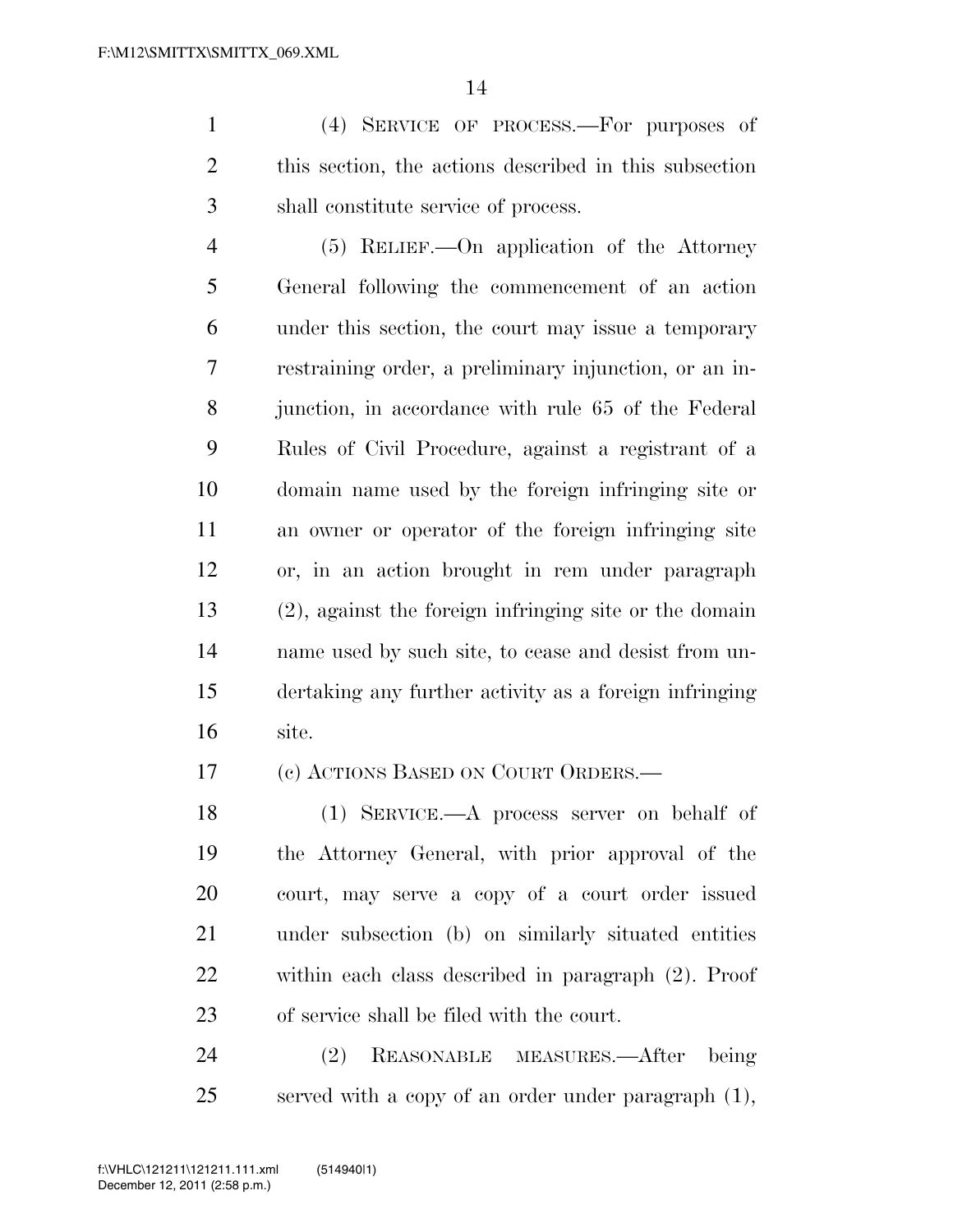the following shall apply, subject to sections 2 and 104 of this Act:

- (A) SERVICE PROVIDERS.— (i) IN GENERAL.—A service provider shall take such measures as it determines to be the least burdensome, technically fea- sible, and reasonable means designed to prevent access by its subscribers located within the United States to the foreign in- fringing site that is subject to the order. Such actions shall be taken as expedi-12 tiously as possible.
- (ii) SAFE HARBOR.—The measures determined by a service provider to be the least burdensome, technically feasible, and reasonable means designed to prevent a nonauthoritative domain name system server under the direct control of the serv- ice provider from resolving the domain name of the foreign infringing site to that domain name's Internet Protocol address shall fully satisfy such service provider's obligation described in clause (i). An order issued under this section may not impose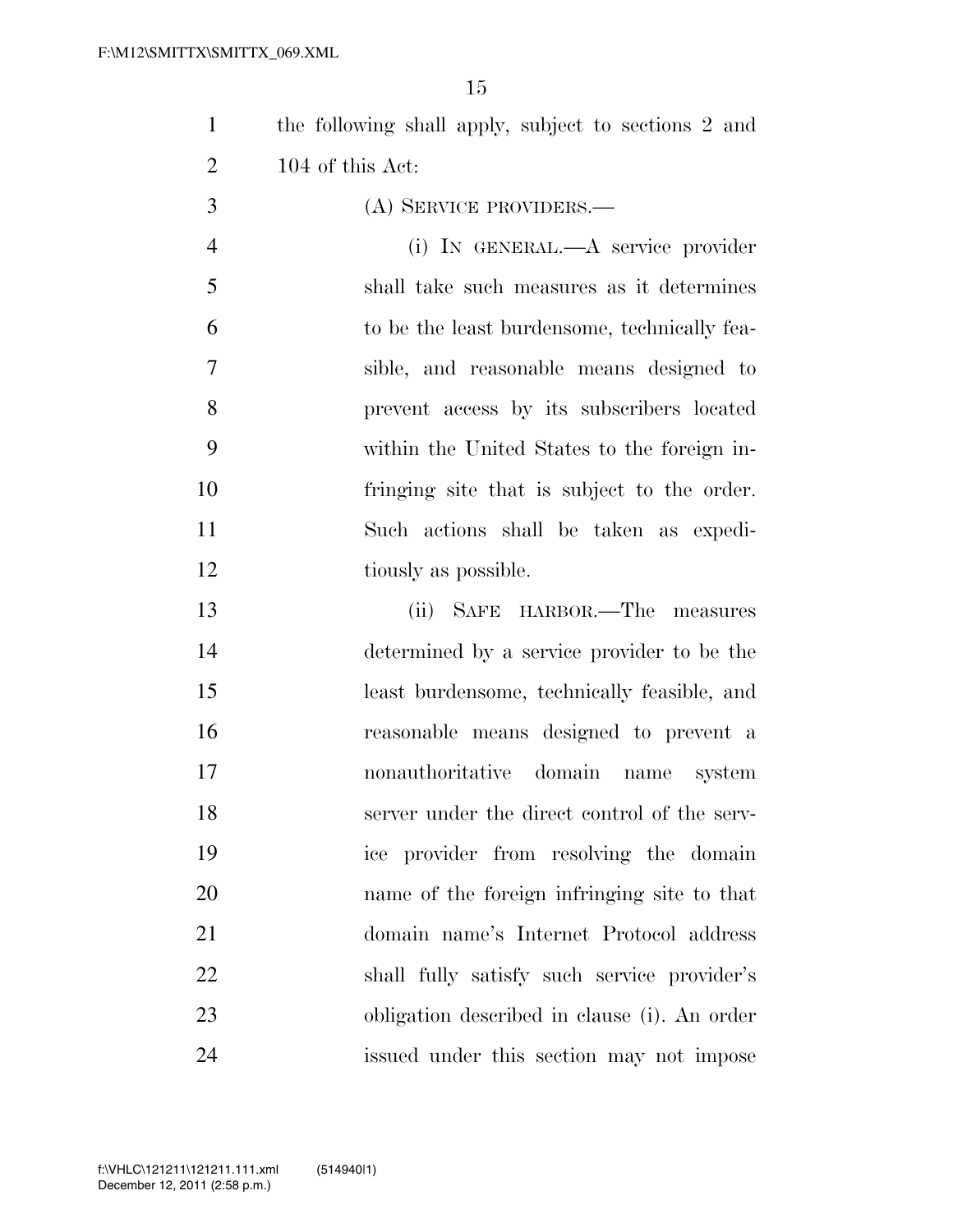| $\mathbf{1}$   | any additional obligations on, or require  |
|----------------|--------------------------------------------|
| $\overline{2}$ | additional actions by, a service provider. |
| 3              | (iii) LIMITATIONS.—A service provider      |
| $\overline{4}$ | shall not be required under this sub-      |
| 5              | section-                                   |
| 6              | (I) except as necessary to comply          |
| 7              | with this subparagraph, to modify its      |
| 8              | network, software, systems, or facili-     |
| 9              | ties;                                      |
| 10             | (II) to take any measures with             |
| 11             | respect to domain name resolutions         |
| 12             | not performed by its own domain            |
| 13             | name server;                               |
| 14             | (III) to continue to prevent ac-           |
| 15             | cess to a domain name to which ac-         |
| 16             | cess has been effectively disabled by      |
| 17             | other means;                               |
| 18             | $(IV)$ to prevent access to a sub-         |
| 19             | domain, or to any portion of an Inter-     |
| 20             | net site, other than as the result of an   |
| 21             | order to prevent access to the domain      |
| 22             | name, or to the entire Internet site, of   |
| 23             | which it is a part; or                     |
| 24             | (V) to direct or redirect users via        |
| 25             | domain name resolution to an Inter-        |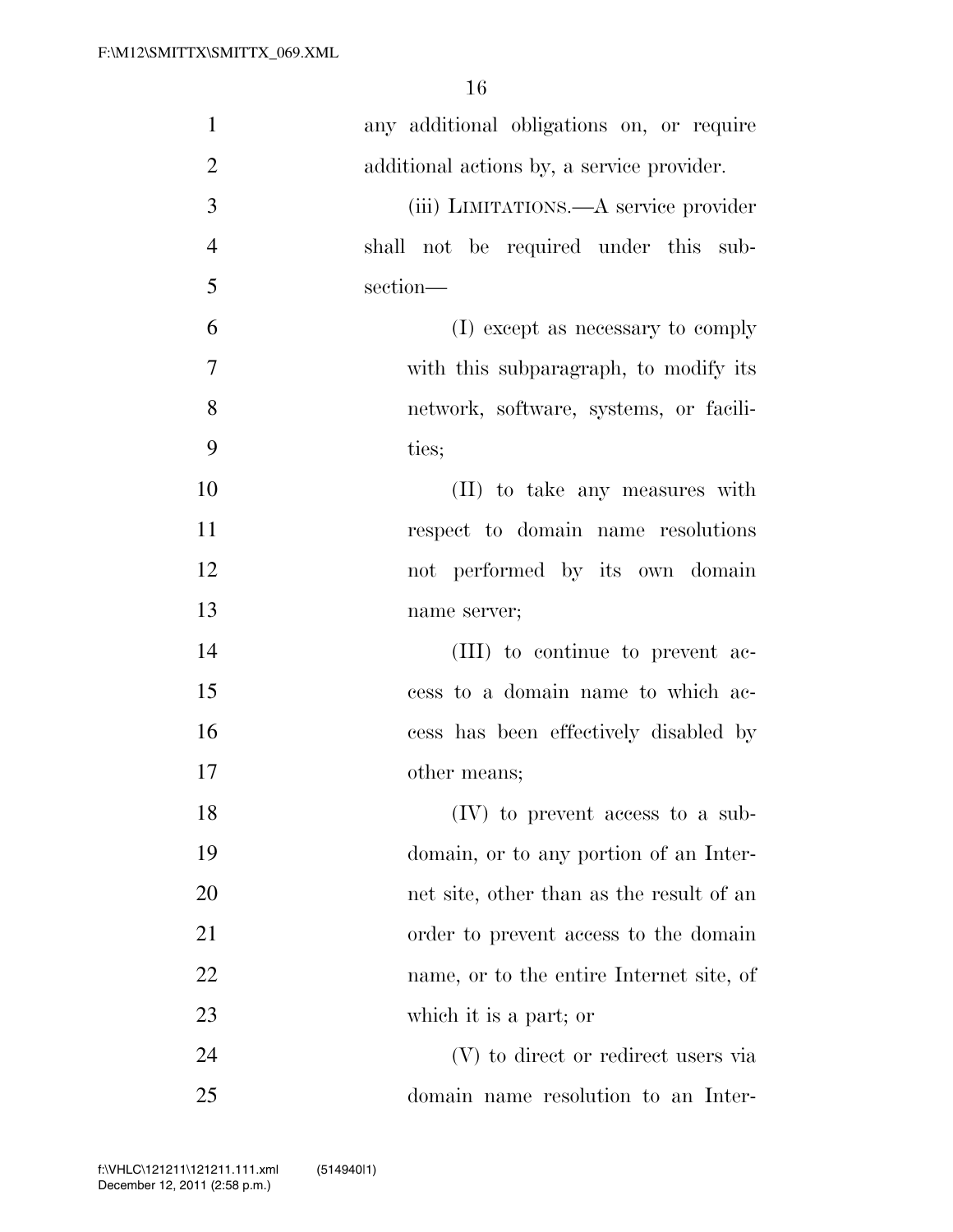| $\mathbf{1}$   | net site other than the foreign infring-           |
|----------------|----------------------------------------------------|
| $\overline{2}$ | ing site requested by the user.                    |
| 3              | (iv) CONSTRUCTION.—Nothing in this                 |
| $\overline{4}$ | subparagraph shall affect the limitation on        |
| $\mathfrak{S}$ | the liability of a service provider under sec-     |
| 6              | tion 512 of title 17, United States Code.          |
| $\tau$         | (B) INTERNET SEARCH ENGINES.—A pro-                |
| 8              | vider of an Internet search engine shall take      |
| 9              | technically feasible and commercially reasonable   |
| 10             | measures, as expeditiously as possible, designed   |
| 11             | to prevent the serving, in response to a query,    |
| 12             | of a direct hypertext link to the foreign infring- |
| 13             | ing site that is subject to the order, or the por- |
| 14             | tion of such site specified in the order. The      |
| 15             | court order under this subsection that applies     |
| 16             | to an Internet search engine should be narrowly    |
| 17             | tailored by the court, consistent with the First   |
| 18             | Amendment to the Constitution, to be the least     |
| 19             | restrictive means to effectively achieve the goals |
| 20             | of this title.                                     |
| 21             | (C) PAYMENT NETWORK PROVIDERS.—                    |
| 22             | PREVENTING AFFILIATION.-<br>(i)                    |
| 23             | payment network provider shall take tech-          |
| 24             | nically feasible and commercially reason-          |
| 25             | able measures, as expeditiously as possible,       |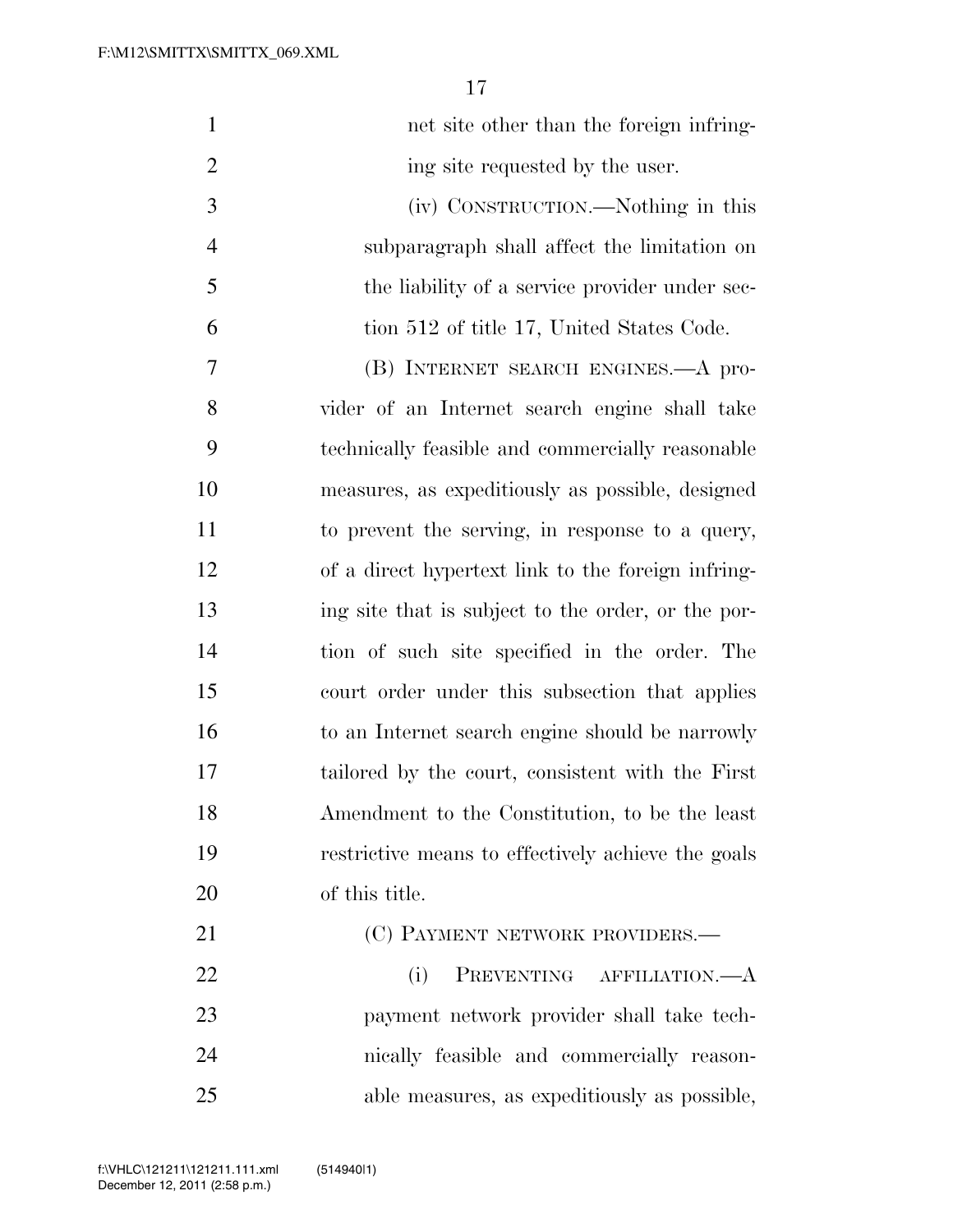| $\mathbf{1}$   | designed to prevent, prohibit, or suspend      |
|----------------|------------------------------------------------|
| $\overline{2}$ | its service from completing payment trans-     |
| 3              | actions involving customers located within     |
| $\overline{4}$ | the United States or accounts originating      |
| 5              | in the United States and the payment ac-       |
| 6              | count—                                         |
| 7              | (I) that is used by the foreign in-            |
| 8              | fringing site that is subject to the           |
| 9              | order; and                                     |
| 10             | (II) through which payment                     |
| 11             | transactions processed by the payment          |
| 12             | network provider would be completed.           |
| 13             | (ii) APPLICATION.—A payment net-               |
| 14             | work provider shall be considered to be in     |
| 15             | compliance with clause (i) if it takes action  |
| 16             | described in that clause with respect to the   |
| 17             | payment account that is used by the for-       |
| 18             | eign infringing site subject to the order as   |
| 19             | of the date on which a copy of the order       |
| 20             | is served under paragraph $(1)$ , or as of the |
| 21             | date on which a copy of the order as modi-     |
| 22             | fied under subsection (d) or as amended        |
| 23             | under subsection (e) is served under sub-      |
| 24             | section (f), whichever dates apply.            |
| 25             | (D) INTERNET ADVERTISING SERVICES.—            |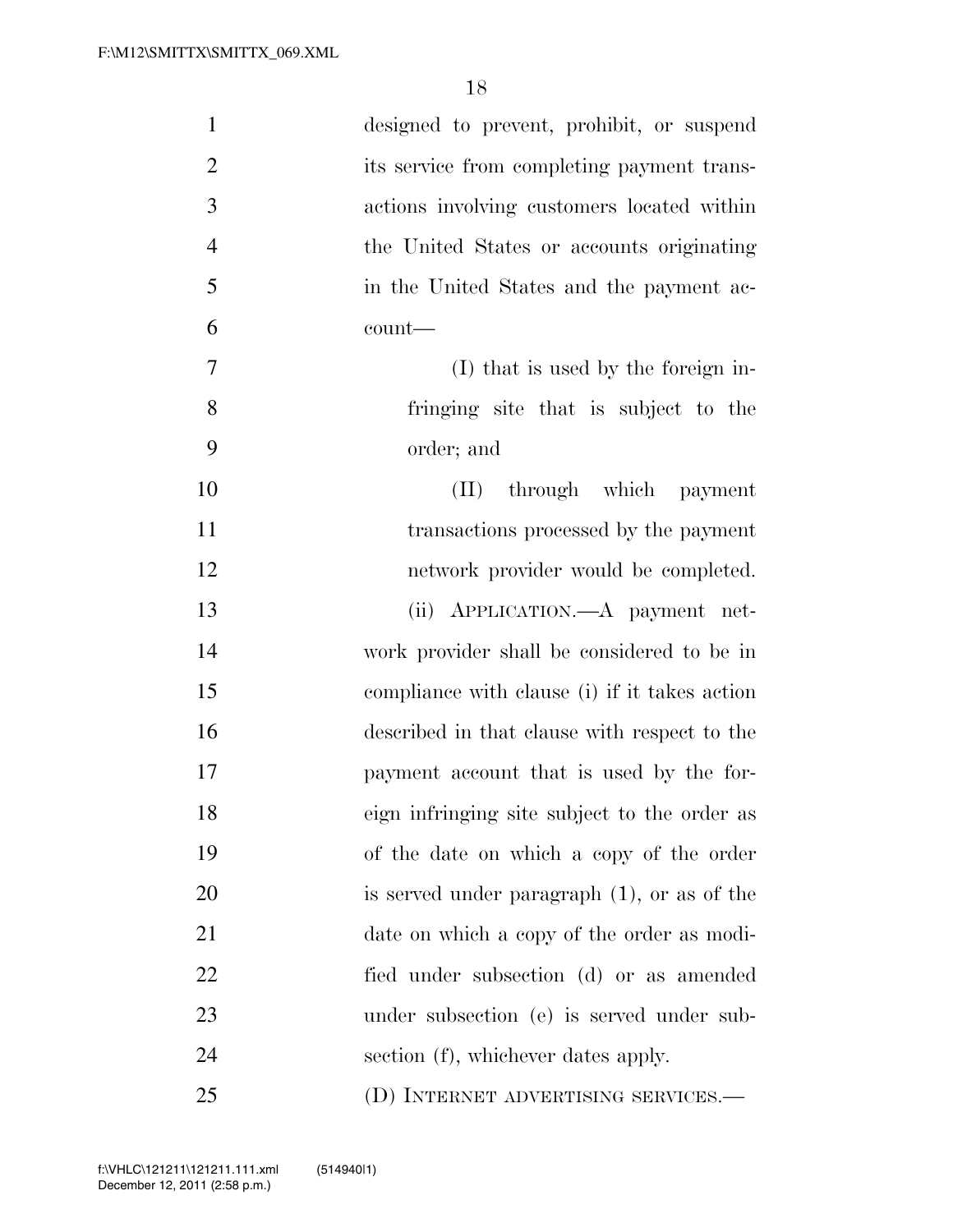| $\mathbf{1}$   | (i) REQUIRED ACTIONS.—An Internet              |
|----------------|------------------------------------------------|
| $\overline{2}$ | advertising service that contracts to pro-     |
| 3              | vide advertising to or for the foreign in-     |
| $\overline{4}$ | fringing site that is subject to the order, or |
| 5              | that knowingly serves advertising to or for    |
| 6              | such site, shall take technically feasible     |
| $\overline{7}$ | and commercially reasonable measures, as       |
| 8              | expeditiously as possible, designed to—        |
| 9              | (I) prevent its service from pro-              |
| 10             | viding advertisements to or relating to        |
| 11             | the foreign infringing site that is spec-      |
| 12             | ified in the order;                            |
| 13             | (II) cease making available ad-                |
| 14             | vertisements for the foreign infringing        |
| 15             | site or paid or sponsored search re-           |
| 16             | sults, links, or other placements that         |
| 17             | provide access to the foreign infring-         |
| 18             | ing site; and                                  |
| 19             | (III) cease providing or receiving             |
| 20             | any compensation for advertising or            |
| 21             | related services to, from, or in connec-       |
| 22             | tion with the foreign infringing site.         |
| 23             | (ii) APPLICATION.—An Internet ad-              |
| 24             | vertising service shall be considered to be    |
| 25             | in compliance with clause (i) if it takes ac-  |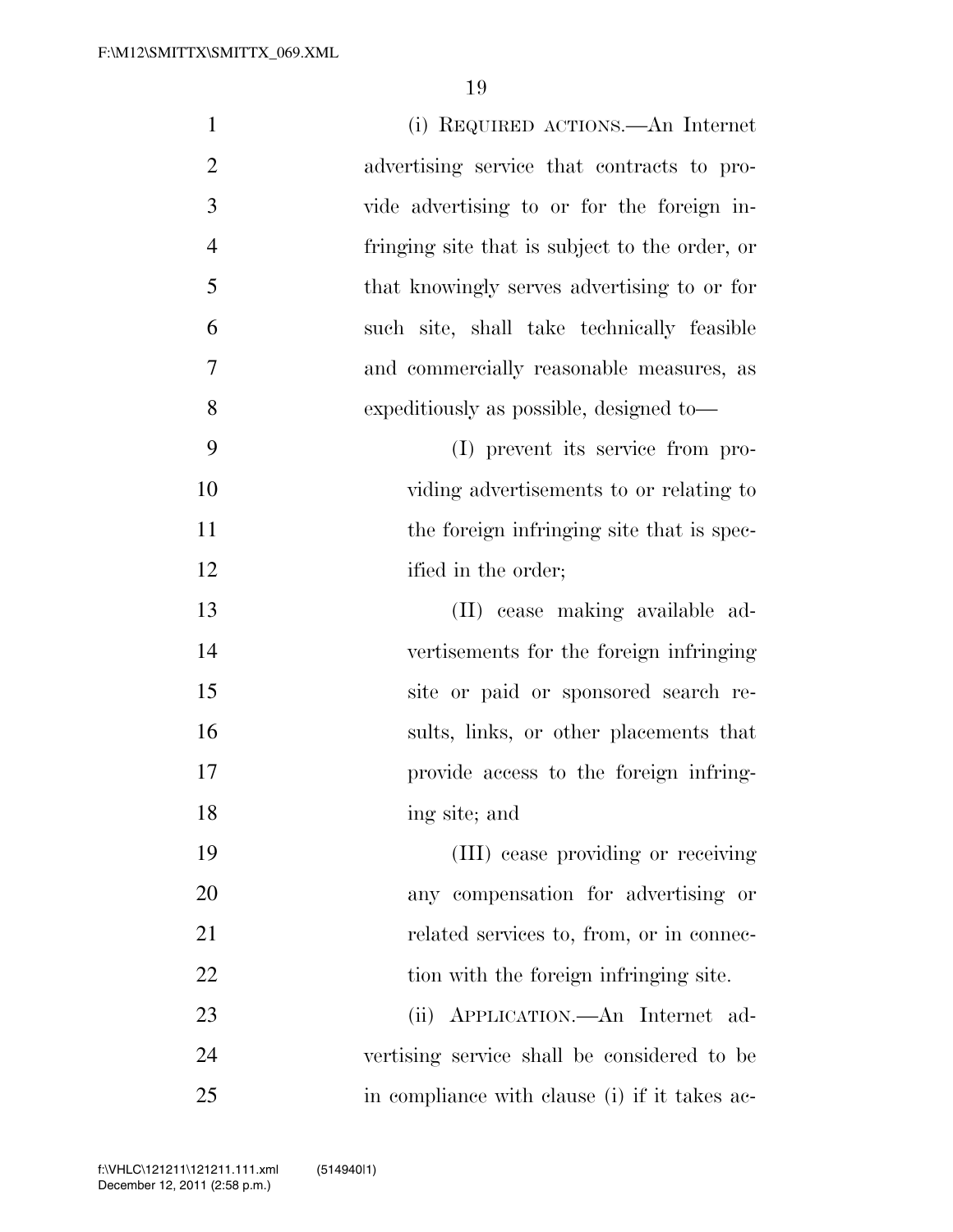| $\mathbf{1}$   | tion described in that clause with respect        |
|----------------|---------------------------------------------------|
| $\overline{2}$ | to advertising provided to or for the for-        |
| $\mathfrak{Z}$ | eign infringing site as of the date on which      |
| $\overline{4}$ | a copy of the order is served under para-         |
| 5              | graph $(1)$ , or as of the date on which a        |
| 6              | copy of the order as modified under sub-          |
| 7              | section (d) or as amended under subsection        |
| 8              | (e) is served under subsection (f), which-        |
| 9              | ever dates apply.                                 |
| 10             | (3) ENFORCEMENT OF ORDERS.-                       |
| 11             | (A) IN GENERAL.—To ensure compliance              |
| 12             | with orders issued under this section, the Attor- |
| 13             | ney General may bring an action for injunctive    |
| 14             | relief-                                           |
| 15             | (i) against any entity served under               |
| 16             | paragraph (1) that knowingly and willfully        |
| 17             | fails to comply with the requirements of          |
| 18             | this subsection to compel such entity to          |
| 19             | comply with such requirements; or                 |
| 20             | (ii) against any entity that knowingly            |
| 21             | and willfully provides or offers to provide       |
| 22             | a product or service designed or marketed         |
| 23             | by such entity or by another in concert           |
| 24             | with such entity for the circumvention or         |
| 25             | bypassing of measures described in para-          |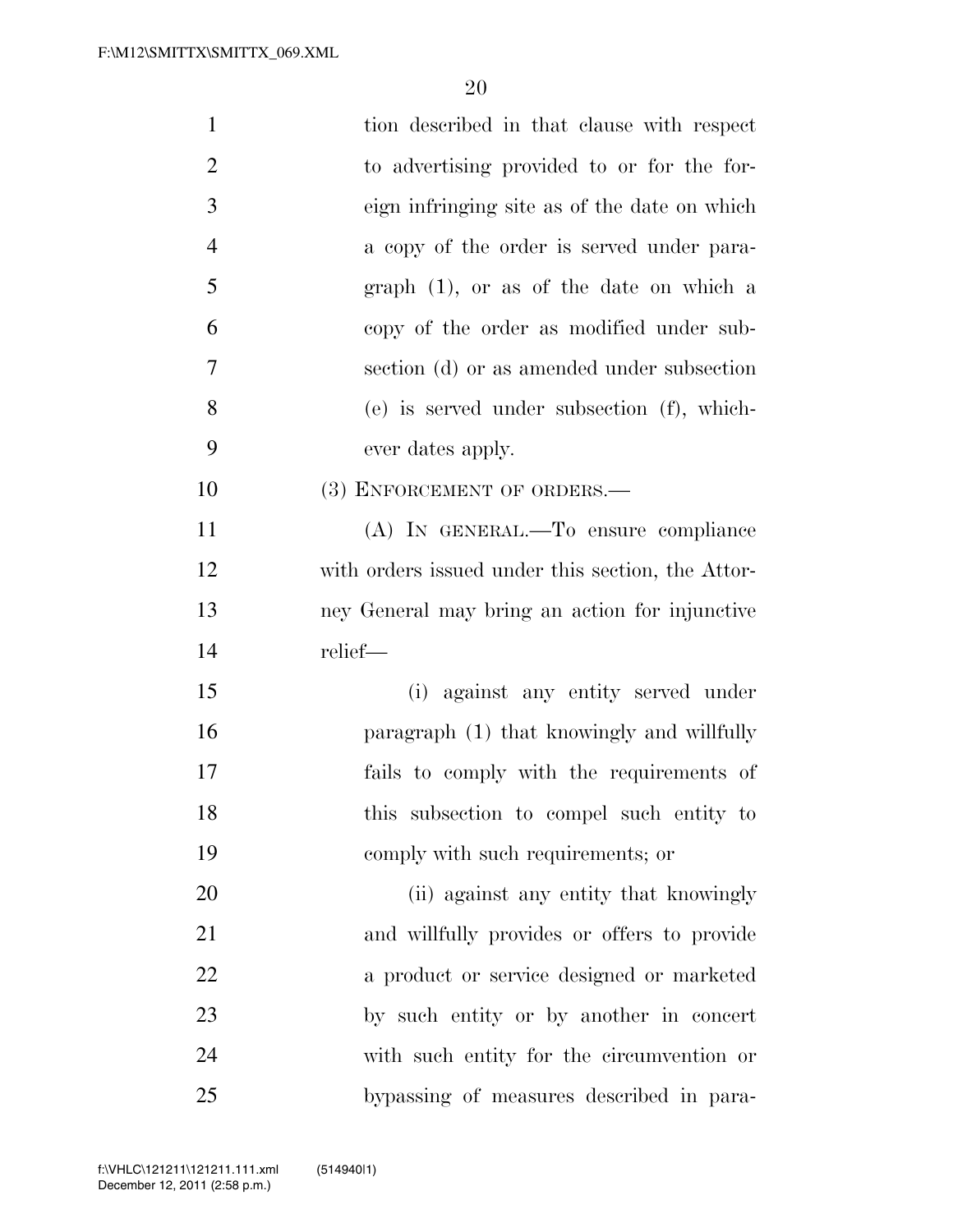| $\mathbf{1}$   | $graph (2)$ and taken in response to a court       |
|----------------|----------------------------------------------------|
| $\overline{2}$ | order issued under this subsection, to en-         |
| 3              | join such entity from interfering with the         |
| $\overline{4}$ | order by continuing to provide or offer to         |
| 5              | provide such product or service.                   |
| 6              | (B) RULE OF CONSTRUCTION.—The au-                  |
| 7              | thority granted the Attorney General under         |
| 8              | subparagraph $(A)(i)$ shall be the sole legal rem- |
| 9              | edy to enforce the obligations under this section  |
| 10             | of any entity described in paragraph $(2)$ .       |
| 11             | $(C)$ DEFENSE.—A defendant in an action            |
| 12             | under subparagraph $(A)(i)$ may establish an af-   |
| 13             | firmative defense by showing that the defendant    |
| 14             | does not have the technical means to comply        |
| 15             | with this subsection without incurring an un-      |
| 16             | reasonable economic burden, or that the court      |
| 17             | order issued under subsection (b) is not author-   |
| 18             | ized by this section. Such showing shall not be    |
| 19             | presumed to be a complete defense but shall        |
| 20             | serve as a defense only for those measures for     |
| 21             | which a technical limitation on compliance is      |
| 22             | demonstrated or for such portions of the order     |
| 23             | as are demonstrated to be unauthorized by this     |
| 24             | section.                                           |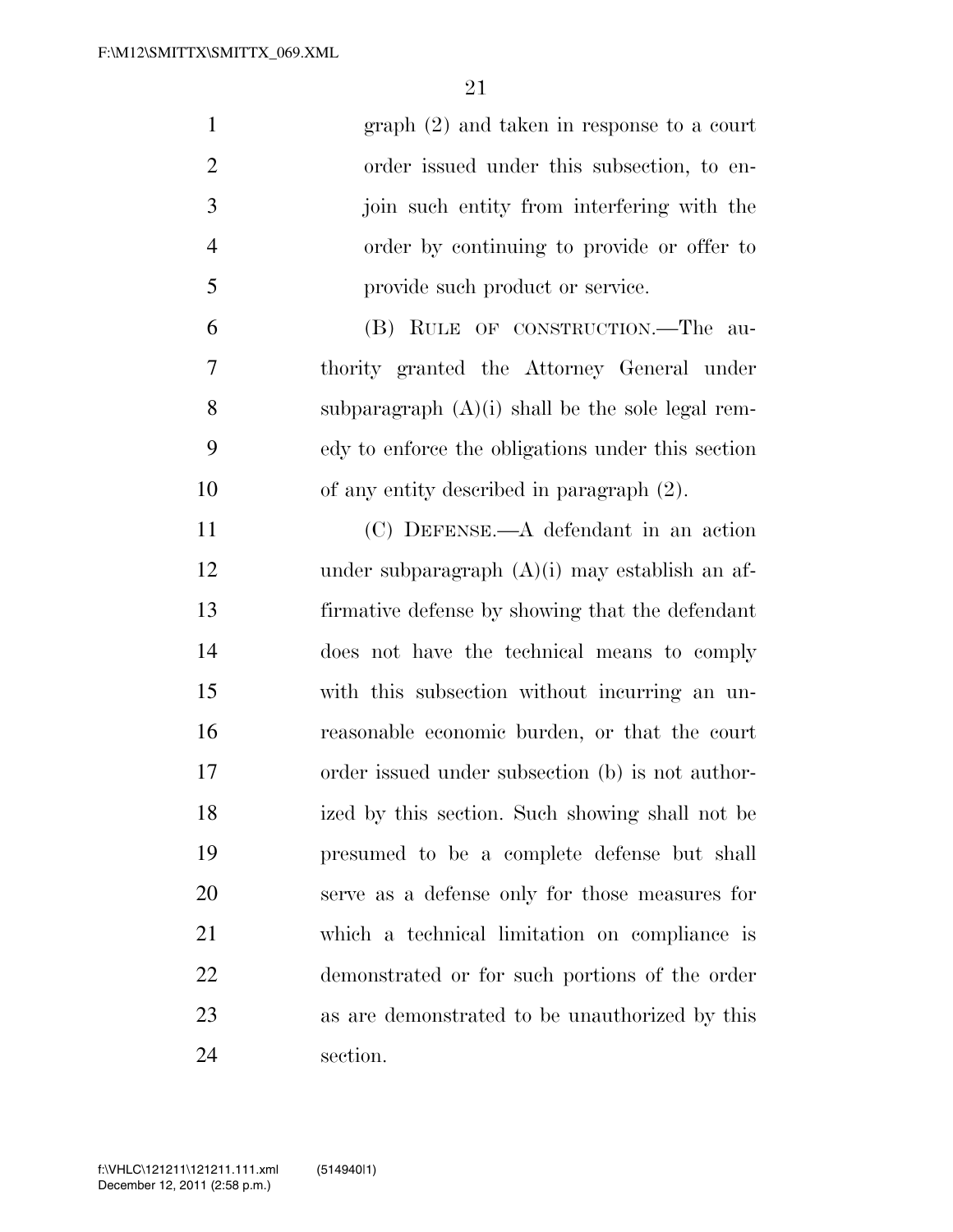| $\mathbf{1}$   | (D) DEFINITION.—For purposes of this              |
|----------------|---------------------------------------------------|
| $\overline{2}$ | subparagraph $(A)(ii)$ , a product or service de- |
| 3              | signed or marketed for the circumvention or by-   |
| $\overline{4}$ | passing of measures described in paragraph (2)    |
| 5              | and taken in response to a court order issued     |
| 6              | under subsection (b) includes a product or serv-  |
| 7              | ice that is designed or marketed for the purpose  |
| 8              | of enabling a domain name described in such an    |
| 9              | order—                                            |
| 10             | (i) to resolve to that domain name's              |
| 11             | Internet protocol address notwithstanding         |
| 12             | the measures taken by a service provider          |
| 13             | under paragraph $(2)$ to prevent such reso-       |
| 14             | lution; or                                        |
| 15             | (ii) to resolve to a different domain             |
| 16             | name or Internet Protocol address that the        |
| 17             | provider of the product or service knows,         |
| 18             | reasonably should know, or reasonably be-         |
| 19             | lieves is used by an Internet site offering       |
| 20             | substantially similar infringing activities as    |
| 21             | those with which the foreign infringing site      |
| 22             | that is subject to the court order was asso-      |
| 23             | ciated.                                           |
| 24             | (d) MODIFICATION OR VACATION OF ORDERS.—          |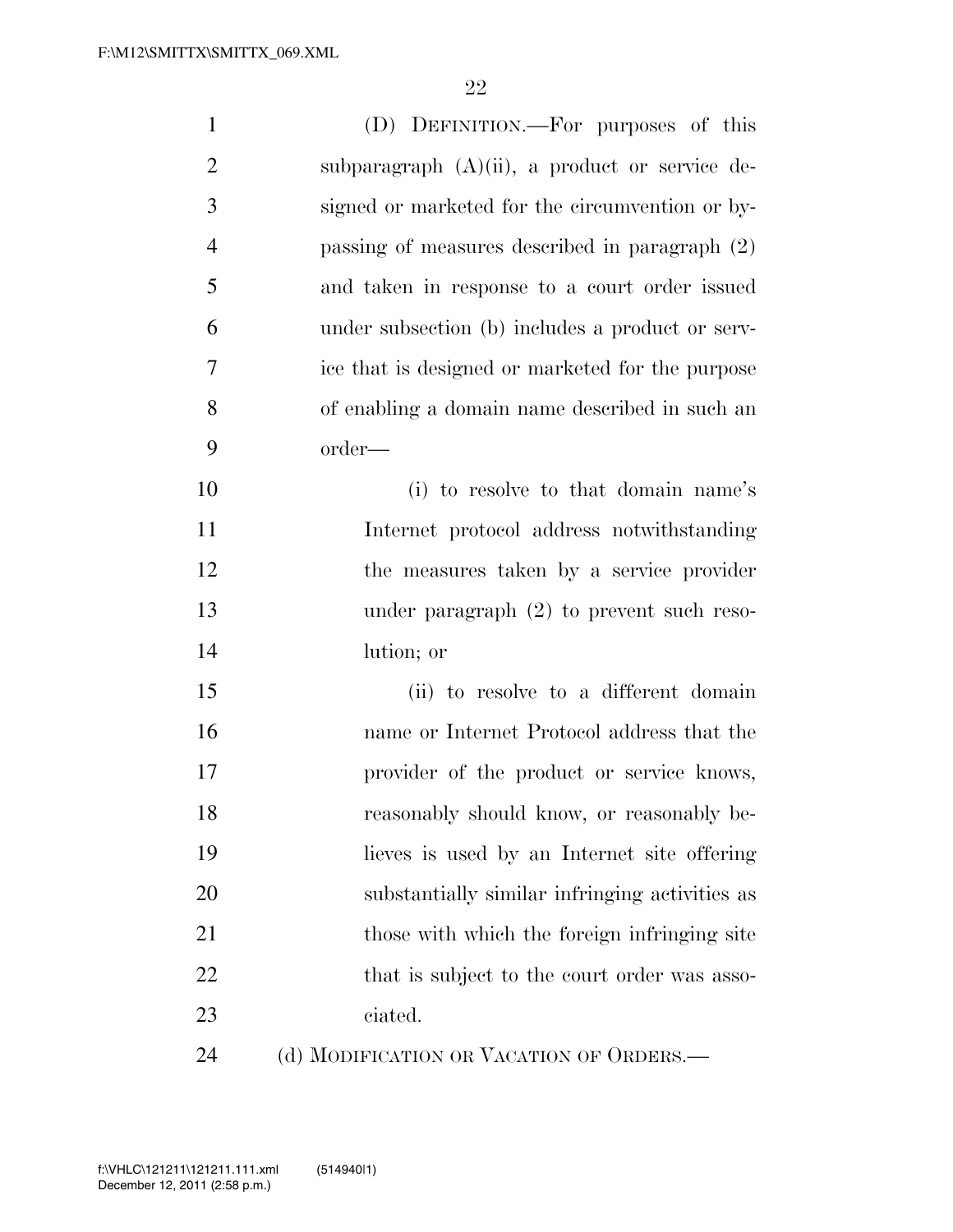| $\mathbf{1}$   | (1) IN GENERAL.—At any time after the                |
|----------------|------------------------------------------------------|
| $\overline{2}$ | issuance of an order under subsection (b), a motion  |
| 3              | to modify, suspend, or vacate the order may be filed |
| $\overline{4}$ | $by-$                                                |
| 5              | (A) any person, or owner or operator of              |
| 6              | property, that is subject to the order;              |
| $\tau$         | (B) any registrant of the domain name, or            |
| 8              | the owner or operator, of the Internet site that     |
| 9              | is subject to the order;                             |
| 10             | (C) any domain name registrar, registry,             |
| 11             | or other domain name registration authority          |
| 12             | that has registered or assigned the domain           |
| 13             | name of the Internet site that is subject to the     |
| 14             | order;                                               |
| 15             | (D) any entity that has been served with             |
| 16             | a copy of an order under subsection (c) that re-     |
| 17             | quires such entity to take action prescribed in      |
| 18             | that subsection; or                                  |
| 19             | (E) the Attorney General.                            |
| 20             | (2) RELIEF.—Relief under this subsection shall       |
| 21             | be proper if the court finds that—                   |
| 22             | (A) the foreign Internet site subject to the         |
| 23             | order was improvidently adjudicated or is no         |
| 24             | longer a foreign infringing site;                    |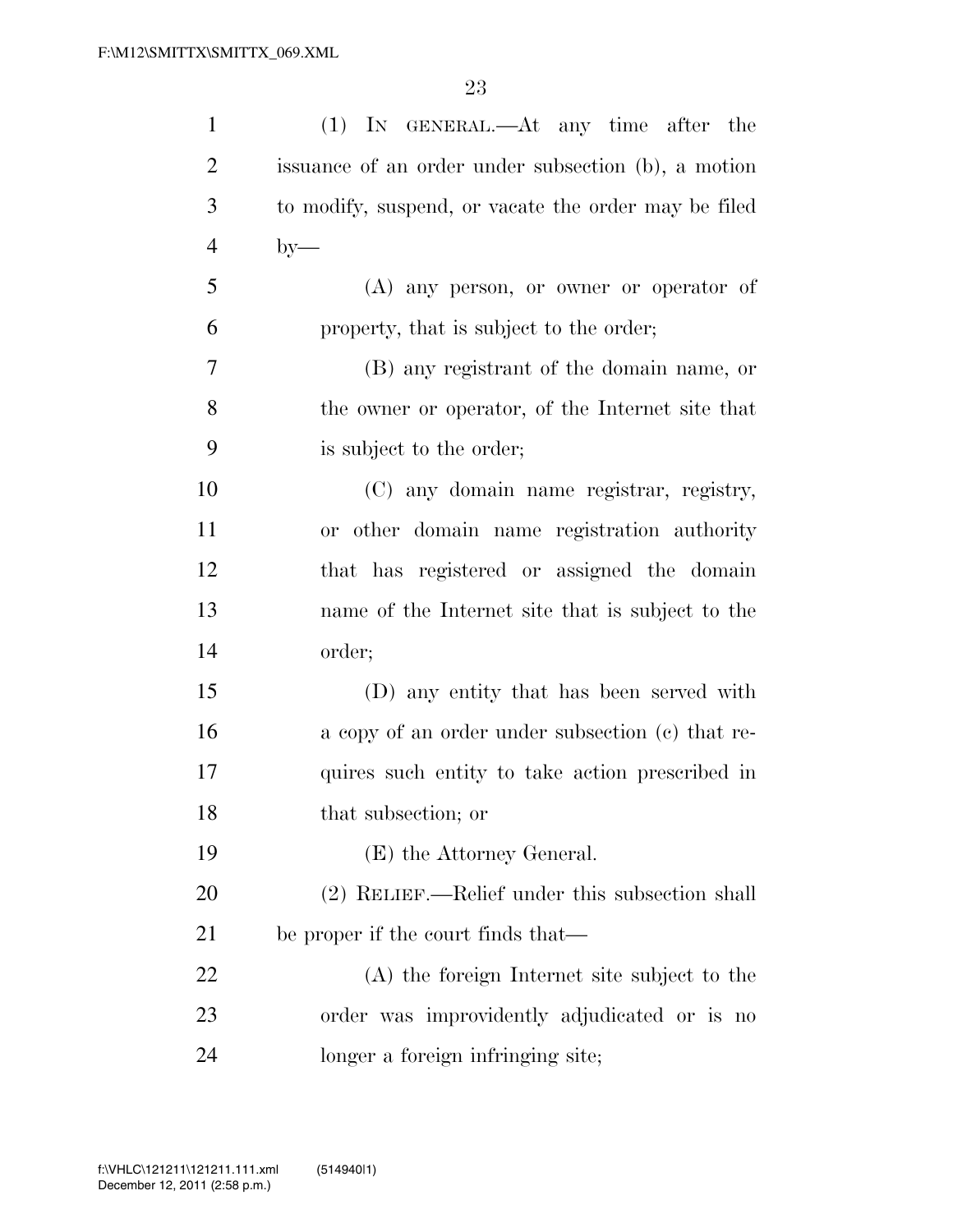| $\mathbf{1}$   | (B) compliance with the order, unless                       |  |
|----------------|-------------------------------------------------------------|--|
| $\overline{2}$ | modified, would impair the security or integrity            |  |
| 3              | of the domain name system, or of the system or              |  |
| $\overline{4}$ | network operated by or on behalf of the party               |  |
| 5              | subject to subsection $(c)(2)$ ; or                         |  |
| 6              | (C) the interests of justice otherwise re-                  |  |
| 7              | quire that the order be modified, suspended, or             |  |
| 8              | vacated.                                                    |  |
| 9              | (3) CONSIDERATION.—In making a relief deter-                |  |
| 10             | mination under paragraph $(2)$ , a court may consider       |  |
| 11             | whether the domain name of the foreign Internet             |  |
| 12             | site has expired or has been re-registered by an enti-      |  |
| 13             | ty other than the entity that is subject to the order       |  |
| 14             | with respect to which the motion under paragraph            |  |
| 15             | $(1)$ is brought.                                           |  |
| 16             | (4) INTERVENTION.—An entity required to take                |  |
| 17             | action under subsection (c) if an order issues under        |  |
| 18             | subsection (b) may intervene at any time in any ac-         |  |
| 19             | tion commenced under subsection (b) that may re-            |  |
| 20             | sult in such order, or in any action to modify, sus-        |  |
| 21             | pend, or vacate such order under this subsection.           |  |
| 22             | (e) AMENDED ORDERS.—The Attorney General, if al-            |  |
| 23             | leging that a foreign Internet site previously adjudicated  |  |
| 24             | in an action under this section to be a foreign infringing  |  |
| 25             | site is accessible or has been reconstituted at a different |  |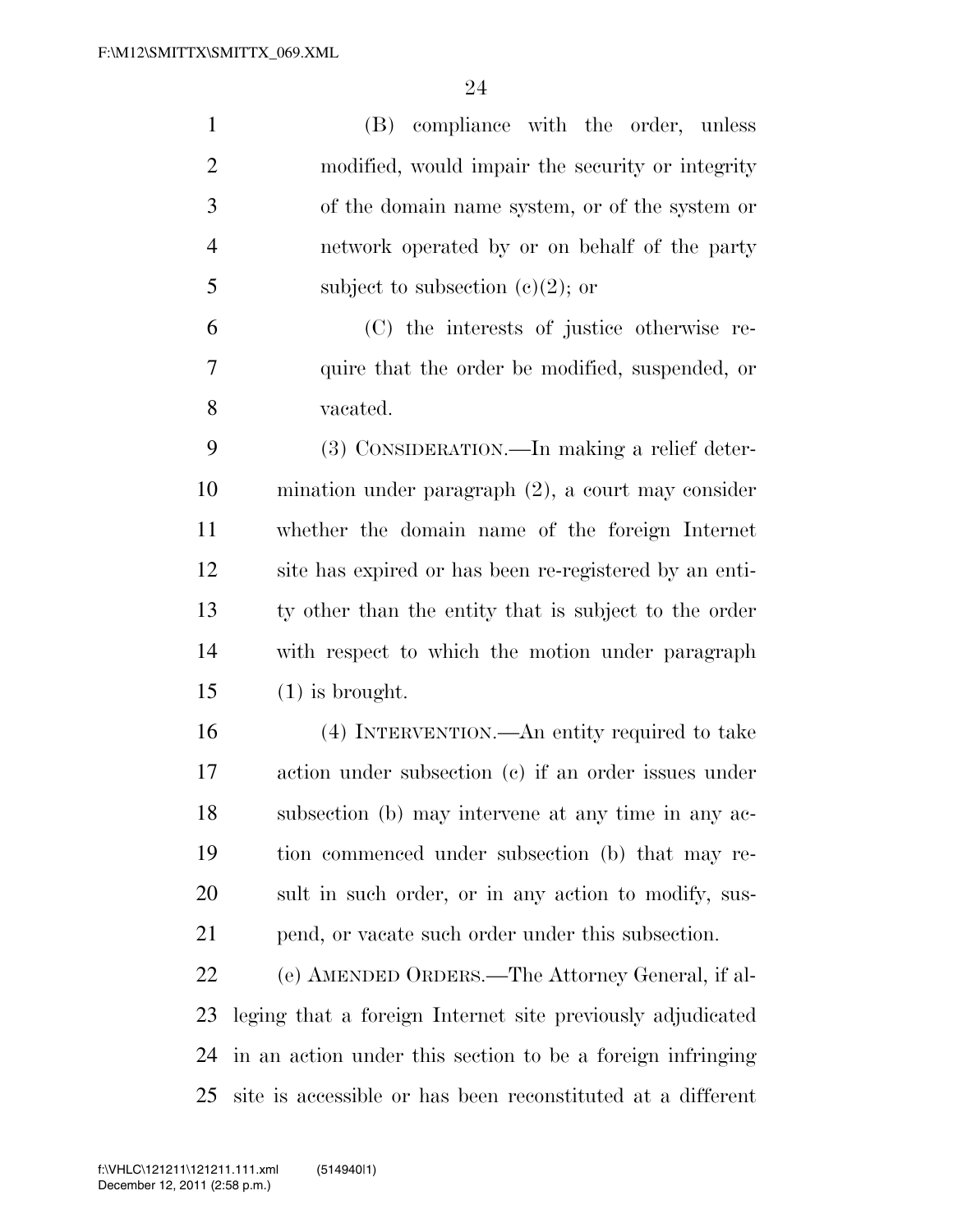domain name or Internet Protocol address, may petition the court to amend the order issued under this section accordingly.

 (f) SERVICE OF AND ACTION BASED ON MODIFIED, SUSPENDED, VACATED, OR AMENDED ORDERS.—

 (1) SERVICE REQUIREMENT.—The Attorney General shall serve any entity that has been served with a copy of an order under subsection (c) with a copy of any modification, suspension, or vacation of, or amendment to, that order under subsection (d) or (e).

 (2) ACTION SUBSEQUENT TO SERVICE.—An en- tity that is served with a copy of a modified, sus- pended, or amended order under paragraph (1) shall take actions consistent with subsection (c)(2) in ac- cordance with the modification, suspension, or amendment. An entity that is served with a copy of a vacated order under paragraph (1) may restore any services that were provided before being served with a copy of the order under subsection (c).

21 (g) LAW ENFORCEMENT COORDINATION.

 (1) IN GENERAL.—The Attorney General shall inform the Intellectual Property Enforcement Coor- dinator and the heads of appropriate law enforce-ment agencies of all court orders issued under sub-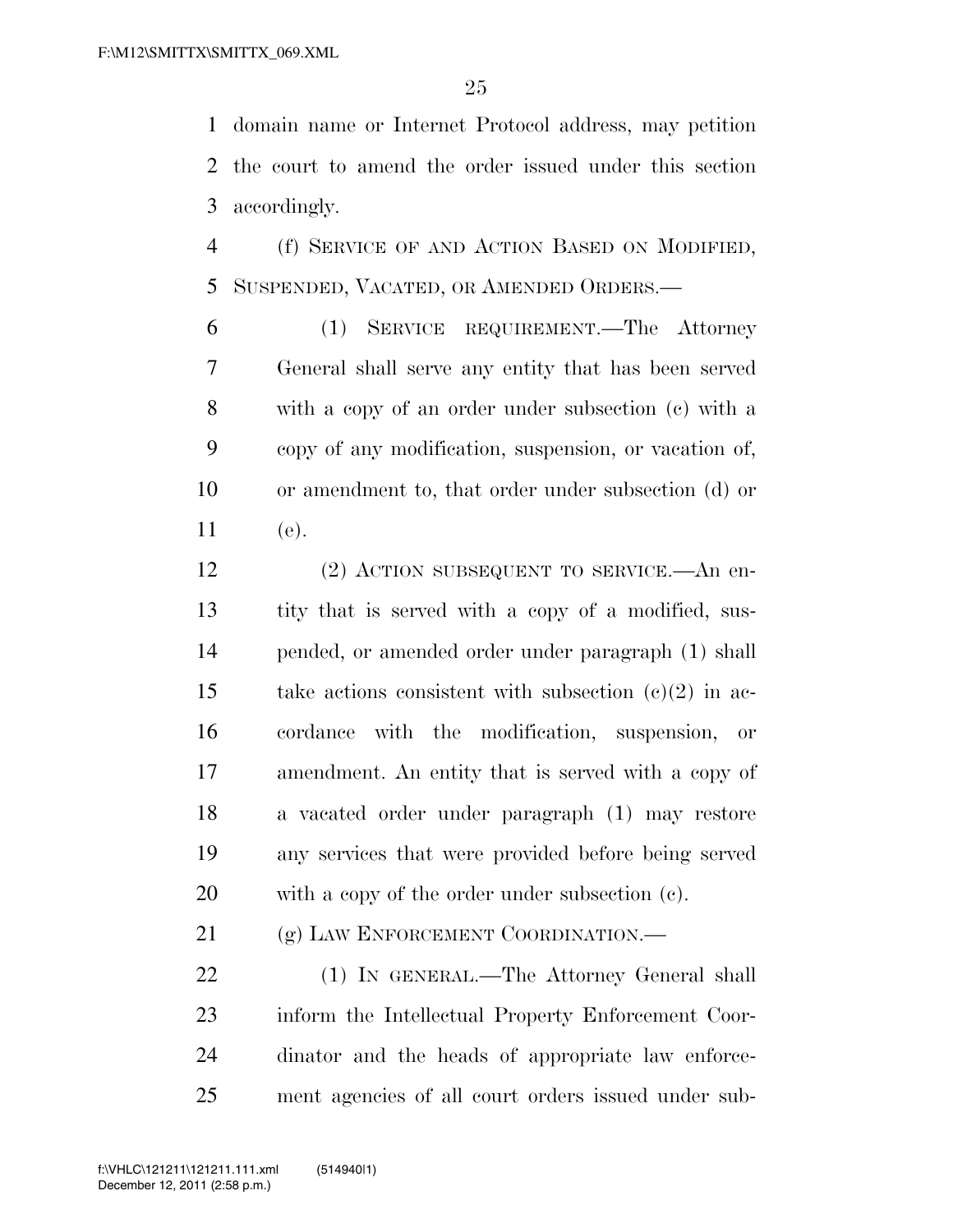| $\mathbf{1}$   | section (b), and all amended orders issued under      |
|----------------|-------------------------------------------------------|
| $\overline{2}$ | subsection (e), regarding foreign infringing sites.   |
| 3              | (2) ALTERATIONS.—The Attorney General                 |
| $\overline{4}$ | shall, and the defendant may, inform the Intellectual |
| 5              | Property Enforcement Coordinator of the modifica-     |
| 6              | tion, suspension, expiration, or vacation under sub-  |
| 7              | section (d) of a court order issued under subsection  |
| 8              | (b).                                                  |
| 9              | SEC. 103. PROTECTION OF U.S. CUSTOMERS AND PREVEN-    |
| 10             | TION OF U.S. FUNDING OF SITES DEDICATED               |
| 11             | TO THEFT OF U.S. PROPERTY.                            |
| 12             | (a) DEFINITIONS.—In this section:                     |
| 13             | (1) DEDICATED TO THEFT OF U.S.<br>PROP-               |
| 14             | ERTY.—An Internet site is an "Internet site dedi-     |
| 15             | cated to the ft of U.S. property" if—                 |
| 16             | $(A)$ it is —                                         |
| 17             | (i) a U.S.-directed site; or                          |
| 18             | (ii) an Internet site for which the reg-              |
| 19             | istrant of the domain name used by the                |
| 20             | Internet site, and the owner or operator of           |
| 21             | the Internet site, are not located and can-           |
| 22             | not be found within the United States;                |
| 23             | (B) the site is used by users within the              |
| 24             | United States; and                                    |
| 25             | $(C)$ either—                                         |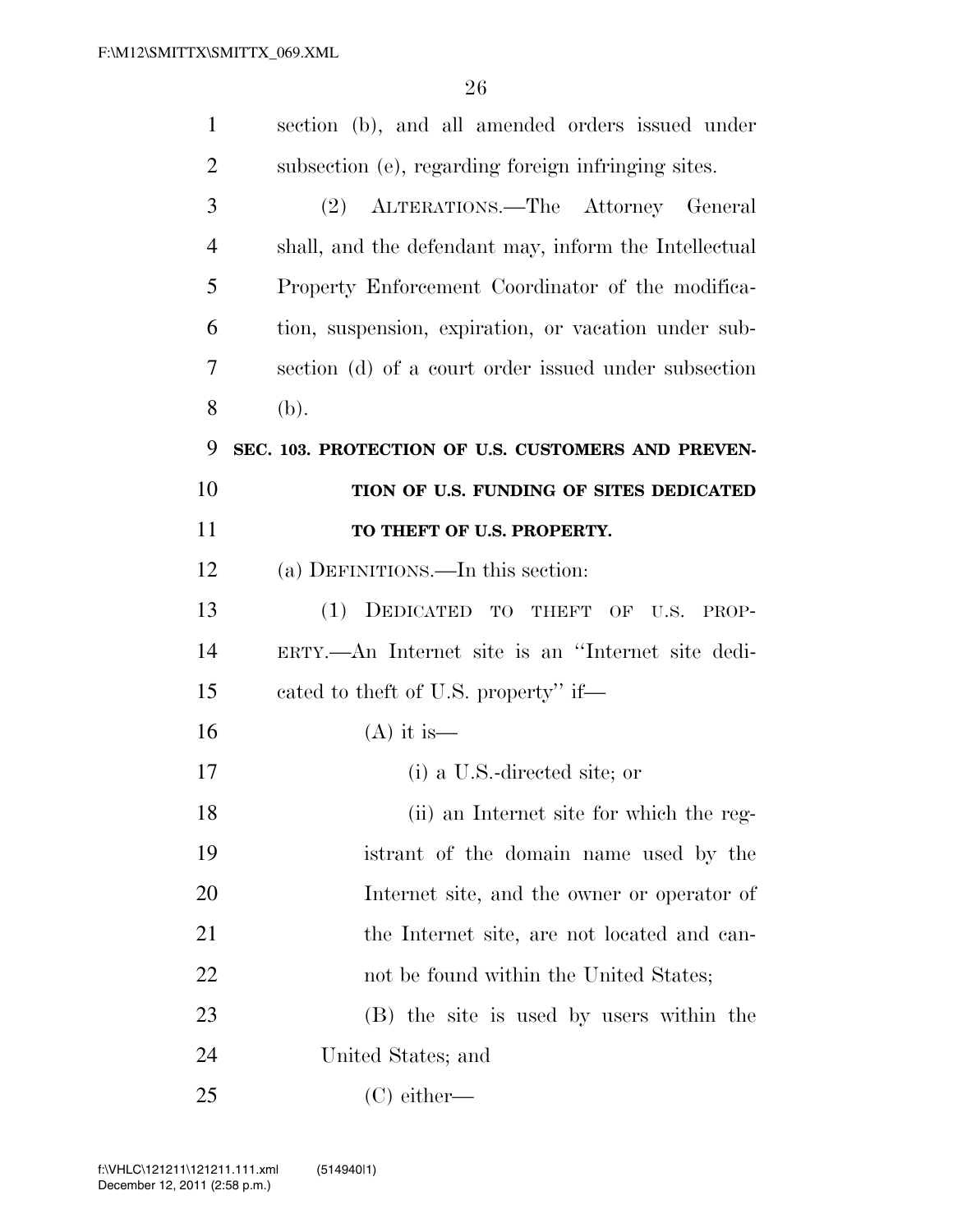| $\mathbf{1}$   | (i) the site is primarily designed or               |
|----------------|-----------------------------------------------------|
| $\overline{2}$ | operated for the purpose of, has only lim-          |
| 3              | ited purpose or use other than, or is mar-          |
| $\overline{4}$ | keted by its operator or another acting in          |
| 5              | concert with that operator primarily for            |
| 6              | use in, offering goods or services in viola-        |
| 7              | tion of-                                            |
| 8              | $(I)$ section 501 of title 17, United               |
| 9              | States Code, for purposes of commer-                |
| 10             | cial advantage or private financial                 |
| 11             | gain, and with respect to infringement              |
| 12             | of complete or substantially complete               |
| 13             | works;                                              |
| 14             | section $1201$ of title 17,<br>$(\Pi)^{\mathsf{T}}$ |
| 15             | United States Code; or                              |
| 16             | (III) provisions of the Lanham                      |
| 17             | Act that prohibit the sale, distribu-               |
| 18             | tion, or promotion of goods, services,              |
| 19             | materials bearing a counterfeit<br>or               |
| 20             | mark, as that term is defined in sec-               |
| 21             | tion $34(d)$ of the Lanham Act $(15$                |
| 22             | U.S.C. $1116(d)$ or section 2320 of                 |
| 23             | title 18, United States Code; or                    |
| 24             | (ii) the operator of the site operates              |
| 25             | the site with the object of promoting, or           |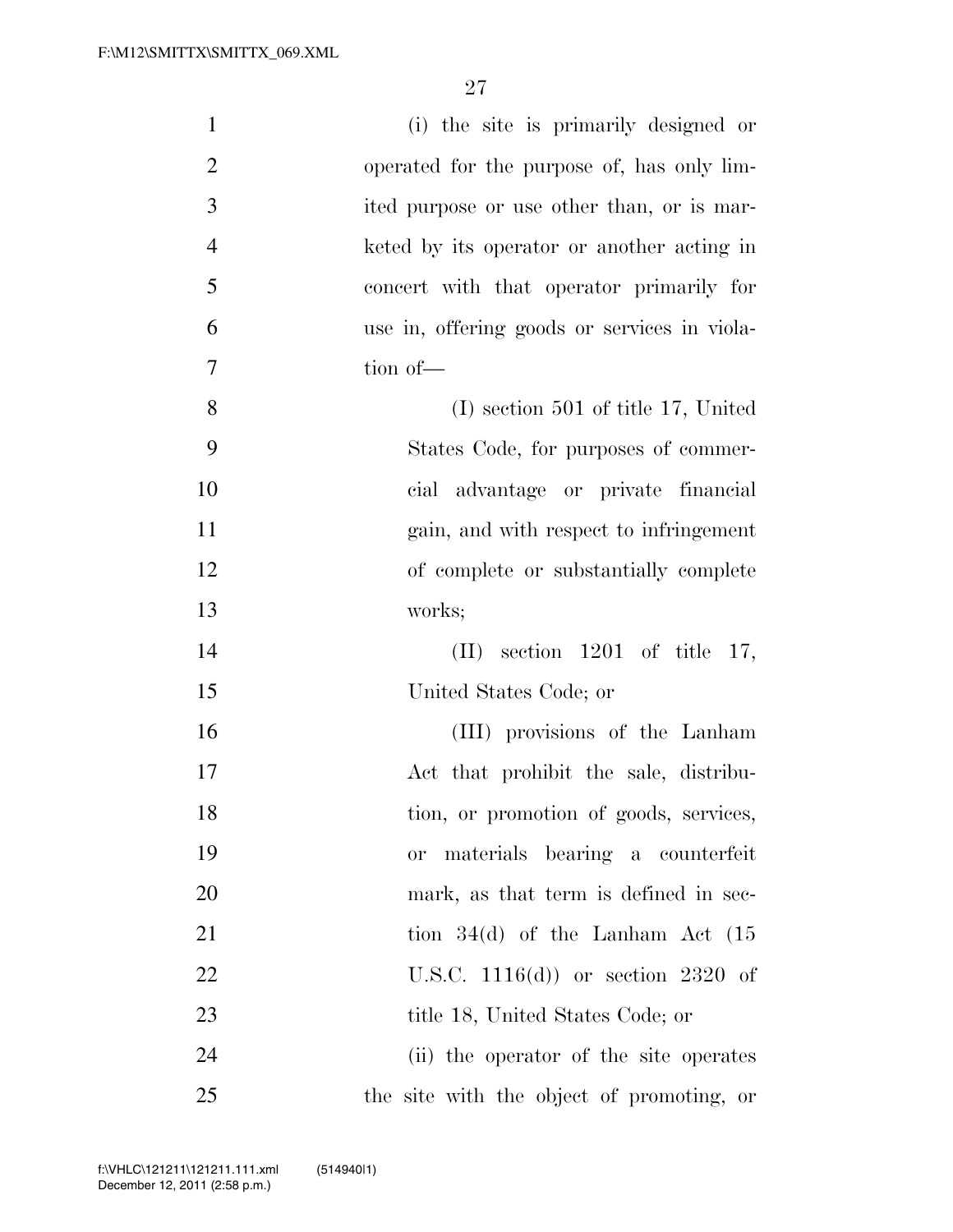| $\mathbf{1}$   | has promoted, its use to carry out acts                    |
|----------------|------------------------------------------------------------|
| $\overline{2}$ | that constitute a violation of section 501 or              |
| 3              | 1201 of title 17, United States Code, as                   |
| $\overline{4}$ | shown by clear expression or other affirma-                |
| 5              | tive steps taken to foster such violation.                 |
| 6              | (2) QUALIFYING PLAINTIFF.—The term "quali-                 |
| 7              | fying plaintiff" means, with respect to a particular       |
| 8              | Internet site, a person with standing to bring a civil     |
| 9              | action for a violation described in paragraph $(1)(C)$ .   |
| 10             | (b) LIMITED INJUNCTIVE RELIEF.—                            |
| 11             | $(1)$ IN PERSONAM.—A qualifying plaintiff may              |
| 12             | commence an in personam action against—                    |
| 13             | $(A)$ a registrant of a domain name used by                |
| 14             | an Internet site dedicated to the ft of U.S. prop-         |
| 15             | erty; or                                                   |
| 16             | (B) an owner or operator of that Internet                  |
| 17             | site.                                                      |
| 18             | (2) IN REM.—If through due diligence a quali-              |
| 19             | fying plaintiff who is authorized to bring an in per-      |
| 20             | sonam action under paragraph (1) with respect to           |
| 21             | an Internet site dedicated to the ft of U.S. property      |
| 22             | is unable to find a person described in subpara-           |
| 23             | graphs $(A)$ or $(B)$ of paragraph $(1)$ , or no such per- |
| 24             | son found has an address within a judicial district        |
| 25             | of the United States, the qualifying plaintiff may         |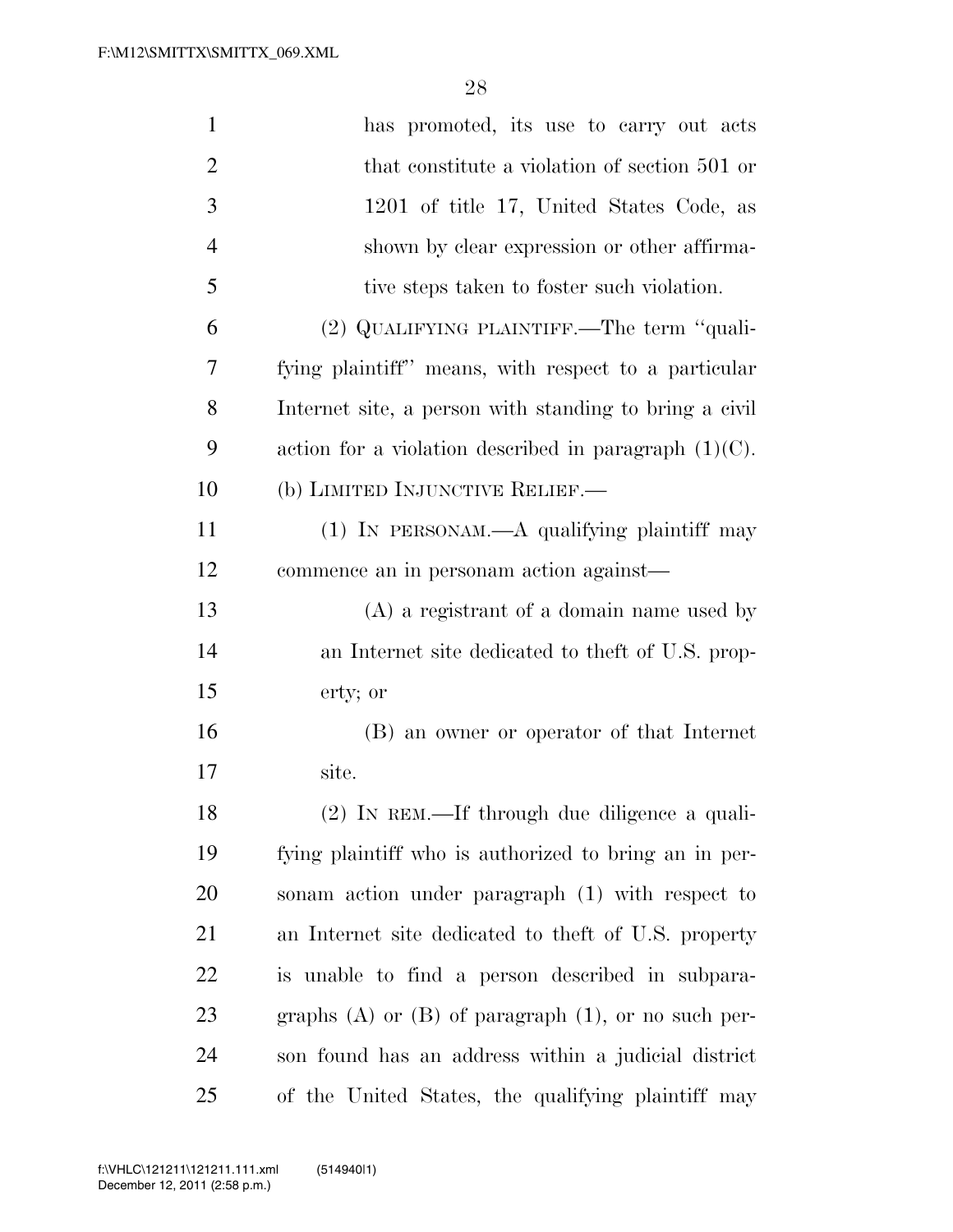| $\mathbf{1}$   | commence an in rem action against that Internet         |
|----------------|---------------------------------------------------------|
| $\overline{2}$ | site or the domain name used by that Internet site.     |
| 3              | (3) NOTICE.—Upon commencing an action                   |
| $\overline{4}$ | under this subsection, the qualifying plaintiff shall   |
| 5              | send a notice of the alleged activity described in sub- |
| 6              | section $(a)(1)(C)$ and intent to proceed under this    |
| 7              | subsection-                                             |
| 8              | $(A)(i)$ to all registrants (if any) of the do-         |
| 9              | main name of the Internet site—                         |
| 10             | (I) at the postal and electronic mail                   |
| 11             | addresses (if any) of each such registrant              |
| 12             | appearing in the applicable publicly acces-             |
| 13             | sible database of registrations, if any, and            |
| 14             | to the extent such addresses are reasonably             |
| 15             | available; and                                          |
| 16             | (II) via the postal and electronic mail                 |
| 17             | addresses of the registrar, registry, or                |
| 18             | other domain name registration authority                |
| 19             | that registered or assigned the domain                  |
| 20             | name of the Internet site, or portion there-            |
| 21             | of, to the extent such addresses are reason-            |
| 22             | ably available; and                                     |
| 23             | (ii) to all owners and operators of the                 |
| 24             | Internet site known to the qualifying plaintiff at      |
| 25             | the time the action is commenced, if any—               |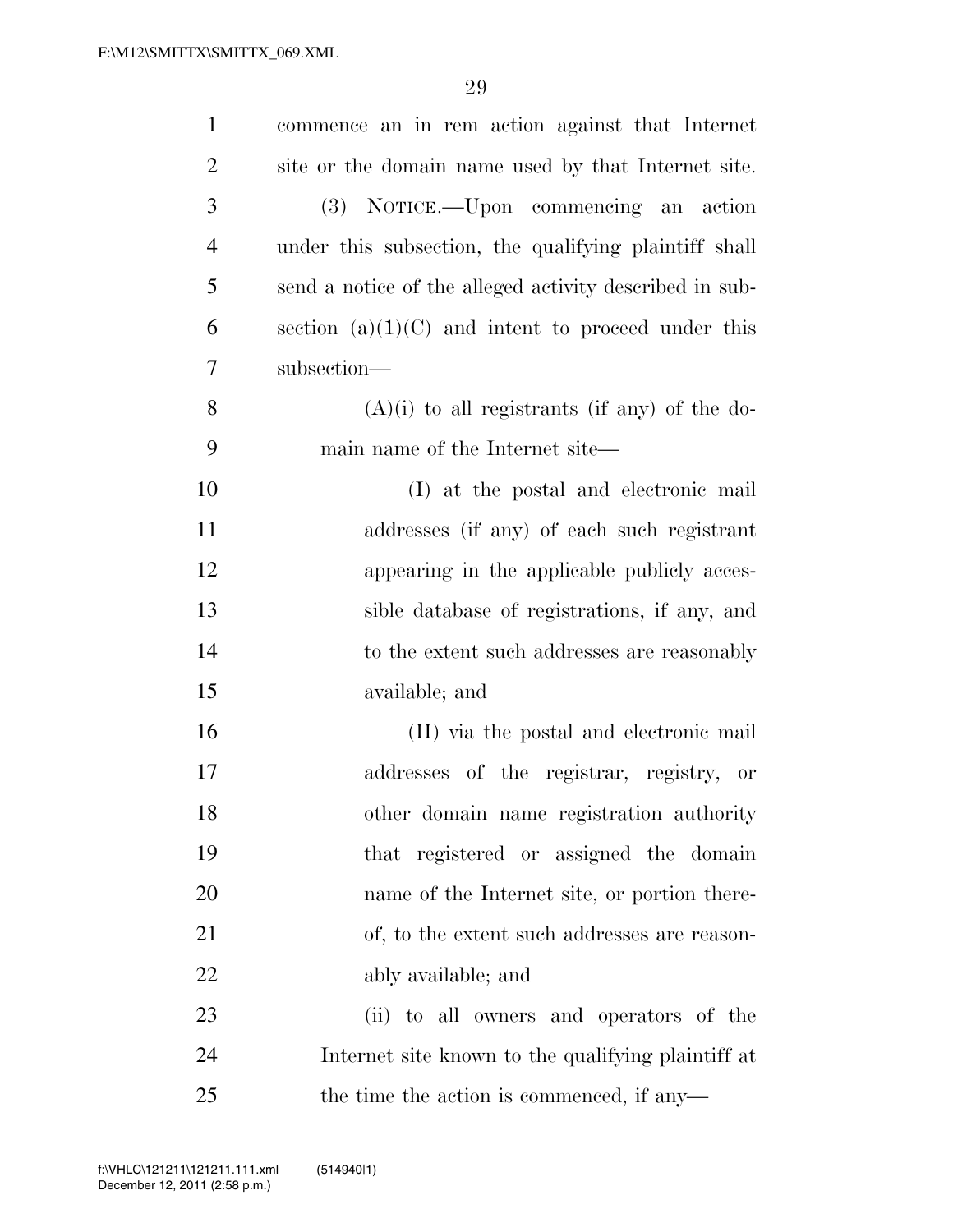| $\mathbf{1}$   | (I) at the primary postal and elec-                    |
|----------------|--------------------------------------------------------|
| $\overline{2}$ | tronic mail addresses (if any) for each such           |
| 3              | owner and operator that are provided on                |
| $\overline{4}$ | the Internet site, and to the extent such              |
| 5              | addresses are reasonably available; or                 |
| 6              | (II) if there is no domain name of the                 |
| 7              | Internet site, via the postal and electronic           |
| 8              | mail addresses (if any) of the service pro-            |
| 9              | vider responsible for allocating the Internet          |
| 10             | Protocol address to the Internet site, as              |
| 11             | found in the applicable publicly accessible            |
| 12             | database of allocations and assignments of             |
| 13             | Internet Protocol addresses to service pro-            |
| 14             | viders, to the extent such postal and elec-            |
| 15             | tronic mail addresses are reasonably avail-            |
| 16             | able; or                                               |
| 17             | (B) in any other such form as the court                |
| 18             | may prescribe, including as may be required by         |
| 19             | rule 4(f) of the Federal Rules of Civil Proce-         |
| 20             | dure.                                                  |
| 21             | (4) SERVICE OF PROCESS.—For purposes of                |
| 22             | this section, the actions described in this subsection |
| 23             | shall constitute service of process.                   |
| 24             | (5) RELIEF. - On application of a qualifying           |
| 25             | plaintiff following the commencement of an action      |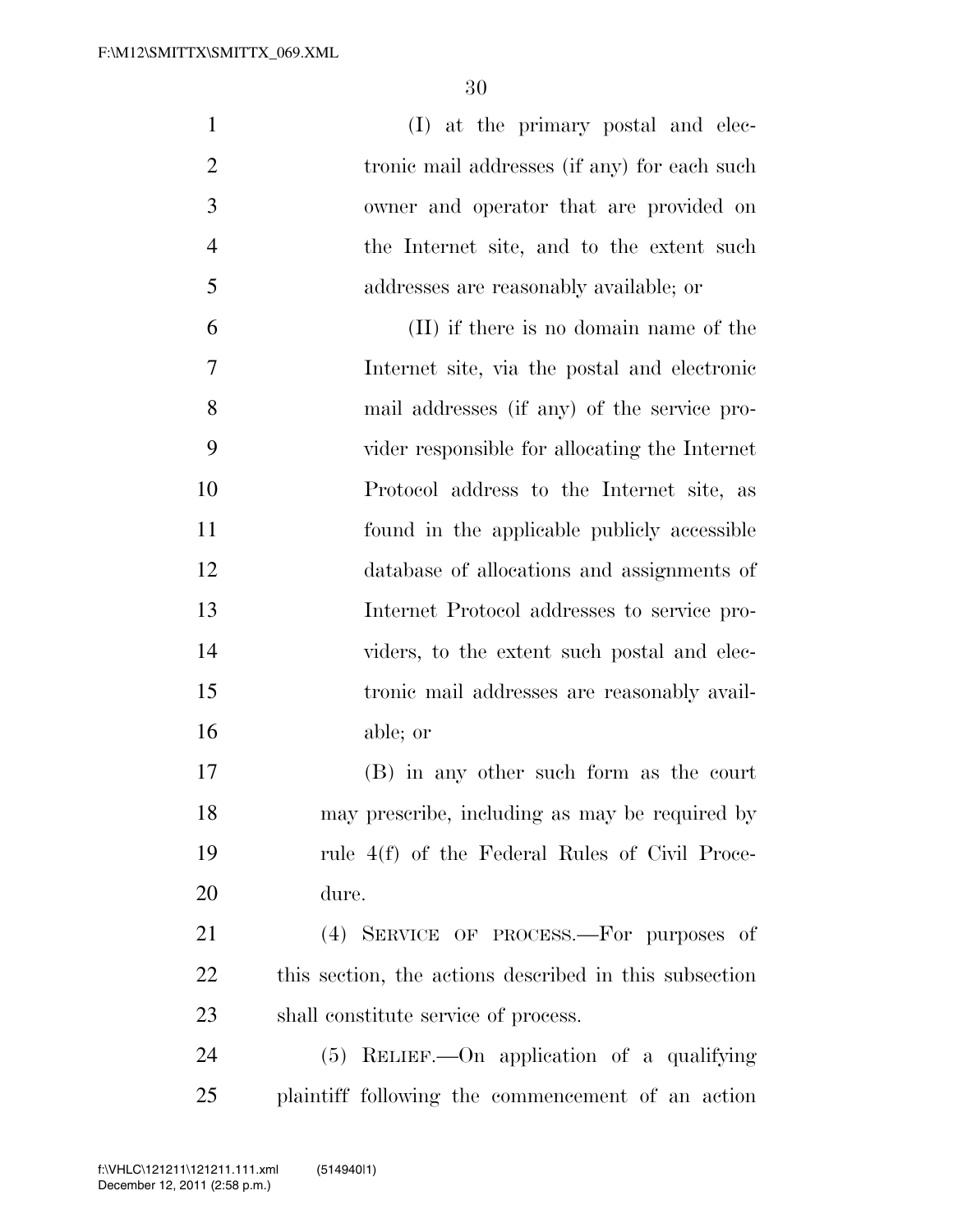under this section with respect to an Internet site dedicated to theft of U.S. property, the court may issue a temporary restraining order, a preliminary injunction, or an injunction, in accordance with rule 65 of the Federal Rules of Civil Procedure, against a registrant of a domain name used by the Internet site, or against an owner or operator of the Internet site, or, in an action brought in rem under para- graph (2), against the Internet site, or against the domain name used by the Internet site, to cease and desist from undertaking any further activity as an Internet site dedicated to theft of U.S. property.

(c) ACTIONS BASED ON COURT ORDERS.—

 (1) SERVICE BY QUALIFYING PLAINTIFF.—A qualifying plaintiff, with the prior approval of the court, may serve a copy of a court order issued under subsection (c) on similarly situated entities described in paragraph (2). Proof of service shall be filed with the court.

 (2) REASONABLE MEASURES.—After being served with a copy of an order under this subsection, the following shall apply, subject to sections 2 and 104 of this Act:

24 (A) PAYMENT NETWORK PROVIDERS.—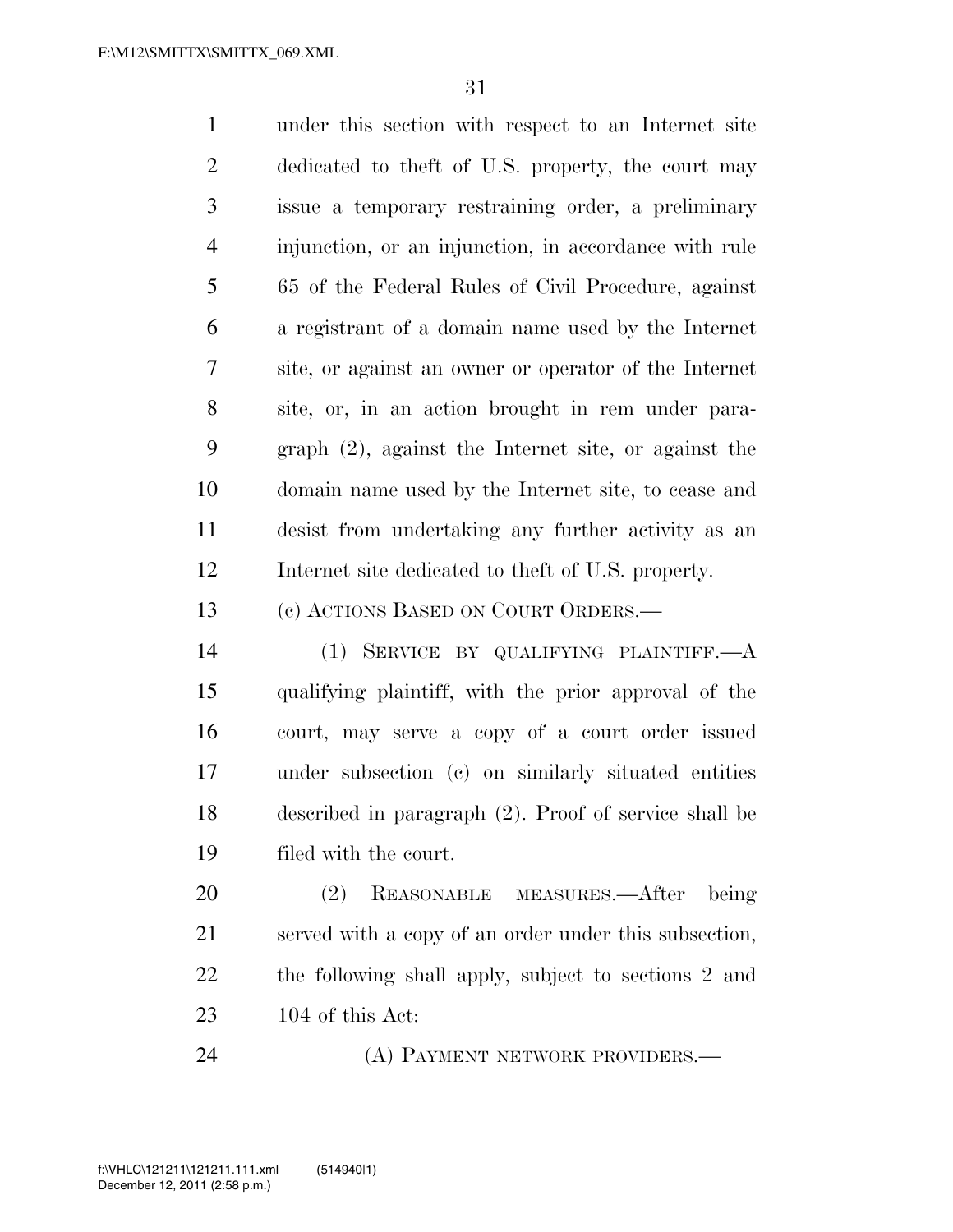| $\mathbf{1}$   | (i)<br>PREVENTING AFFILIATION.—A              |
|----------------|-----------------------------------------------|
| $\overline{2}$ | payment network provider shall take tech-     |
| 3              | nically feasible and commercially reason-     |
| $\overline{4}$ | able measures, as expeditiously as possible,  |
| 5              | that are designed to prevent, prohibit, or    |
| 6              | suspend its service from completing pay-      |
| 7              | ment transactions involving customers lo-     |
| 8              | cated within the United States or accounts    |
| 9              | originating in the United States and the      |
| 10             | payment account—                              |
| 11             | (I) that is used by the Internet              |
| 12             | site dedicated to the ft of U.S. prop-        |
| 13             | erty that is subject to the order; and        |
| 14             | (II) through which payment                    |
| 15             | transactions processed by the payment         |
| 16             | network provider would be completed.          |
| 17             | (ii) APPLICATION.—A payment net-              |
| 18             | work provider shall be considered to be in    |
| 19             | compliance with clause (i) if it takes action |
| 20             | described in that clause with respect to the  |
| 21             | payment account that is used by the Inter-    |
| 22             | net site dedicated to the theft of U.S.       |
| 23             | property that is subject to the order as of   |
| 24             | the date on which a copy of the order is      |
| 25             | served under paragraph $(1)$ , or as of the   |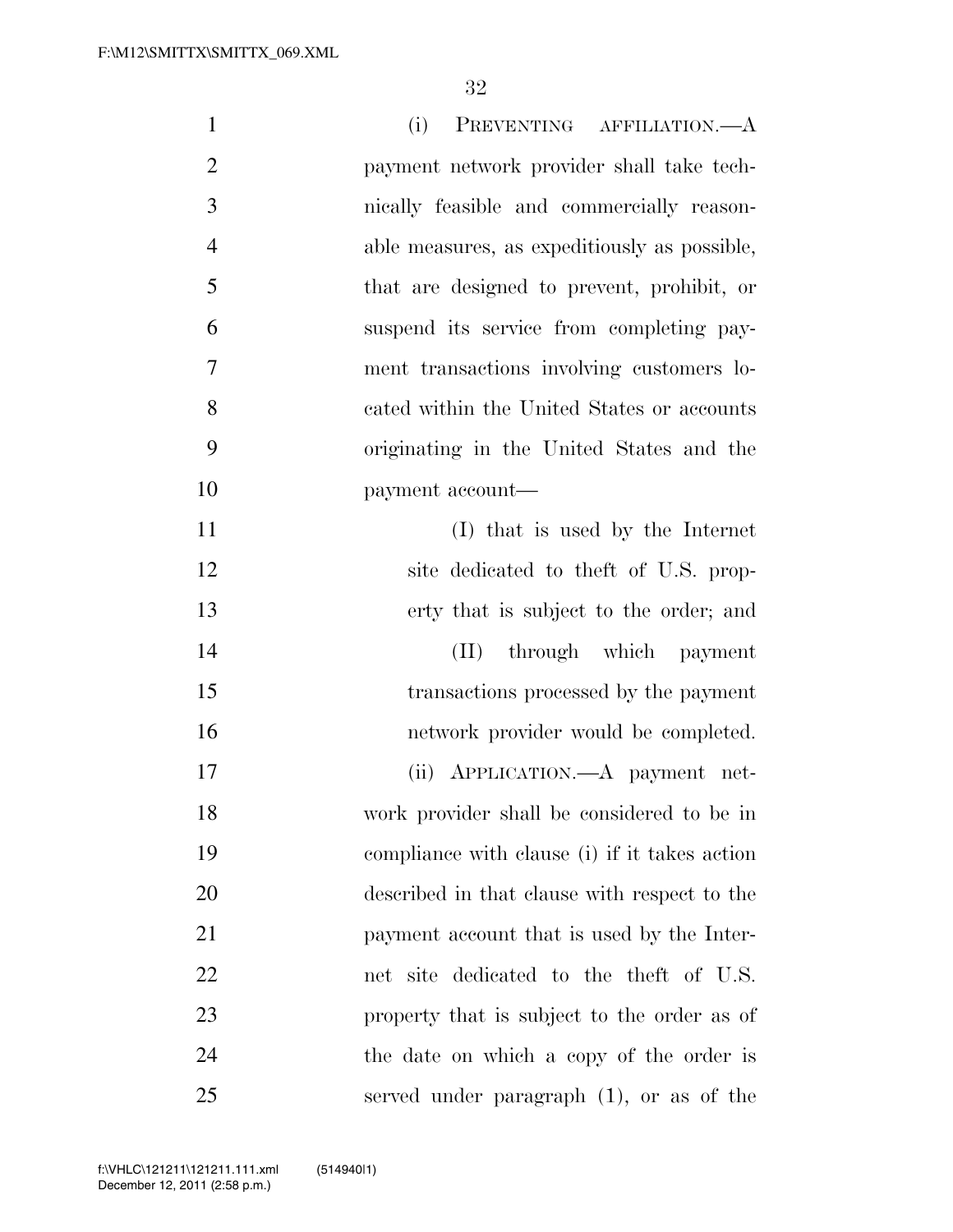| $\mathbf{1}$   | date on which a copy of the order as modi-     |
|----------------|------------------------------------------------|
| $\overline{2}$ | fied under subsection (e) or as amended        |
| 3              | under subsection (f) is served under sub-      |
| $\overline{4}$ | section (g), whichever dates apply.            |
| 5              | (B) INTERNET ADVERTISING SERVICES.—            |
| 6              | (i) REQUIRED ACTIONS.—An Internet              |
| 7              | advertising service that contracts with the    |
| 8              | Internet site dedicated to theft of U.S.       |
| 9              | property that is subject to the order to       |
| 10             | provide advertising to or for such Internet    |
| 11             | site, or that knowingly serves advertising     |
| 12             | to or for such Internet site, shall take tech- |
| 13             | nically feasible and commercially reason-      |
| 14             | able measures, as expeditiously as possible,   |
| 15             | that are designed to-                          |
| 16             | (I) prevent its service from pro-              |
| 17             | viding advertisements to or relating to        |
| 18             | the Internet site;                             |
| 19             | (II) cease making available ad-                |
| 20             | vertisements for the Internet site, or         |
| 21             | paid or sponsored search results,              |
| 22             | links, or other placements that pro-           |
| 23             | vide access to the Internet site; and          |
| 24             | (III) cease providing or receiving             |
| 25             | any compensation for advertising or            |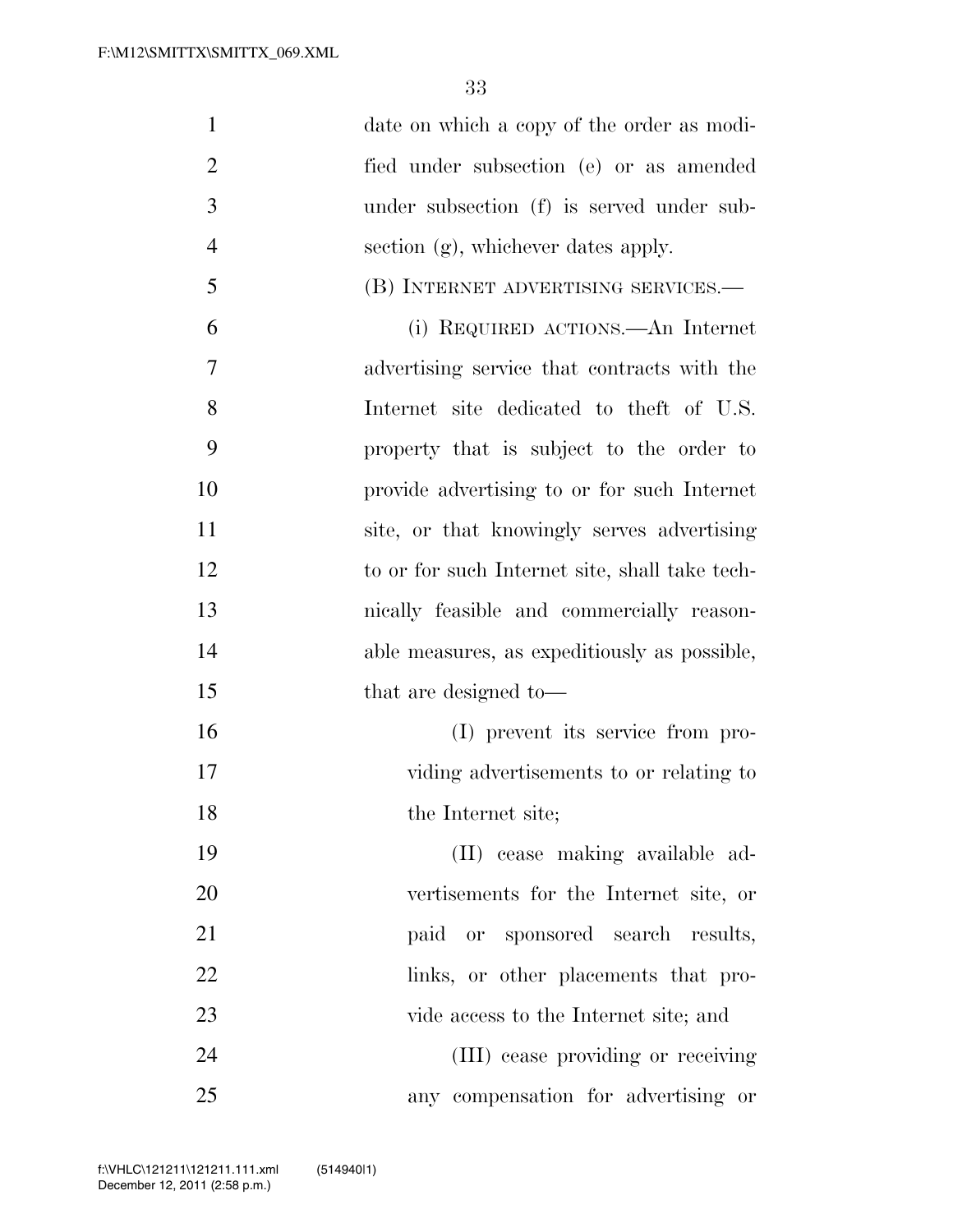1 related services to, from, or in connec-2 tion with the Internet site.

 (ii) APPLICATION.—An Internet ad- vertising service shall be considered to be in compliance with clause (i) if it takes ac- tion described in that clause with respect to advertising provided to or for the Inter- net site dedicate to theft of U.S. property as of the date on which a copy of the order is served under paragraph (1), or as of the date on which a copy of the order as modi- fied under subsection (d) or as amended under subsection (e) is served under sub-14 section (f), whichever dates apply.

### 15 (3) ENFORCEMENT OF ORDERS.—

 (A) RULE OF CONSTRUCTION.—The proce- dures and relief provided under this subsection shall be the sole legal remedy to enforce the ob-ligations of any entity under this subsection.

20 (B) PROCEDURES AND RELIEF.— 21 (i) PROCEDURE.—Upon the filing of a claim and a showing by the qualifying 23 plaintiff that an entity served with a copy of a court order issued under subsection (c) has not made good faith efforts to com-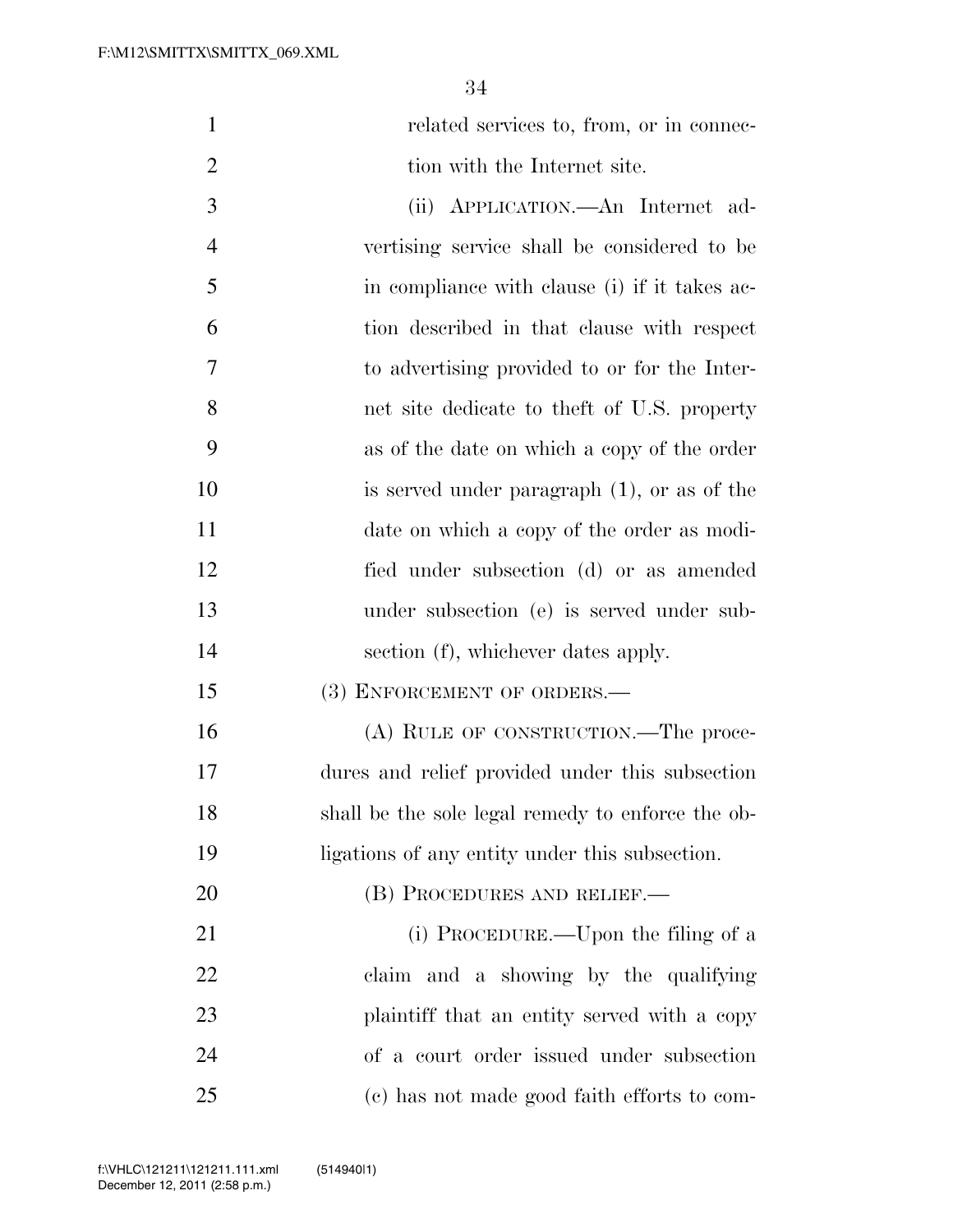| $\mathbf{1}$   | ply with its obligations under this sub-       |
|----------------|------------------------------------------------|
| $\overline{2}$ | section by reason of such court order, the     |
| 3              | court shall require the entity to show cause   |
| $\overline{4}$ | why an order should not issue to require       |
| 5              | compliance with the obligations of this sub-   |
| 6              | section. The claim and showing under this      |
| 7              | clause shall be filed with the court that      |
| 8              | issued the court order or, if that court       |
| 9              | lacks jurisdiction over the entity, with any   |
| 10             | court that has jurisdiction over that entity.  |
| 11             | SERVICE OF<br>(ii)<br>PROCESS.—The             |
| 12             | qualifying plaintiff shall serve on the entity |
| 13             | process of filing the claim and the order to   |
| 14             | show cause. Such process and order may         |
| 15             | be served in any judicial district where the   |
| 16             | entity resides or may be found.                |
| 17             | (iii) AUTHORITY OF COURT.-Upon                 |
| 18             | consideration of the evidence presented by     |
| 19             | all parties in connection with the order to    |
| 20             | show cause, the court is authorized, in ad-    |
| 21             | dition to an order to require compliance       |
| 22             | with this obligations of this subsection, to   |
| 23             | impose a remedy, consistent with<br>the        |
| 24             | court's exercise of its equitable authority,   |
| 25             | to enforce compliance with its lawful or-      |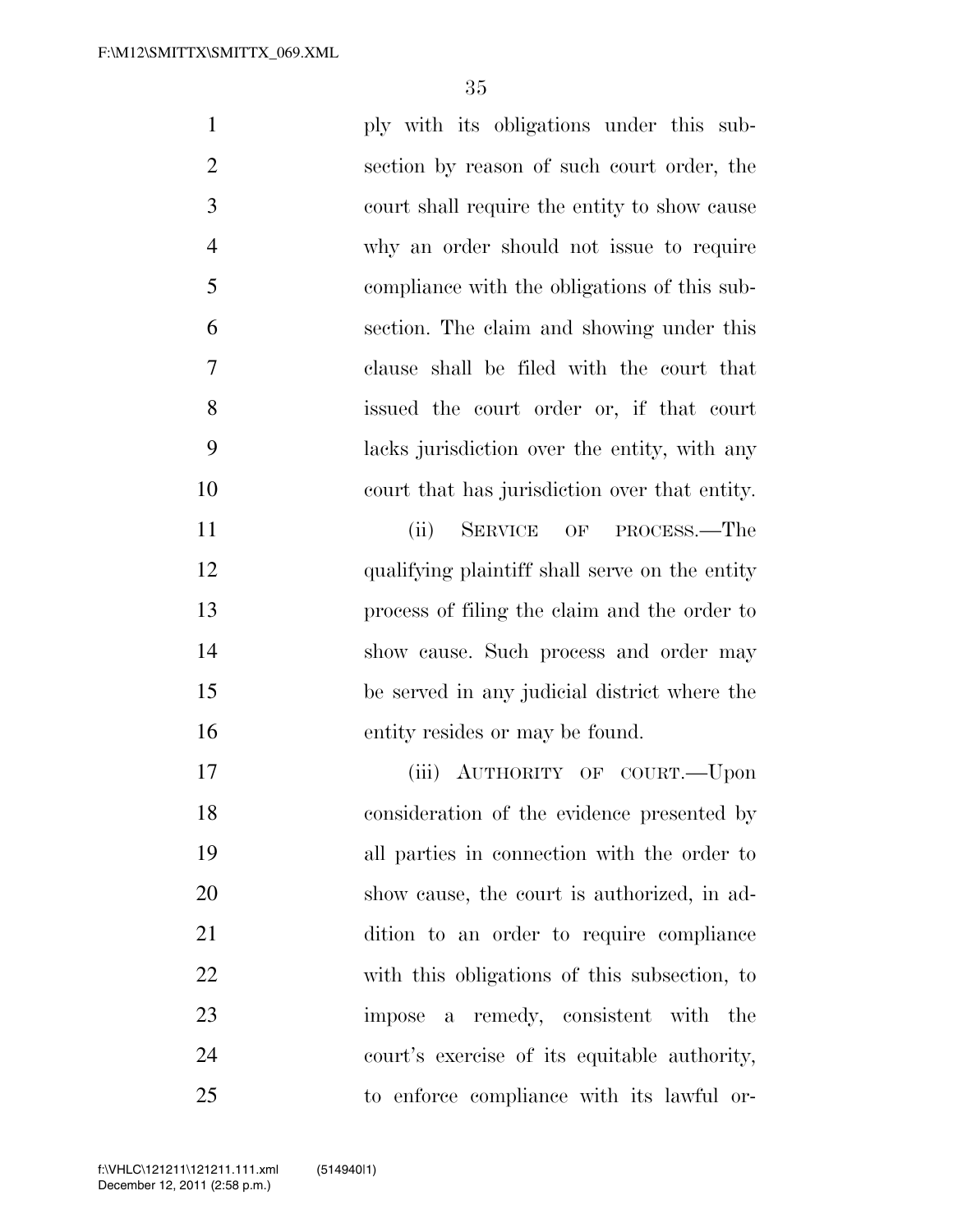| ders, if the entity has knowingly and will- |
|---------------------------------------------|
| fully failed to so comply.                  |

 (C) DEFENSE.—An entity against whom relief is sought under subparagraph (B) may establish an affirmative defense by showing that the entity does not have the technical means to comply with this subsection without incurring an unreasonable economic burden, or that the order is not authorized by this subsection. Such showing shall not be presumed to be a complete defense but shall serve as a defense only for those measures for which a technical limitation on compliance is demonstrated or for such parts of the order as are demonstrated to be unau-thorized by this subsection.

### 16 (d) MODIFICATION OR VACATION OF ORDERS.—

 (1) IN GENERAL.—At any time after the issuance of an order under subsection (c), or an amended order issued under subsection (e), with re- spect to an Internet site dedicated to theft of U.S. property, a motion to modify, suspend, or vacate the order may be filed by—

 (A) any person, or owner or operator of property, that is subject to the order;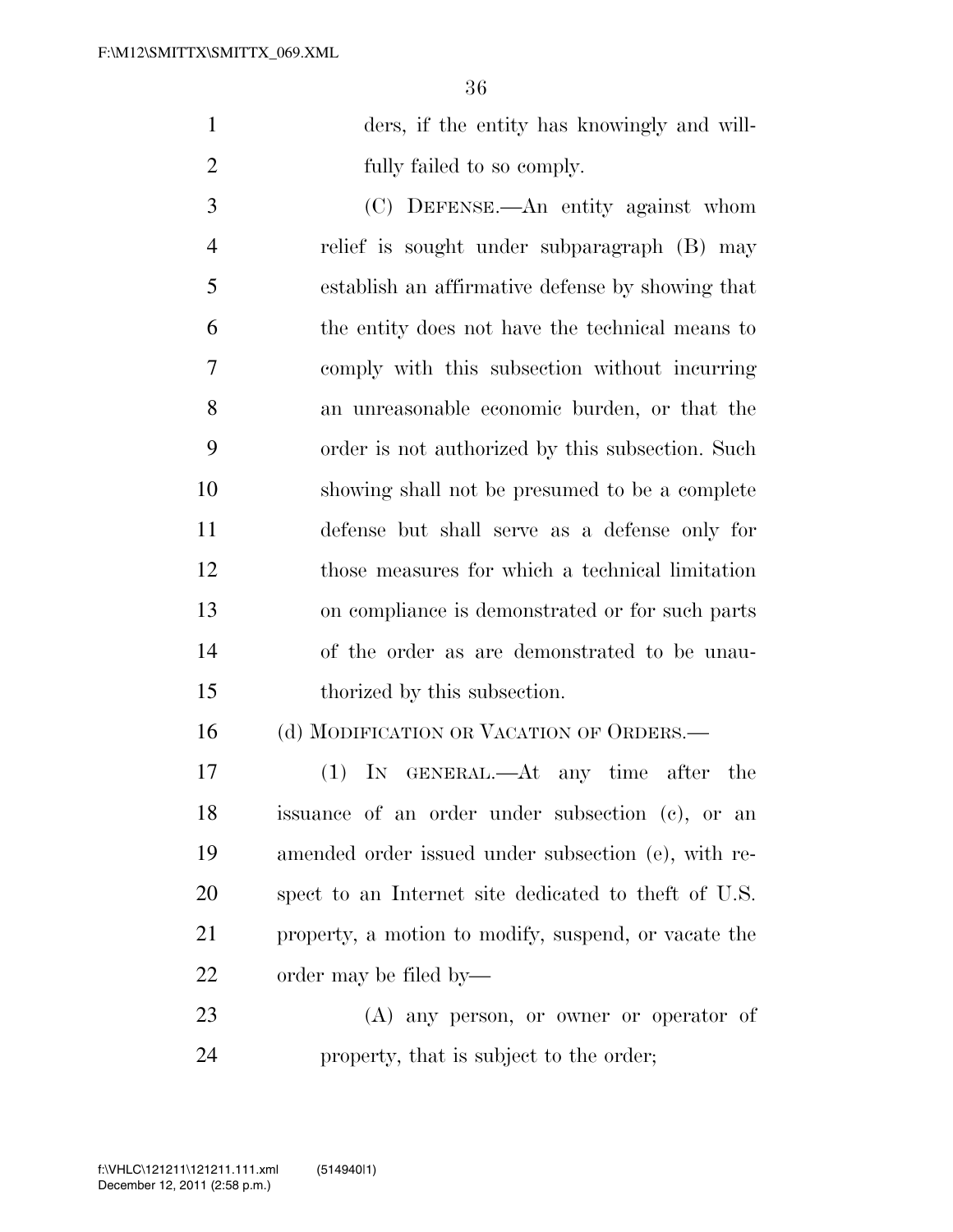| $\mathbf{1}$   | (B) any registrant of the domain name, or             |
|----------------|-------------------------------------------------------|
| $\overline{2}$ | the owner or operator, of such Internet site;         |
| 3              | (C) any domain name registrar, registry,              |
| $\overline{4}$ | or other domain name registration authority,          |
| 5              | that has registered or assigned the domain            |
| 6              | name of such Internet site; or                        |
| 7              | (D) any entity that has been served with              |
| 8              | a copy of an order under subsection (c), or an        |
| 9              | amended order under subsection (e), that re-          |
| 10             | quires such entity to take action prescribed in       |
| 11             | that subsection.                                      |
| 12             | (2) RELIEF.—Relief under this subsection shall        |
| 13             | be proper if the court finds that—                    |
| 14             | (A) the Internet site subject to the order            |
| 15             | was improvidently adjudicated or is no longer         |
| 16             | an Internet site dedicated to the ft of U.S. prop-    |
| 17             | erty; or                                              |
| 18             | (B) the interests of justice otherwise re-            |
| 19             | quire that the order be modified, suspended, or       |
| 20             | vacated.                                              |
| 21             | (3) CONSIDERATION.—In making a relief deter-          |
| 22             | mination under paragraph $(2)$ , a court may consider |
| 23             | whether the domain name of the Internet site has      |
| 24             | expired or has been re-registered by an entity other  |
| 25             | than the entity that is subject to the order with re- |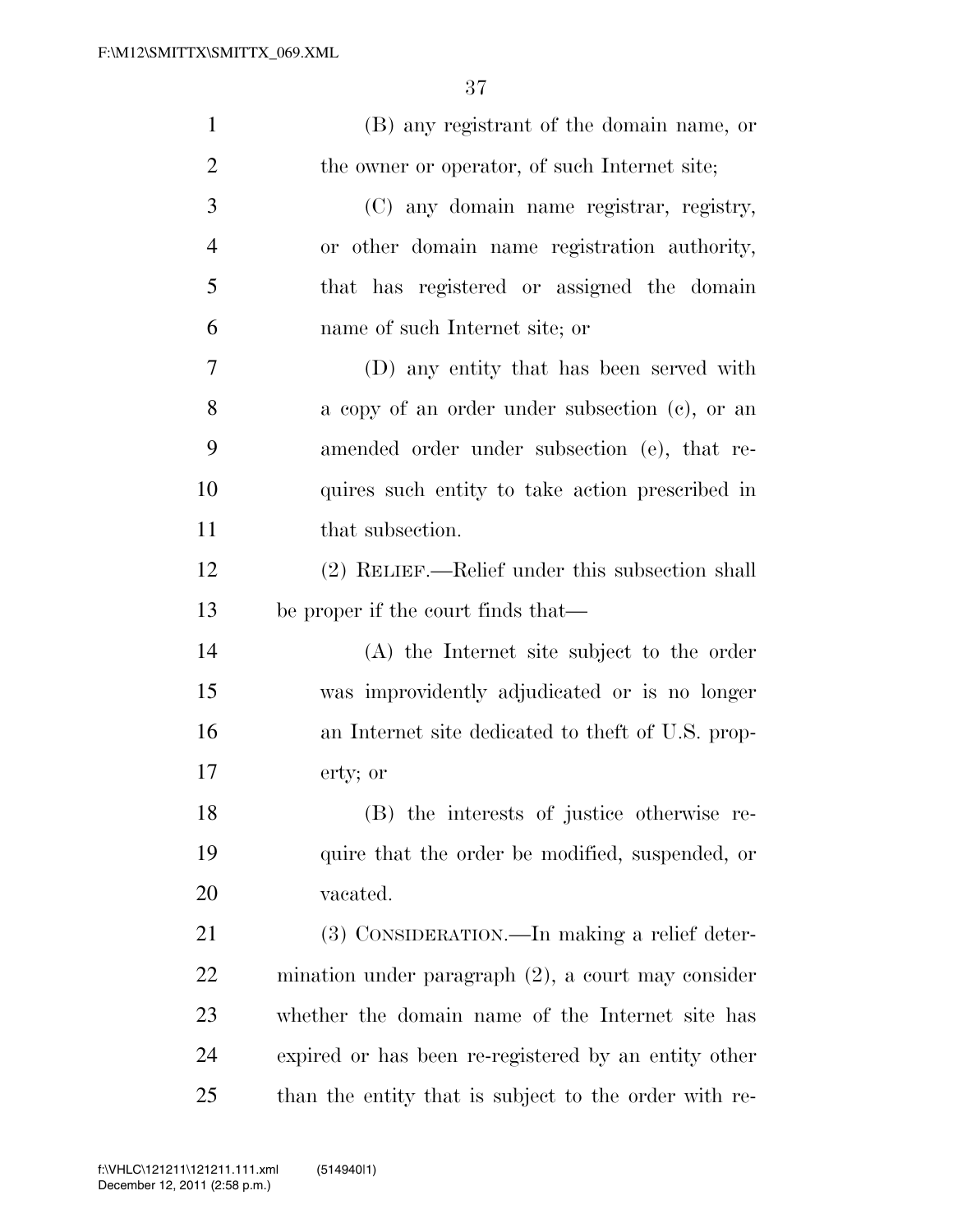spect to which the motion under paragraph (1) is brought.

 (4) INTERVENTION.—An entity required to take action under subsection (d) if an order issues under subsection (c) may intervene at any time in any ac- tion commenced under subsection (c) that may re- sult in such order, or in any action to modify, sus-pend, or vacate such order under this subsection.

 (e) AMENDED ORDERS.—The qualifying plaintiff, if alleging that an Internet site previously adjudicated in an action under this section to be an Internet site dedicated to theft of U.S. property is accessible or has been reconsti- tuted at a different domain name or Internet Protocol ad- dress, may petition the court to amend the order issued under this section accordingly.

 (f) SERVICE OF AND ACTION BASED ON MODIFIED, SUSPENDED, VACATED, OR AMENDED ORDERS.—

 (1) SERVICE REQUIREMENT.—The qualifying plaintiff shall serve any entity that has been served with a copy of an order under subsection (c) with a copy of any modification, suspension, or vacation of, or amendment to, that order under subsection (d) or (e).

 (2) ACTION SUBSEQUENT TO SERVICE.—An en-tity that is served with a copy of a modified, sus-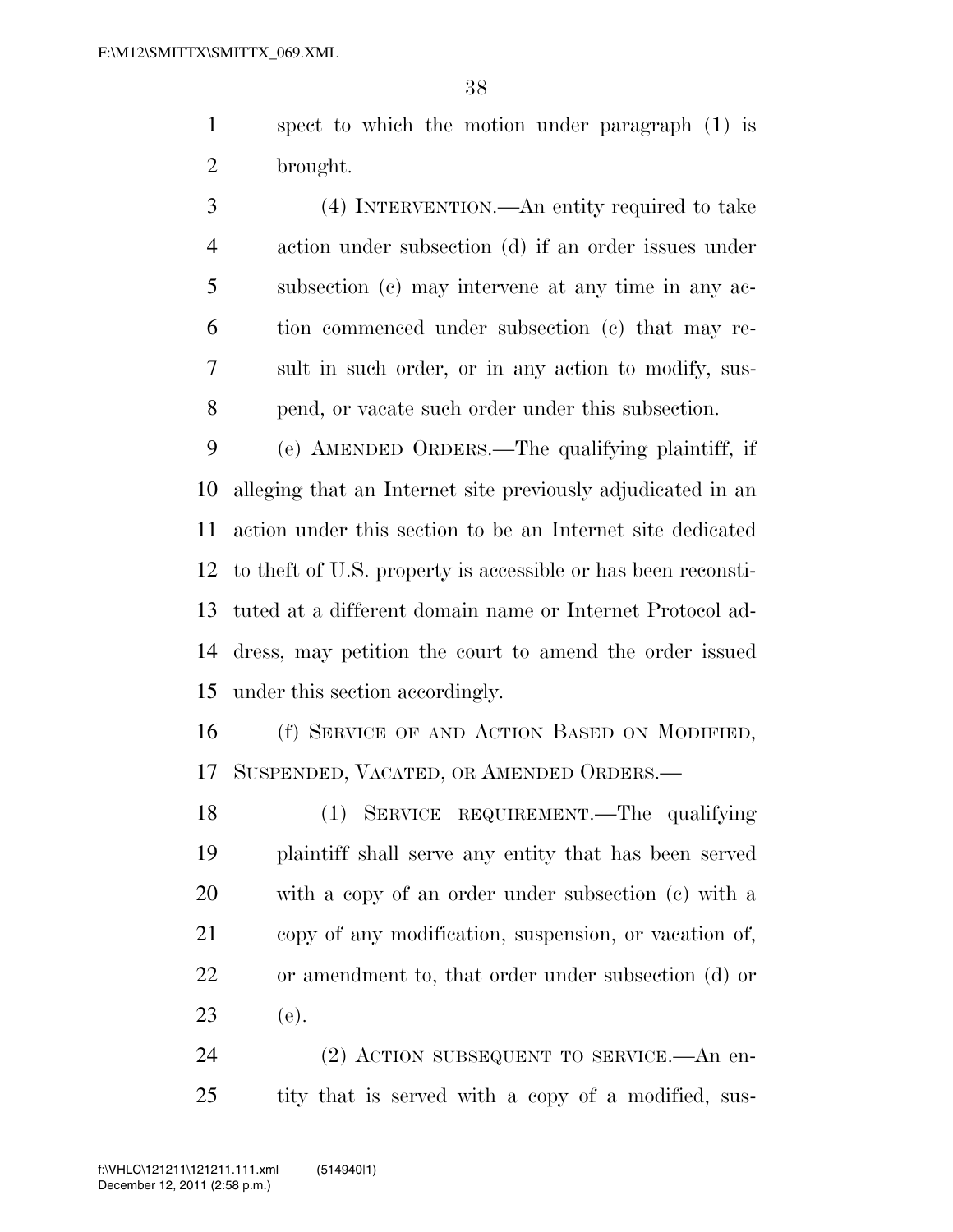| $\mathbf{1}$   | pended, or amended order under paragraph (1) shall           |
|----------------|--------------------------------------------------------------|
| $\overline{2}$ | take actions consistent with subsection $(c)(2)$ in ac-      |
| 3              | cordance with the modification, suspension,<br>or            |
| $\overline{4}$ | amendment. An entity that is served with a copy of           |
| 5              | a vacated order under paragraph (1) may restore              |
| 6              | any services that were provided before being served          |
| 7              | with a copy of the order under subsection $(c)$ .            |
| 8              | (f) REPORTING OF ORDERS.—                                    |
| 9              | (1) IN GENERAL.—The qualifying plaintiff shall               |
| 10             | inform the Intellectual Property Enforcement Coor-           |
| 11             | dinator of any court order issued under subsection           |
| 12             | (c) or amended order issued under subsection (e).            |
| 13             | (2) ALTERATIONS.—Upon the modification,                      |
| 14             | suspension, expiration, or vacation under subsection         |
| 15             | $(d)$ of a court order issued under subsection $(e)$ , the   |
|                |                                                              |
| 16             | qualifying plaintiff shall, and the defendant may, so        |
| 17             | inform the Intellectual Property Enforcement Coor-           |
| 18             | dinator.                                                     |
| 19             | SEC. 104. EFFECT OF ORDERS SERVED ON THIRD-PARTY             |
| 20             | <b>ENTITIES.</b>                                             |
| 21             | (a) RELIEF LIMITED TO SCOPE OF VIOLATION.—In                 |
| 22             | any case in which only a specifically identified portion of  |
| 23             | an Internet site is identified by the court as a foreign in- |
| 24             | fringing site or as an Internet site dedicated to theft of   |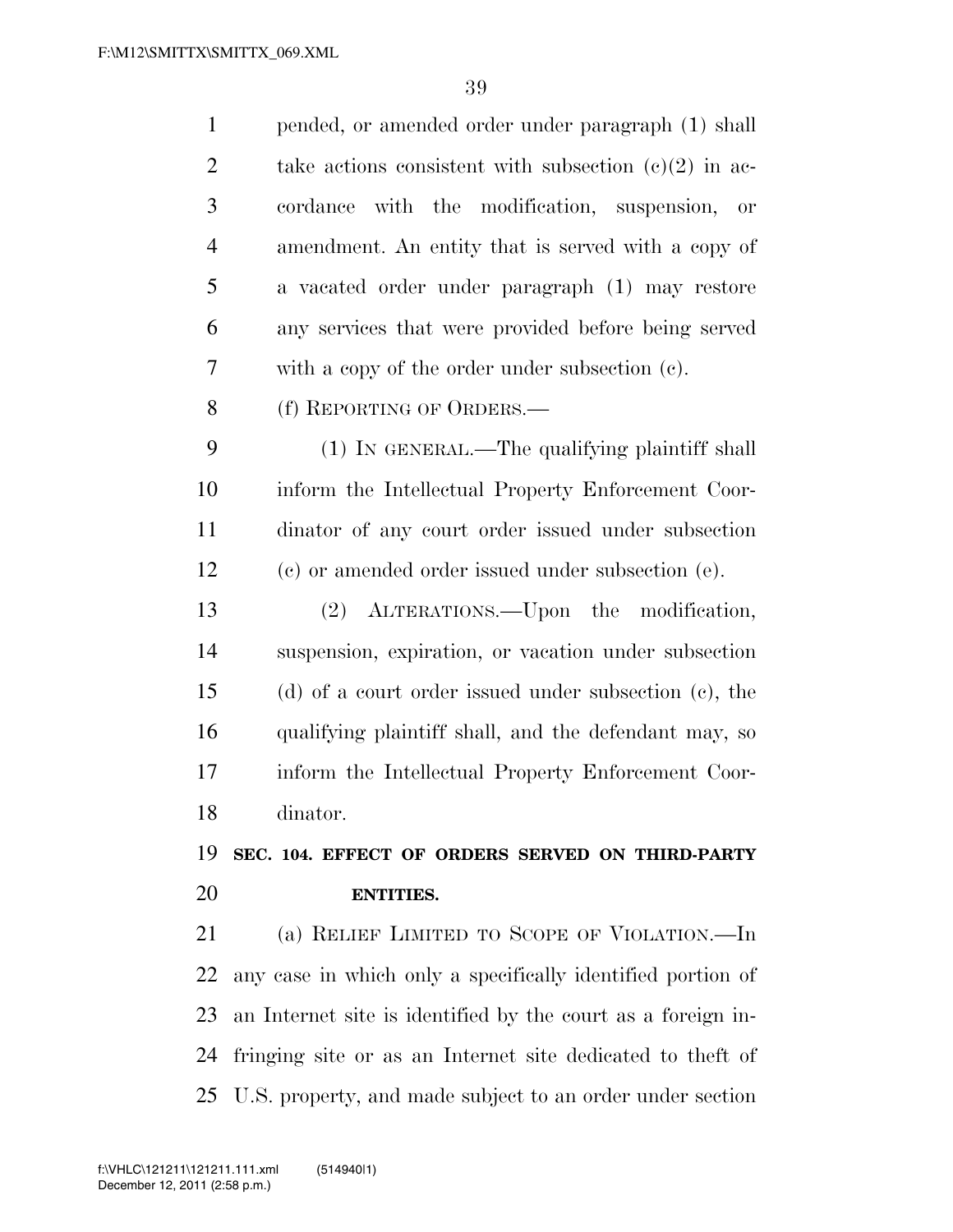$102(b)(5)$  or  $103(b)(5)$ , the relief granted under such sub- section, and the obligations of any entity served with a 3 copy of an order under section  $102(c)$  or  $103(c)$ , shall be confined to that specified portion so identified and made subject to the order. Nothing in the order shall be inter- preted to impose obligations on any entity served with a copy of the order with respect to any other portion of an Internet site not specified in the order.

 (b) LIMITATIONS RELATING TO COURT ORDERS.— (1) APPLICABILITY.—This subsection applies to 11 liability or evidence in any claim or cause of action under Federal or State law, other than in an en- forcement action under section 102(c)(3) or  $14 \qquad 103(c)(3)$ , against an entity served with a copy of an order under sections 102(c) or 103(c), any entity de-16 scribed in section  $101(20)(B)$ , or any director, offi-cer, employee or agent of any such entity.

 (2) LIMIT ON LIABILITY OF ENTITIES.—Subject to paragraph (1), any entity served with a copy of 20 an order under sections  $102(c)$  or  $103(c)$ , any entity described in section 101(20)(B), and any director, officer, employee, or agent of any such entity, shall not be liable for any acts reasonably designed to comply with such order or reasonably arising from such order, and no cause of action shall lie in any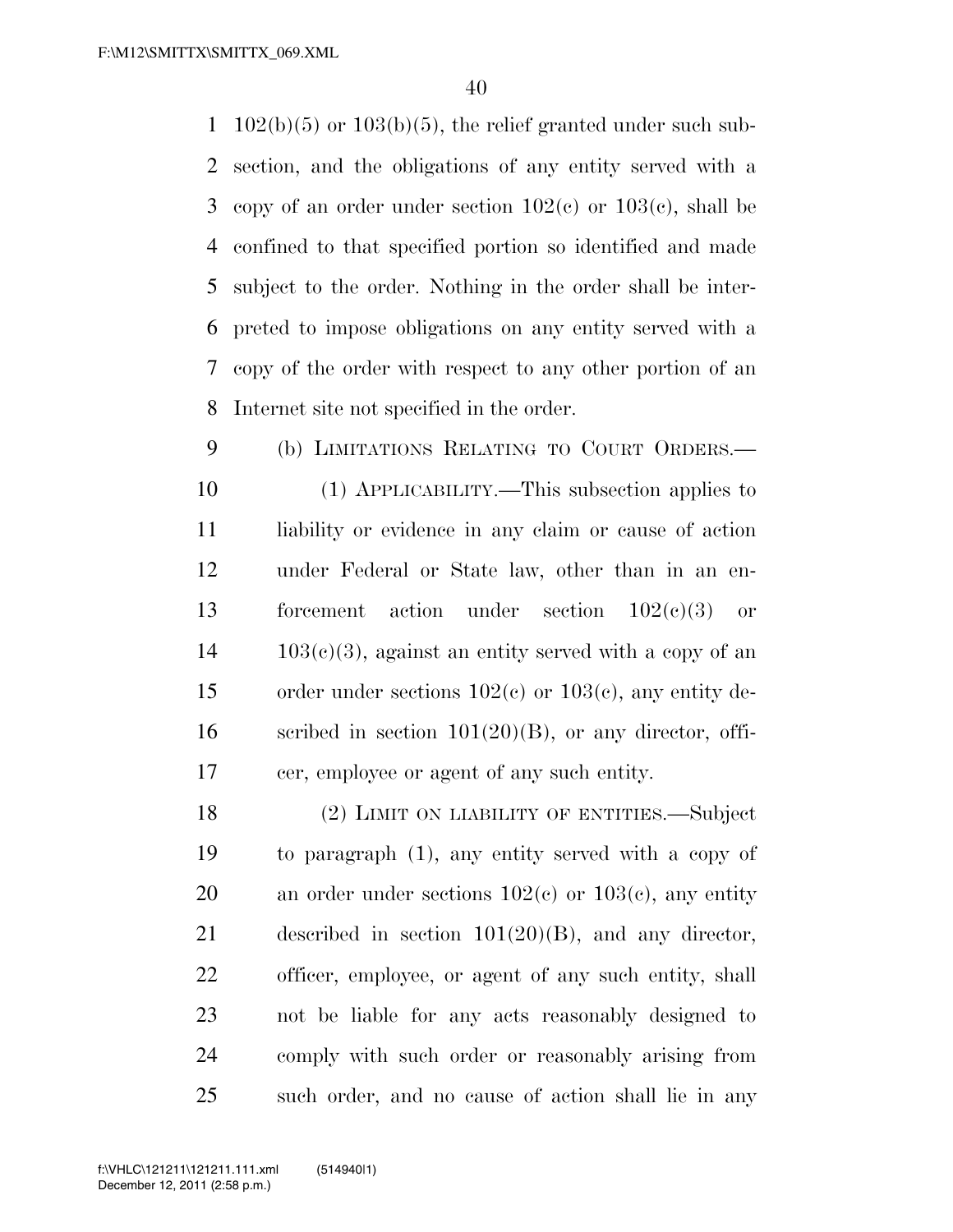Federal or State court or administrative agency against such an entity, or director, office, employee or agent thereof, for such an act.

 (3) ACTS OF CIRCUMVENTION BY CUS- TOMERS.—Subject to paragraph (1), any entity 6 served with a copy of an order under sections  $102(c)$  or 103(c), any entity described in section  $8 \t 101(20)(B)$ , and any director, officer, employee, or agent of any such entity, shall not be liable for any actions taken by customers of any such entity to cir- cumvent any measure implemented in good faith by the entity in order to comply with that order.

## **SEC. 105. ACTIONS TAKEN CONSISTENT WITH THE PUR-POSES OF THIS TITLE.**

 (a) IN GENERAL.—No cause of action shall lie in any Federal or State court or administrative agency against, no person may rely in any claim or cause of action against, and no liability for damages to any person shall be granted against, a service provider, payment network provider, Internet advertising service, advertiser, Internet search engine, domain name registry, domain name registrar, en- tity described in section 101(20)(B), or Internet Protocol Allocation entity, including any director, officers, employ- ees, or agents of any such entity, only for taking the ac-25 tions described in section  $102(c)(2)$  or section  $103(c)(2)$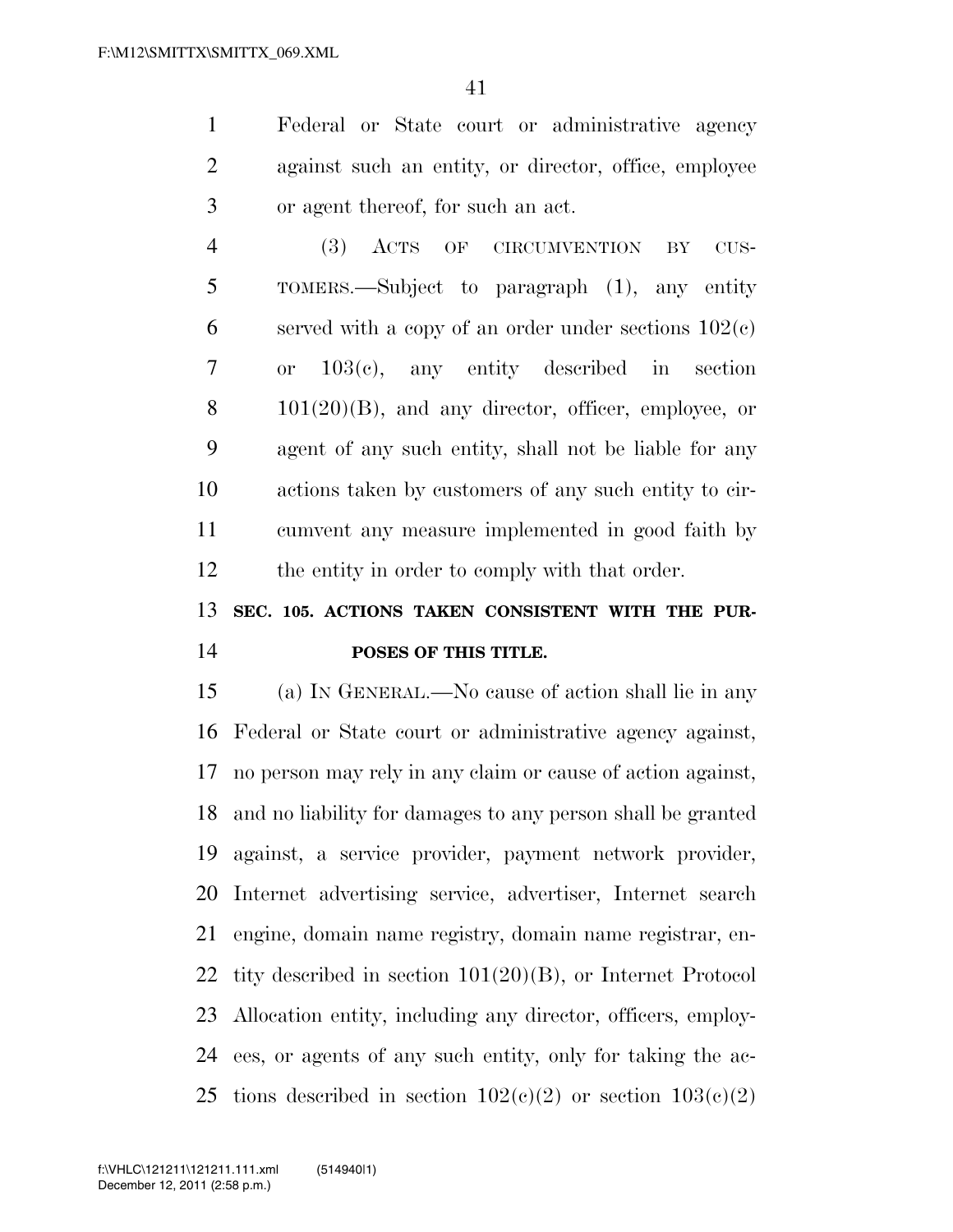with respect to an Internet site, acting in good faith and based on credible evidence, that—

- (1) the Internet site is a foreign infringing site, is an Internet site dedicated to theft of U.S. prop- erty, or is an Internet site that endangers the public health; and
- (2) the action is narrowly tailored and con- sistent with the entity's terms of service or other contractual rights, and with the purposes of this title.
- (c) DEFINITIONS.—In this section:
- (1) ADULTERATED.—The term ''adulterated'' has the meaning given that term in section 501 of the Federal Food, Drug, and Cosmetic Act (21 U.S.C. 351).
- (2) INTERNET SITE THAT ENDANGERS THE PUBLIC HEALTH.—The term ''Internet site that en- dangers the public health'' means an Internet site that is primarily designed or operated for the pur- pose of, has only limited purpose or use other than, or is marketed by its operator or another acting in concert with that operator primarily for use in—
- (A) offering, selling, dispensing, or distrib- uting any prescription medication, and does so regularly without a valid prescription; or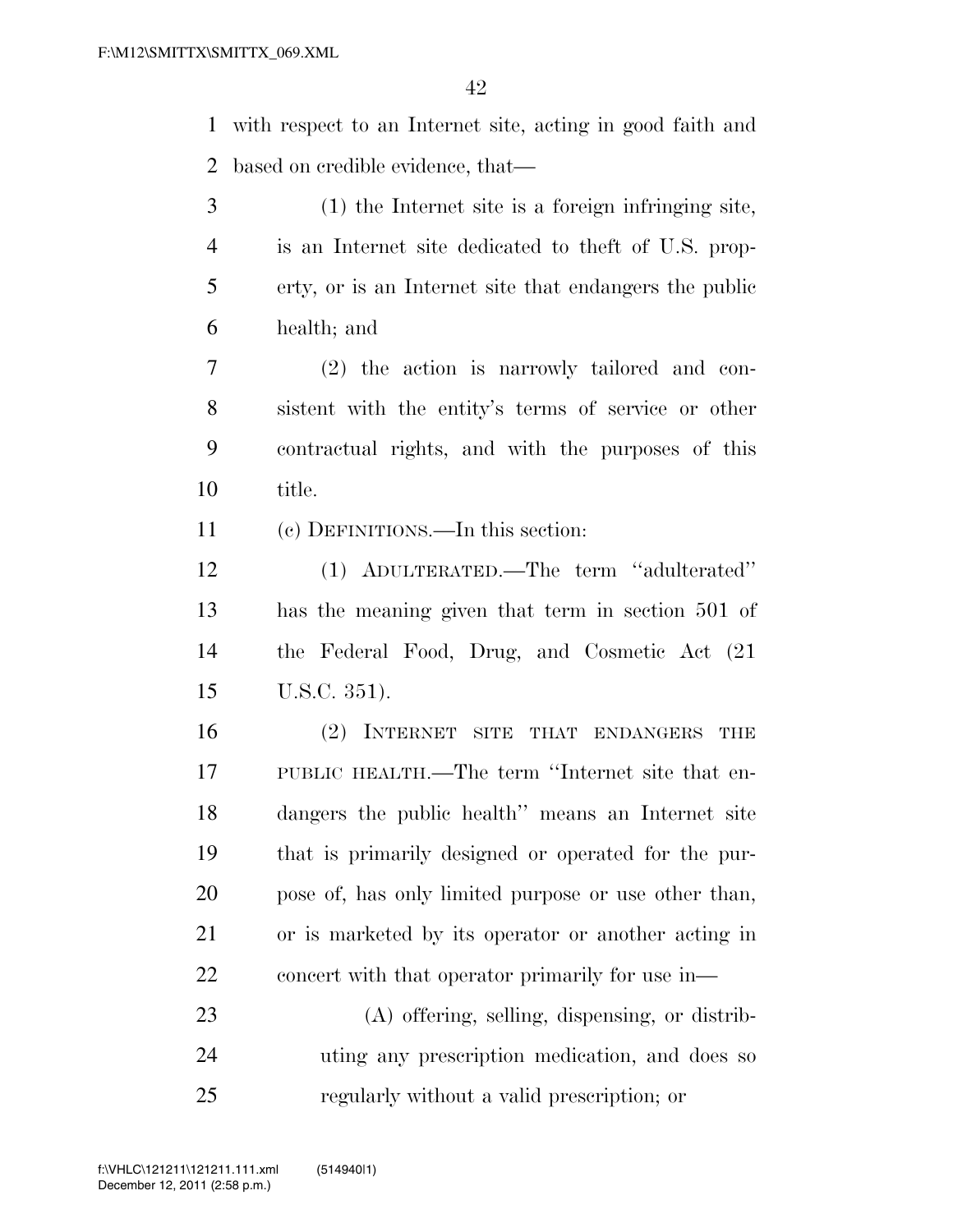| $\mathbf{1}$   | (B) offering, selling, dispensing, or distrib-      |
|----------------|-----------------------------------------------------|
| $\overline{2}$ | uting any prescription medication that is adul-     |
| 3              | terated or misbranded.                              |
| $\overline{4}$ | (3) MISBRANDED.—the term "misbranded" has           |
| 5              | the meaning given that term in section 502 of the   |
| 6              | Federal Food, Drug, and Cosmetic Act (21 U.S.C.     |
| 7              | 352).                                               |
| 8              | (4) PRESCRIPTION MEDICATION.—                       |
| 9              | PRESCRIPTION MEDICATION.—The<br>(A)                 |
| 10             | term "prescription medication" means a drug         |
| 11             | that is subject to section $503(b)$ of the Federal  |
| 12             | Food, Drug, and Cosmetic Act (21 U.S.C.             |
| 13             | $353(b)$ ).                                         |
| 14             | (B) DRUG.—The term "drug" has the                   |
| 15             | meaning given that term in section $201(g)(1)$ of   |
| 16             | the Federal Food Drug, and Cosmetic Act (21)        |
| 17             | U.S.C. $321(g)(1)$ ).                               |
| 18             | (5) VALID PRESCRIPTION.—The term "valid             |
| 19             | prescription" has the meaning given that term in    |
| 20             | section $309(e)(2)(A)$ of the Controlled Substances |
| 21             | Act $(21 \text{ U.S.C. } 829(e)(2)(A)).$            |
| 22             | SEC. 106. GUIDELINES AND STUDY.                     |
| 23             | (a) GUIDELINES.—The Attorney General shall—         |
| 24             | (1) provide appropriate resources and proce-        |
| 25             | dures for case management and development to ef-    |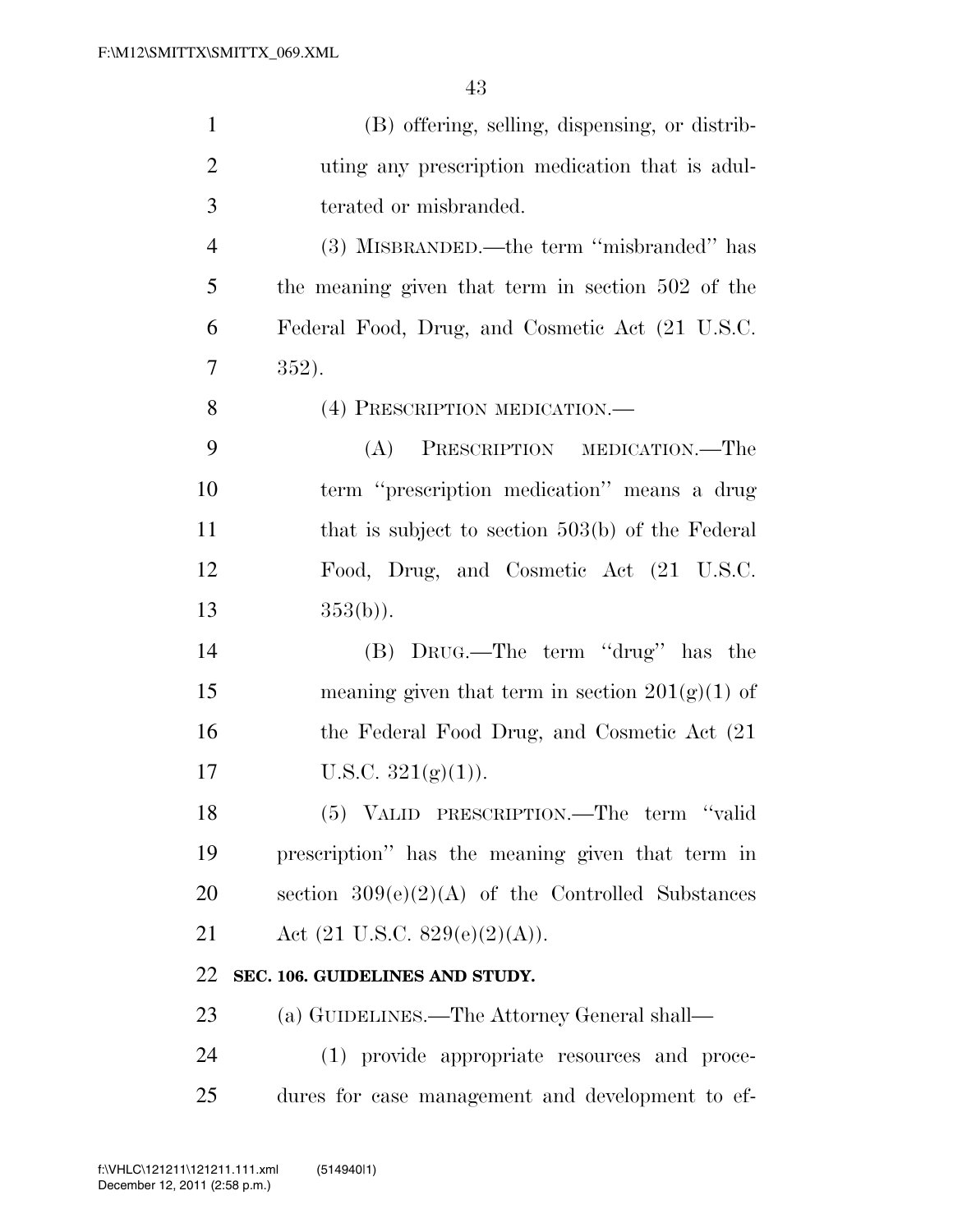fect timely disposition of actions brought under this title;

 (2) develop a deconfliction process in consulta- tion with appropriate law enforcement agencies, in- cluding U.S. Immigration and Customs Enforce- ment, to coordinate enforcement activities under this title;

 (3) publish procedures developed in consultation with appropriate law enforcement agencies, including U.S. Immigration and Customs Enforcement, to re- ceive information from the public relevant to the en-forcement of this title;

 (4) provide guidance to intellectual property rights holders about what information such rights holders should provide to assist in initiating an in- vestigation or to supplement an ongoing investiga-tion under this title; and

 (5) develop and make available, to entities served with a copy of an order under section 102(c) or 103(c) and such others as the Attorney General determines is appropriate, a form of notice that in- cludes information regarding the reasons for and im- pact on users of orders issued under sections 102 and 103, for use by and at the sole discretion of en-25 tities receiving it.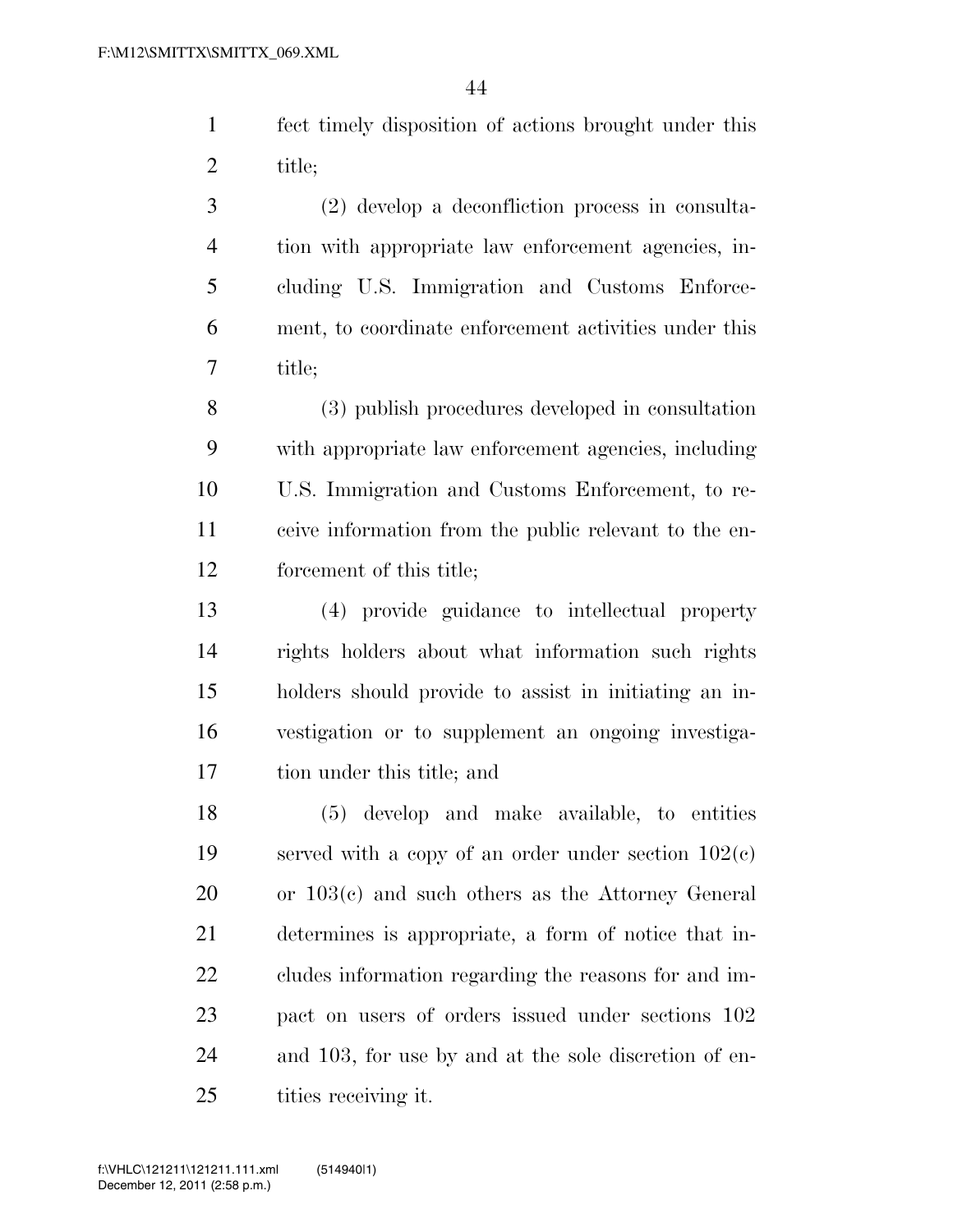(b) STUDY.—

2 (1) BY THE REGISTER OF COPYRIGHTS.—

 (A) NATURE OF STUDY.—The Register of Copyrights, in consultation with appropriate de- partments and agencies of the United States and other stakeholders, shall conduct a study on the enforcement and effectiveness of this title and on any need to amend the provisions of this title to adapt to emerging technologies.

 (B) REPORTS TO CONGRESS.—Not later 11 than 2 years after the date of the enactment of this Act, the Register of Copyrights shall sub- mit to the Committees on the Judiciary of the House of Representatives and the Senate a re- port containing the results of the study con- ducted under this subsection and any rec- ommendations that the Register may have as a 18 result of the study.

 (2) REPORT ON EFFECTIVENESS OF CERTAIN MEASURES.—Not later than 1 year after the date of enactment of this Act, the Secretary of Commerce, in coordination with the Attorney General, the Sec- retary of Homeland Security, the Register of Copy- rights, and the Intellectual Property Enforcement Coordinator, shall conduct a study and report to the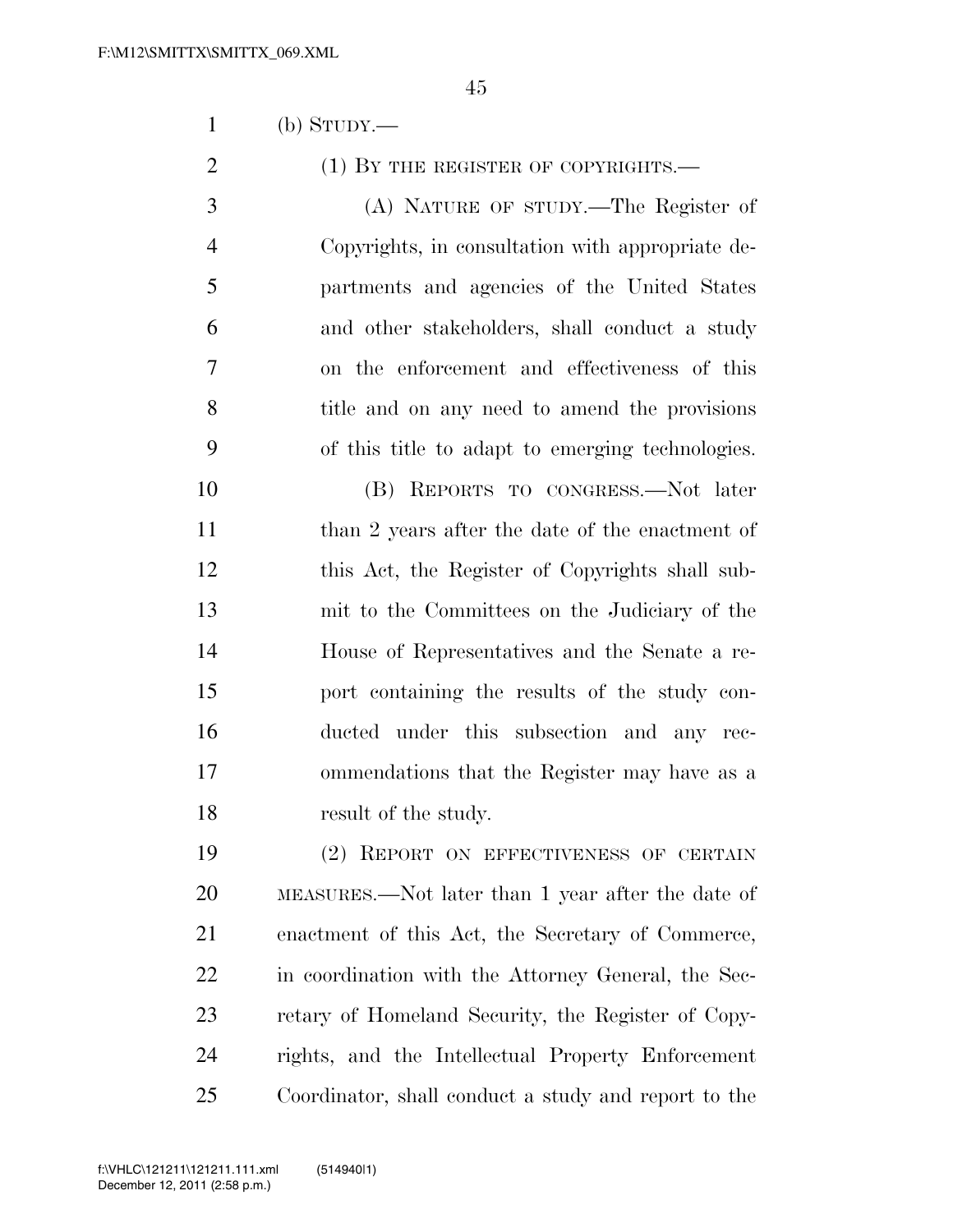| $\mathbf{1}$   | Committee on the Judiciary of the Senate and the       |
|----------------|--------------------------------------------------------|
| $\overline{2}$ | Committee on the Judiciary of the House of Rep-        |
| 3              | resentatives on the following:                         |
| $\overline{4}$ | $(A)$ An assessment of the effects, if any, of         |
| 5              | the implementation of section $102(e)(2)(A)$ on        |
| 6              | the accessibility of Internet sites dedicated to       |
| 7              | infringing activity.                                   |
| 8              | (B) An assessment of the effects, if any, of           |
| 9              | the implementation of section $102(c)(2)(A)$ on        |
| 10             | the deployment, security, and reliability of the       |
| 11             | domain name system and associated Internet             |
| 12             | processes, including Domain Name System Se-            |
| 13             | curity Extensions.                                     |
| 14             | (C) Recommendations, if any, for modi-                 |
| 15             | fying or amending this title to increase effec-        |
| 16             | tiveness or ameliorate any unintended effects of       |
| 17             | section $102(c)(2)(A)$ .                               |
|                | <b>II-ADDITIONAL</b><br>18 TITLE<br>EN-                |
| 19             | <b>HANCEMENTS TO COMBAT IN-</b>                        |
| 20             | <b>TELLECTUAL</b><br><b>PROPERTY</b>                   |
| 21             | THEFT                                                  |
| 22             | SEC. 201. STREAMING OF COPYRIGHTED WORKS IN VIOLA-     |
| 23             | TION OF CRIMINAL LAW.                                  |
| 24             | (a) TITLE 17 AMENDMENTS.—Section $506(a)$ of title     |
| 25             | 17, United States Code, is amended to read as follows: |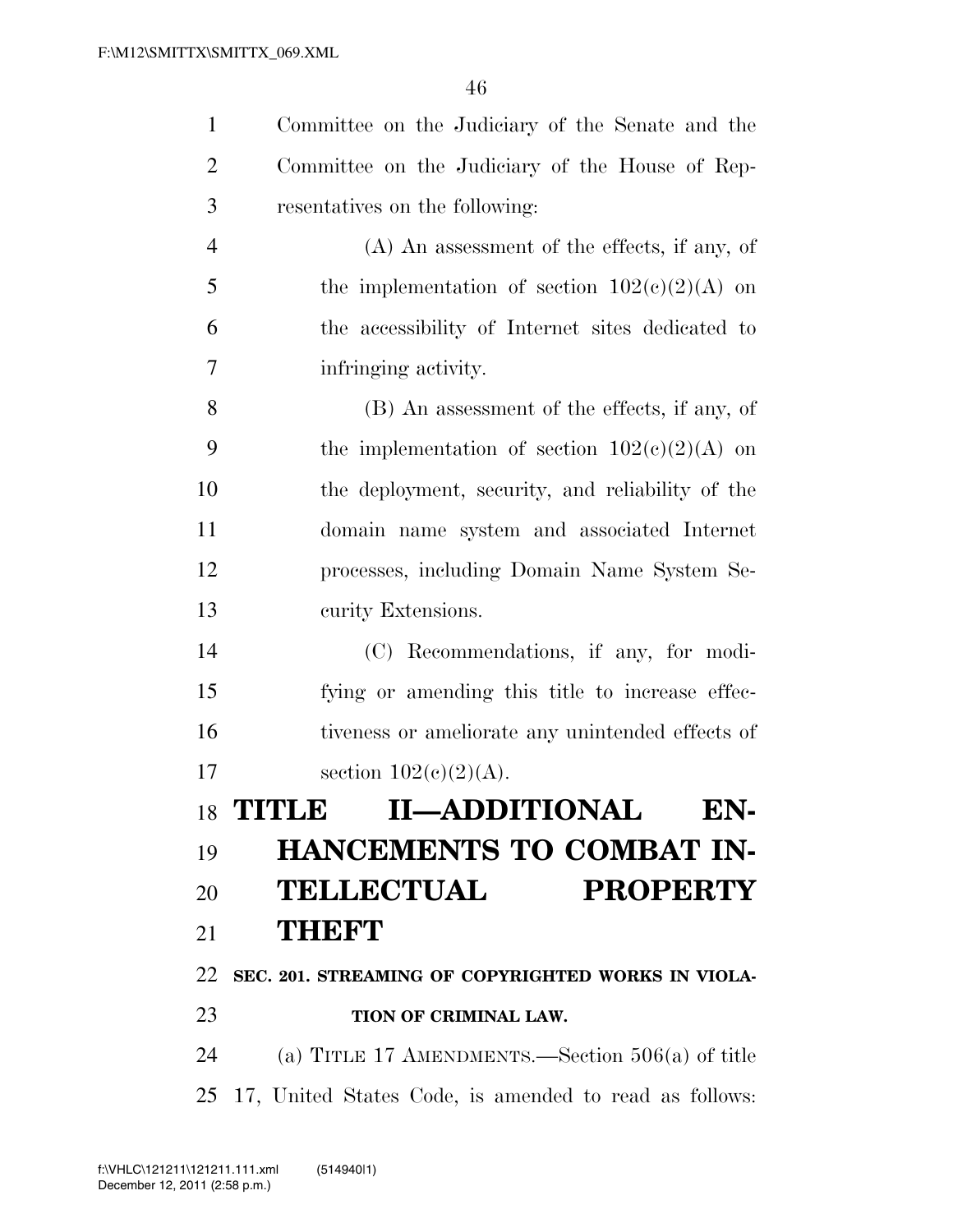| $\mathbf{1}$   | "(a) CRIMINAL INFRINGEMENT.-                        |
|----------------|-----------------------------------------------------|
| $\overline{2}$ | "(1) IN GENERAL.—Any person who willfully           |
| 3              | infringes a copyright shall be punished as provided |
| $\overline{4}$ | under section 2319 of title 18, if the infringement |
| 5              | was committed—                                      |
| 6              | "(A) for purposes of commercial advantage           |
| $\overline{7}$ | or private financial gain;                          |
| 8              | "(B) by the reproduction or distribution,           |
| 9              | including by electronic means, during any 180-      |
| 10             | day period, of 1 or more copies or phonorecords     |
| 11             | of 1 or more copyrighted works, or by the pub-      |
| 12             | lic performance by means of digital trans-          |
| 13             | mission, during any 180-day period, of 1 or         |
| 14             | more copyrighted works, when the total retail       |
| 15             | value of the copies or phonorecords, or of the      |
| 16             | public performances, is more than $$1,000$ ; or     |
| 17             | "(C) by the distribution or public perform-         |
| 18             | ance of a work being prepared for commercial        |
| 19             | dissemination, by making it available on a com-     |
| 20             | puter network accessible to members of the          |
| 21             | public, if such person knew or should have          |
| 22             | known that the work was intended for commer-        |
| 23             | cial dissemination.                                 |
| 24             | "(2) EVIDENCE.—For purposes of this sub-            |
|                |                                                     |

section, evidence of reproduction, distribution, or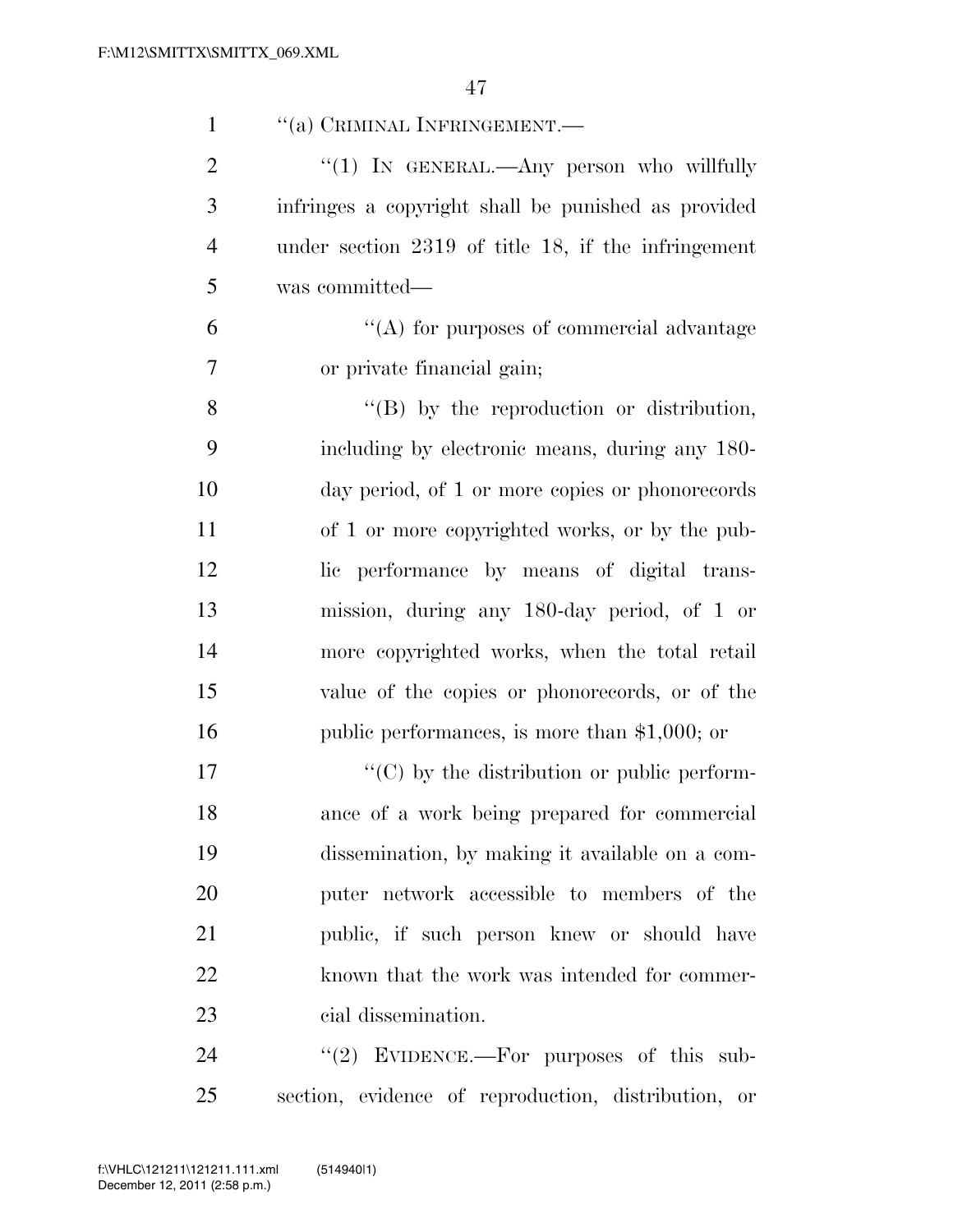| $\mathbf{1}$   | public performance of a copyrighted work, by itself,   |
|----------------|--------------------------------------------------------|
| $\overline{2}$ | shall not be sufficient to establish willful infringe- |
| 3              | ment of a copyright.                                   |
| $\overline{4}$ | "(3) DEFINITION.—In this subsection, the term          |
| 5              | 'work being prepared for commercial dissemination'     |
| 6              | means-                                                 |
| 7              | $\lq\lq$ a computer program, a musical work,           |
| 8              | a motion picture or other audiovisual work, a          |
| 9              | literary work, or a sound recording, if, at the        |
| 10             | time of unauthorized distribution or public per-       |
| 11             | formance—                                              |
| 12             | $``(i)(I)$ the copyright owner has a rea-              |
| 13             | sonable expectation of commercial distribu-            |
| 14             | tion; and                                              |
| 15             | "(II) the copies or phonorecords of                    |
| 16             | the work have not been commercially dis-               |
| 17             | tributed in the United States by or with               |
| 18             | the authorization of the copyright owner;              |
| 19             | <b>or</b>                                              |
| 20             | $\lq\lq$ (ii)(I) the copyright owner does not          |
| 21             | intend to offer copies of the work for com-            |
| 22             | mercial distribution but has a reasonable              |
| 23             | expectation of other forms of commercial               |
| 24             | dissemination of the work; and                         |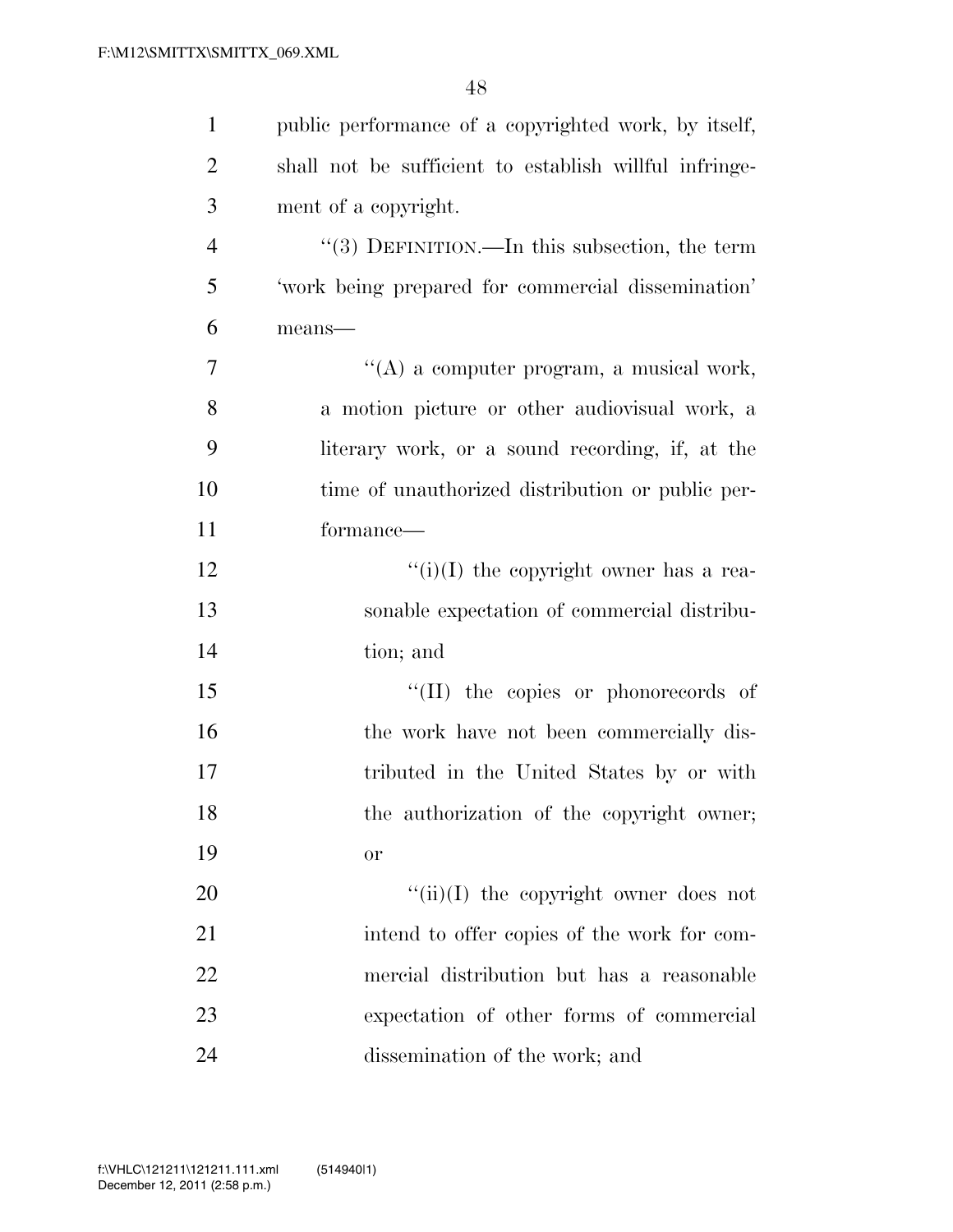| $\mathbf{1}$   | $\lq\lq$ (II) the work has not been commer-       |
|----------------|---------------------------------------------------|
| $\overline{2}$ | cially disseminated to the public in the          |
| 3              | United States by or with the authorization        |
| $\overline{4}$ | of the copyright owner;                           |
| 5              | $\lq\lq (B)$ a motion picture, if, at the time of |
| 6              | unauthorized distribution or public perform-      |
| 7              | ance, the motion picture—                         |
| 8              | $\lq\lq(i)(I)$ has been made available for        |
| 9              | viewing in a motion picture exhibition facil-     |
| 10             | ity; and                                          |
| 11             | "(II) has not been made available in              |
| 12             | copies for sale to the general public in the      |
| 13             | United States by or with the authorization        |
| 14             | of the copyright owner in a format in-            |
| 15             | tended to permit viewing outside a motion         |
| 16             | picture exhibition facility; or                   |
| 17             | "(ii) had not been commercially dis-              |
| 18             | seminated to the public in the United             |
| 19             | States by or with the authorization of the        |
| 20             | copyright owner more than 24 hours before         |
| 21             | the unauthorized distribution or public per-      |
| 22             | formance.".                                       |
| 23             | (b) TITLE 18 AMENDMENTS.—Section 2319 of title    |
| 24             | 18, United States Code, is amended—               |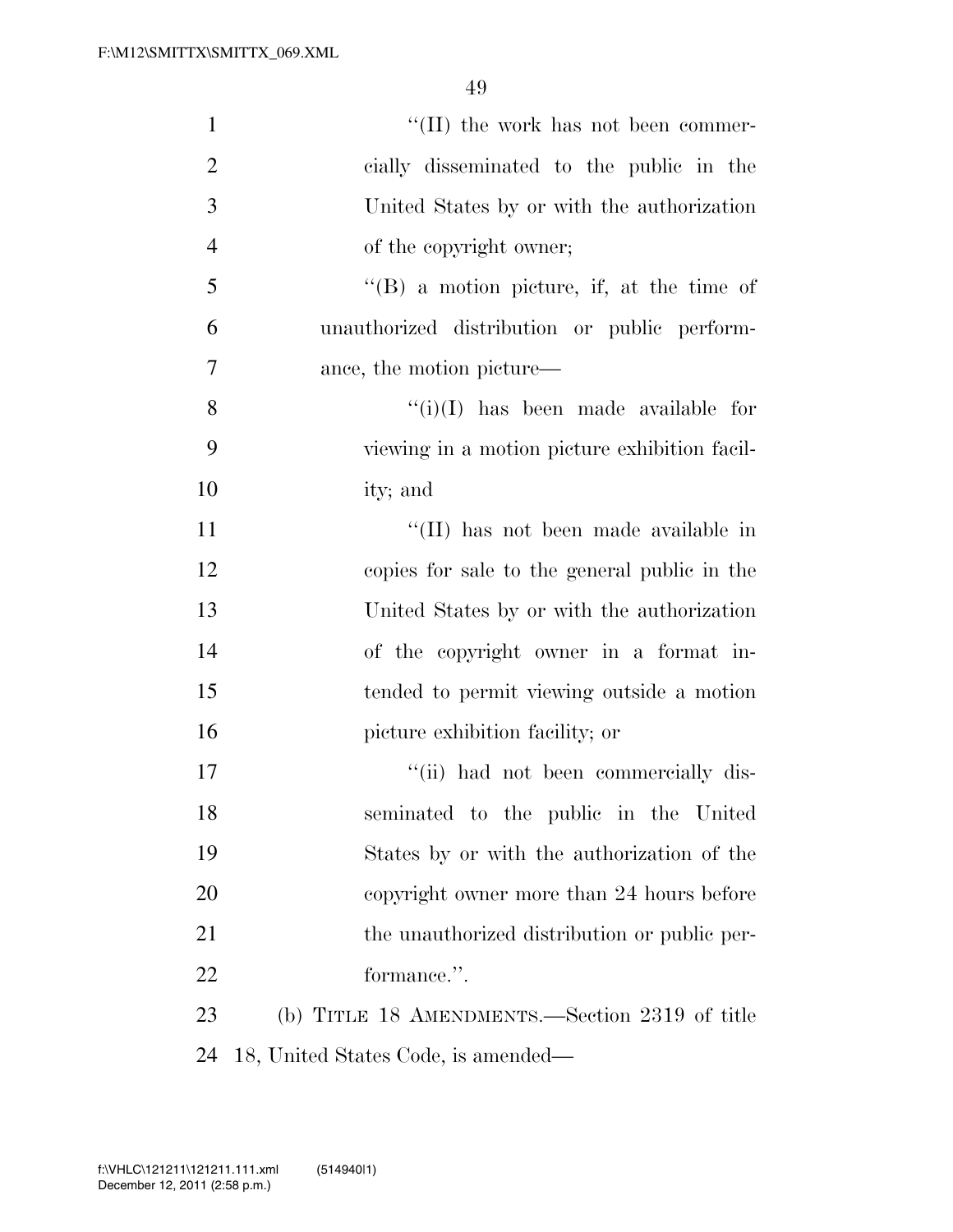| $\mathbf{1}$   | $(1)$ in subsection $(a)$ , by striking "Any person     |
|----------------|---------------------------------------------------------|
| $\overline{2}$ | who" and inserting "Whoever";                           |
| 3              | $(2)$ by amending subsections (b), (c), and (d) to      |
| $\overline{4}$ | read as follows:                                        |
| 5              | "(b) Whoever commits an offense under section           |
| 6              | $506(a)(1)(A)$ of title 17—                             |
| $\tau$         | $\lq(1)$ shall be fined under this title, imprisoned    |
| 8              | not more than 5 years, or both, if the offense con-     |
| 9              | sists of the reproduction or distribution, including by |
| 10             | means, of at least 10 copies<br>electronic<br>or        |
| 11             | phonorecords, or of at least 10 public performances     |
| 12             | by means of digital transmission, of 1 or more copy-    |
| 13             | righted works, during any 180-day period, which         |
| 14             | have a total retail value of more than $\$2,500;$       |
| 15             | $f'(2)$ shall be fined under this title, imprisoned     |
| 16             | not more than 10 years, or both, if the offense is a    |
| 17             | felony and is a second or subsequent offense under      |
| 18             | subsection (a); or                                      |
| 19             | "(3) shall be fined under this title, imprisoned        |
| 20             | not more than 1 year, or both, in any other case.       |
| 21             | "(c) Whoever commits an offense under section           |
| 22             | $506(a)(1)(B)$ of title 17—                             |
| 23             | $\lq(1)$ shall be fined under this title, imprisoned    |
| 24             | not more than 3 years, or both, if the offense con-     |
| 25             | sists of the reproduction or distribution including by  |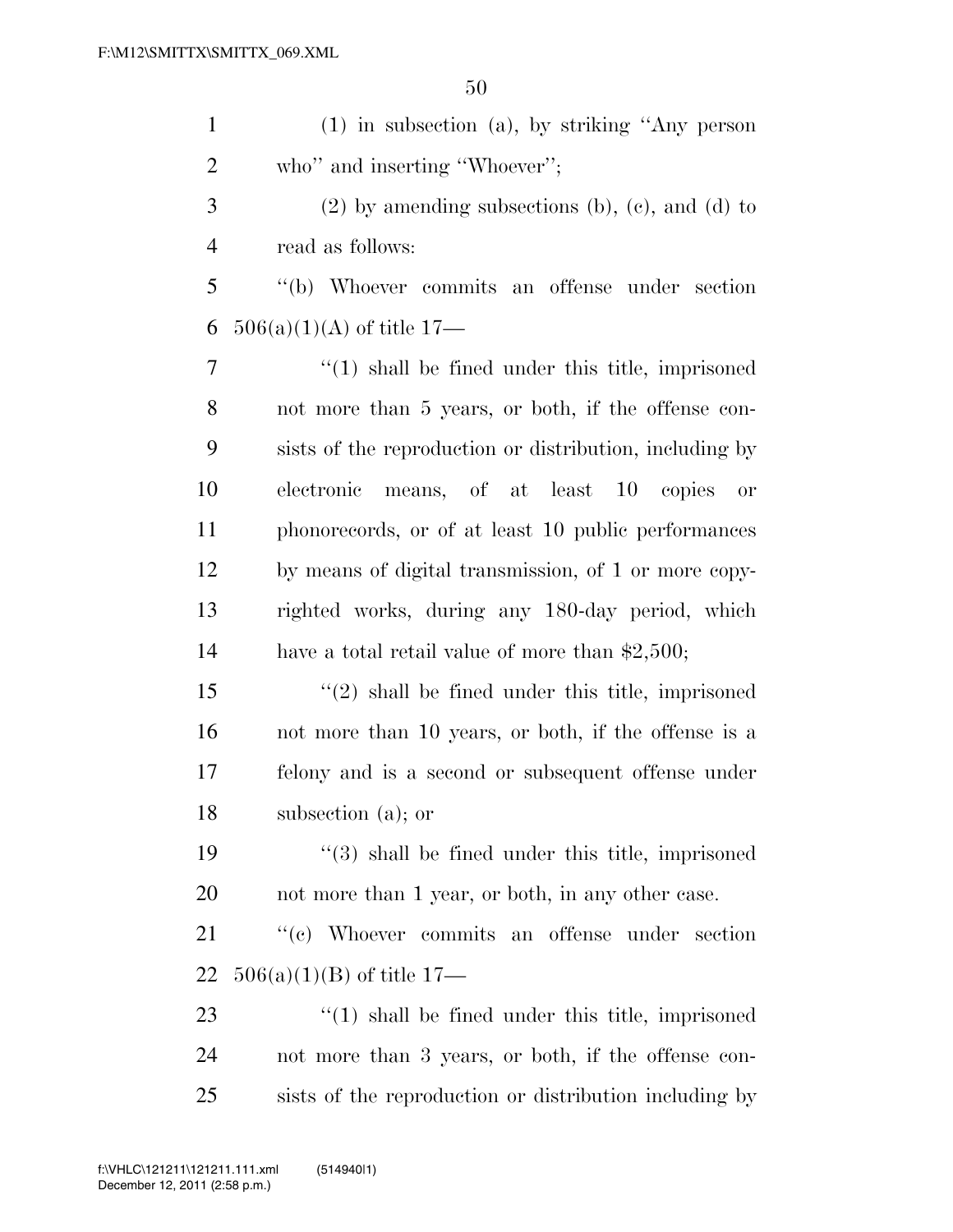| $\mathbf{1}$   | means, of at least 10 copies<br>electronic<br><b>or</b> |
|----------------|---------------------------------------------------------|
| $\overline{2}$ | phonorecords, or of at least 10 public performances     |
| 3              | by means of digital transmission, of 1 or more copy-    |
| $\overline{4}$ | righted works, during any 180-day period, which         |
| 5              | have a total retail value of more than $\$2,500;$       |
| 6              | $\lq(2)$ shall be fined under this title, imprisoned    |
| 7              | not more than 6 years, or both, if the offense is a     |
| 8              | felony and is a second or subsequent offense under      |
| 9              | subsection (a); and                                     |
| 10             | $\lq(3)$ shall be fined under this title, imprisoned    |
| 11             | not more than 1 year, or both, in any other case.       |
| 12             | "(d) Whoever commits an offense under section           |
| 13             | $506(a)(1)(C)$ of title 17—                             |
| 14             | $\lq(1)$ shall be fined under this title, imprisoned    |
| 15             | not more than 3 years, or both;                         |
| 16             | $\lq(2)$ shall be fined under this title, imprisoned    |
| 17             | not more than 5 years, or both, if the offense was      |
| 18             | committed for purposes of commercial advantage or       |
| 19             | private financial gain;                                 |
| 20             | $(3)$ shall be fined under this title, imprisoned       |
| 21             | not more than 6 years, or both, if the offense is a     |
| 22             | felony and is a second or subsequent offense under      |
| 23             | subsection (a); and                                     |
| 24             | $\cdot$ (4) shall be fined under this title, imprisoned |
| 25             | not more than 10 years, or both, if the offense is a    |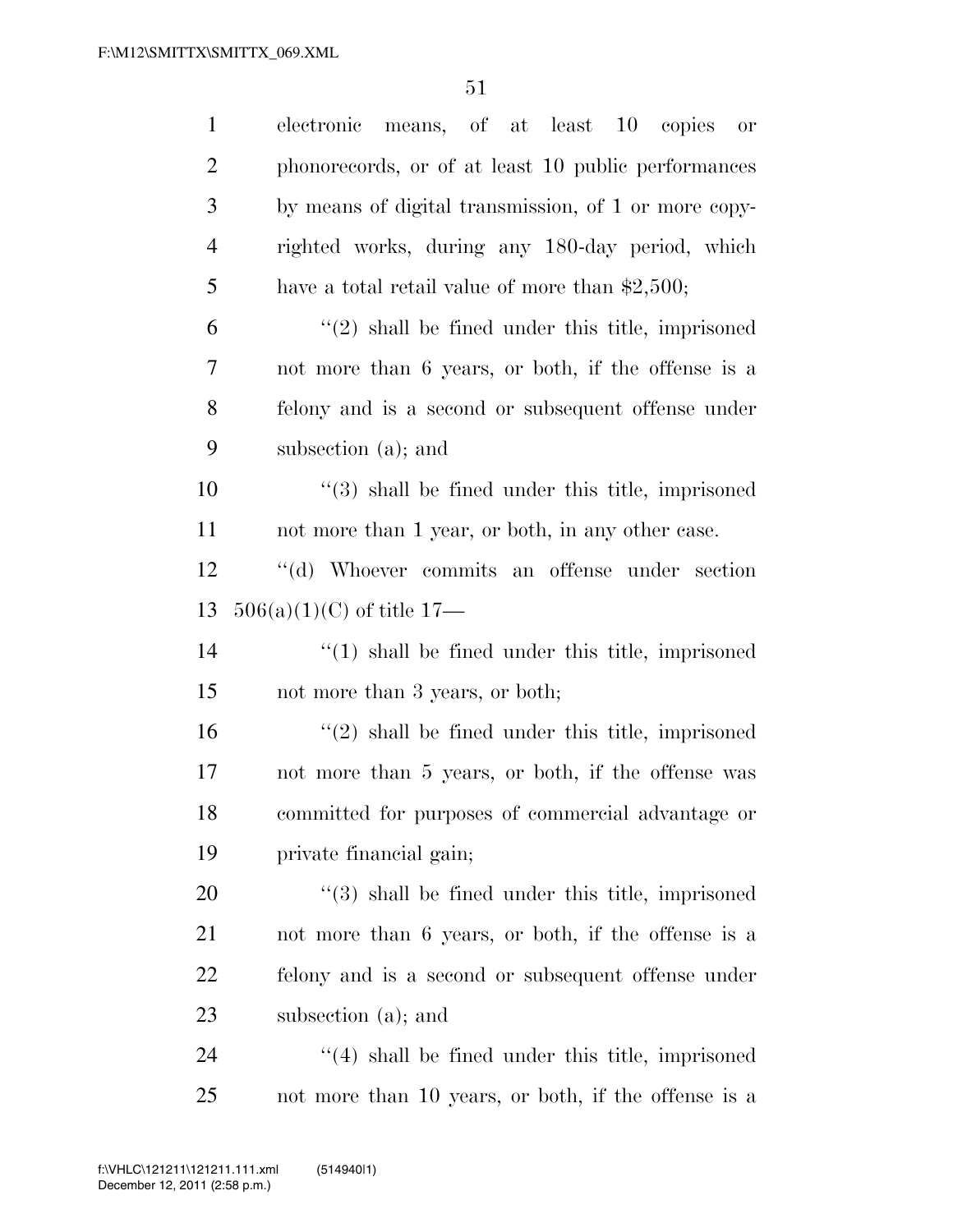| $\mathbf{1}$   | felony and is a second or subsequent offense com-                  |
|----------------|--------------------------------------------------------------------|
| $\overline{2}$ | mitted for purposes of commercial advantage or pri-                |
| 3              | vate financial gain under subsection $(a)$ .";                     |
| $\overline{4}$ | $(3)$ in subsection $(f)$ —                                        |
| 5              | $(A)$ by amending paragraph $(2)$ to read as                       |
| 6              | follows:                                                           |
| 7              | $"(2)$ the terms 'reproduction', 'distribution',                   |
| 8              | and 'public performance' refer to the exclusive rights             |
| 9              | of a copyright owner under paragraphs $(1)$ , $(3)$ , $(4)$ ,      |
| 10             | and $(6)$ , respectively, of section 106 (relating to ex-          |
| 11             | clusive rights in copyrighted works), as limited by                |
| 12             | sections 107 through 122, of title 17; and";                       |
| 13             | $(B)$ in paragraph $(3)$ , by striking "; and"                     |
| 14             | and inserting a period; and                                        |
| 15             | $(C)$ by striking paragraph $(4)$ ; and                            |
| 16             | (4) by adding at the end the following new sub-                    |
| 17             | section:                                                           |
| 18             | "(g) EVIDENCE OF TOTAL RETAIL VALUE.—For                           |
| 19             | purposes of this section and section $506(a)$ of title 17,         |
| 20             | total retail value may be shown by evidence of—                    |
| 21             | $\cdot\cdot\cdot(1)$ the total retail price that persons receiving |
| 22             | the reproductions, distributions, or public perform-               |
| 23             | ances constituting the offense would have paid to re-              |
| 24             | ceive such reproductions, distributions, or public per-            |
| 25             | formances lawfully;                                                |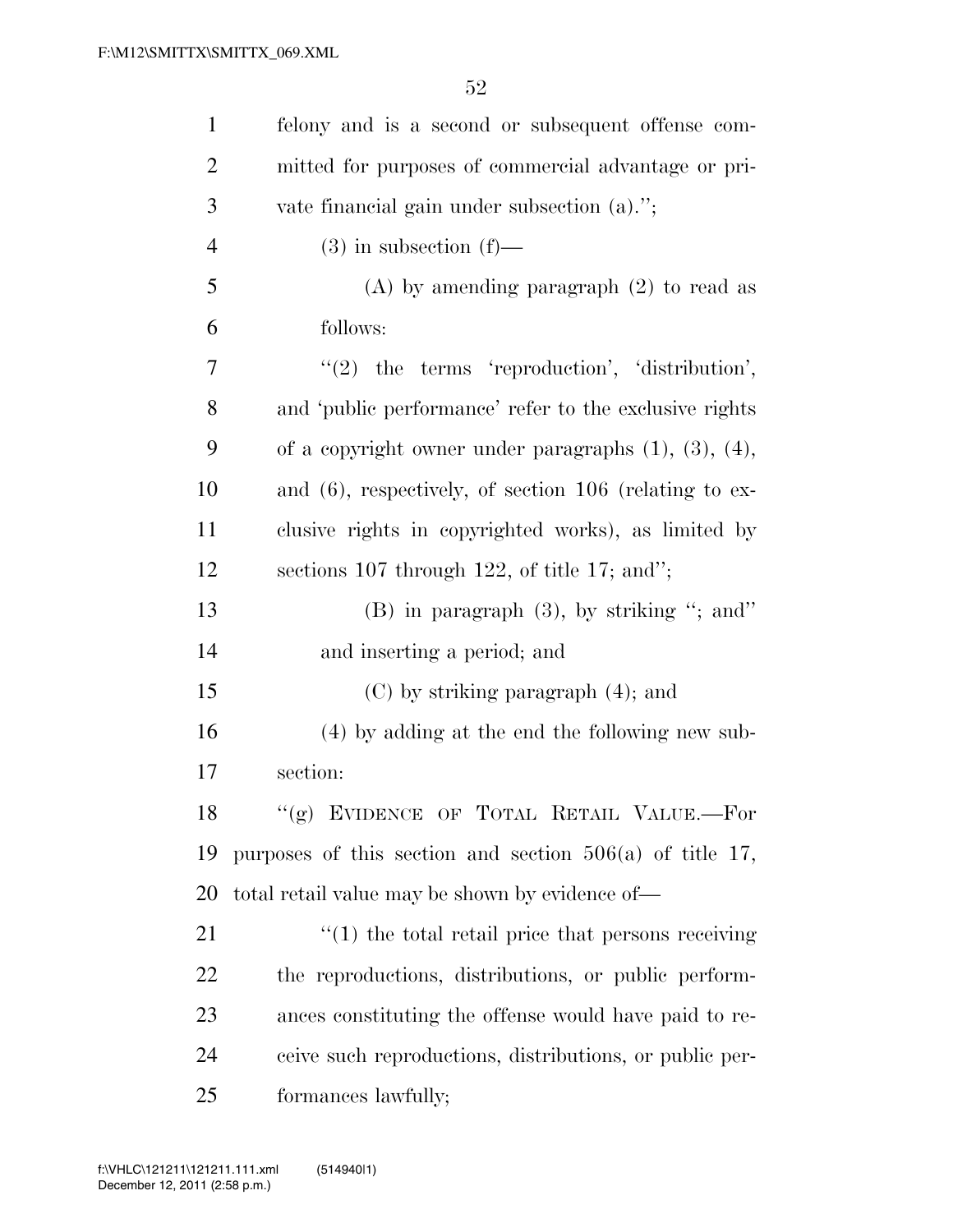$\mathcal{L}(2)$  the total economic value of the reproduc- tions, distributions, or public performances to the in- fringer or to the copyright owner, as shown by evi- dence of fee, advertising, or other revenue that was received by the person who commits the offense, or that the copyright owner would have been entitled to receive had such reproductions, distributions, or public performances been offered lawfully; or ''(3) the total fair market value of licenses to offer the type of reproductions, distributions, or pub-

11 lic performances constituting the offense.".

 (c) RULE OF CONSTRUCTION.—Any person acting with a good faith reasonable basis in law to believe that the person's conduct is lawful shall not be considered to have acted willfully for purposes of the amendments made by this section. Such person includes, but is not limited to, a person engaged in conduct forming the basis of a bona fide commercial dispute over the scope of existence of a contract or license governing such conduct where such person has a reasonable basis in law to believe that such conduct is noninfringing. Nothing in this subsection shall affect the application or interpretation of the willfulness requirement in any other provision of civil or criminal law.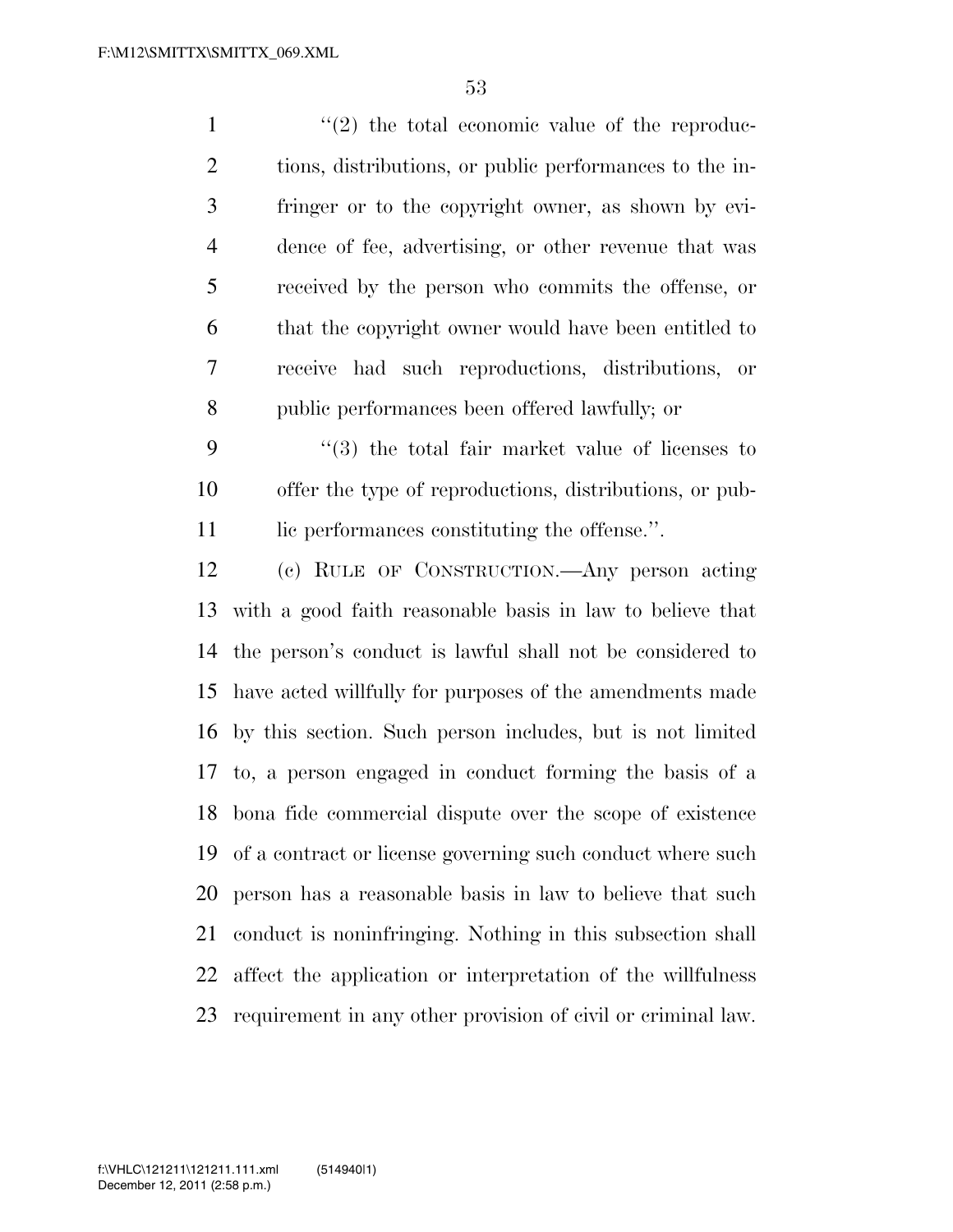**SEC. 202. TRAFFICKING IN INHERENTLY DANGEROUS GOODS OR SERVICES.**  Section 2320 of title 18, United States Code, is amended— 5 (1) by redesignating subsections (b) through  $(g)$  as subsections (c) through (h), respectively; (2) by striking subsection (a) and inserting the following: ''(a) OFFENSES.—Whoever intentionally— 10 ''(1) traffics in goods or services and knowingly uses a counterfeit mark on or in connection with such goods or services, ''(2) traffics in labels, patches, stickers, wrap- pers, badges, emblems, medallions, charms, boxes, containers, cans, cases, hangtags, documentation, or packaging of any type or nature, knowing that a counterfeit mark has been applied thereto, the use of which is likely to cause confusion, to cause mistake, or to deceive,

 $\frac{1}{2}$  (3) traffics in goods or services knowing that 21 such good or service is a counterfeit military good or service the use, malfunction, or failure of which is likely to cause serious bodily injury or death, the disclosure of classified information, impairment of combat operations, or other significant harm to a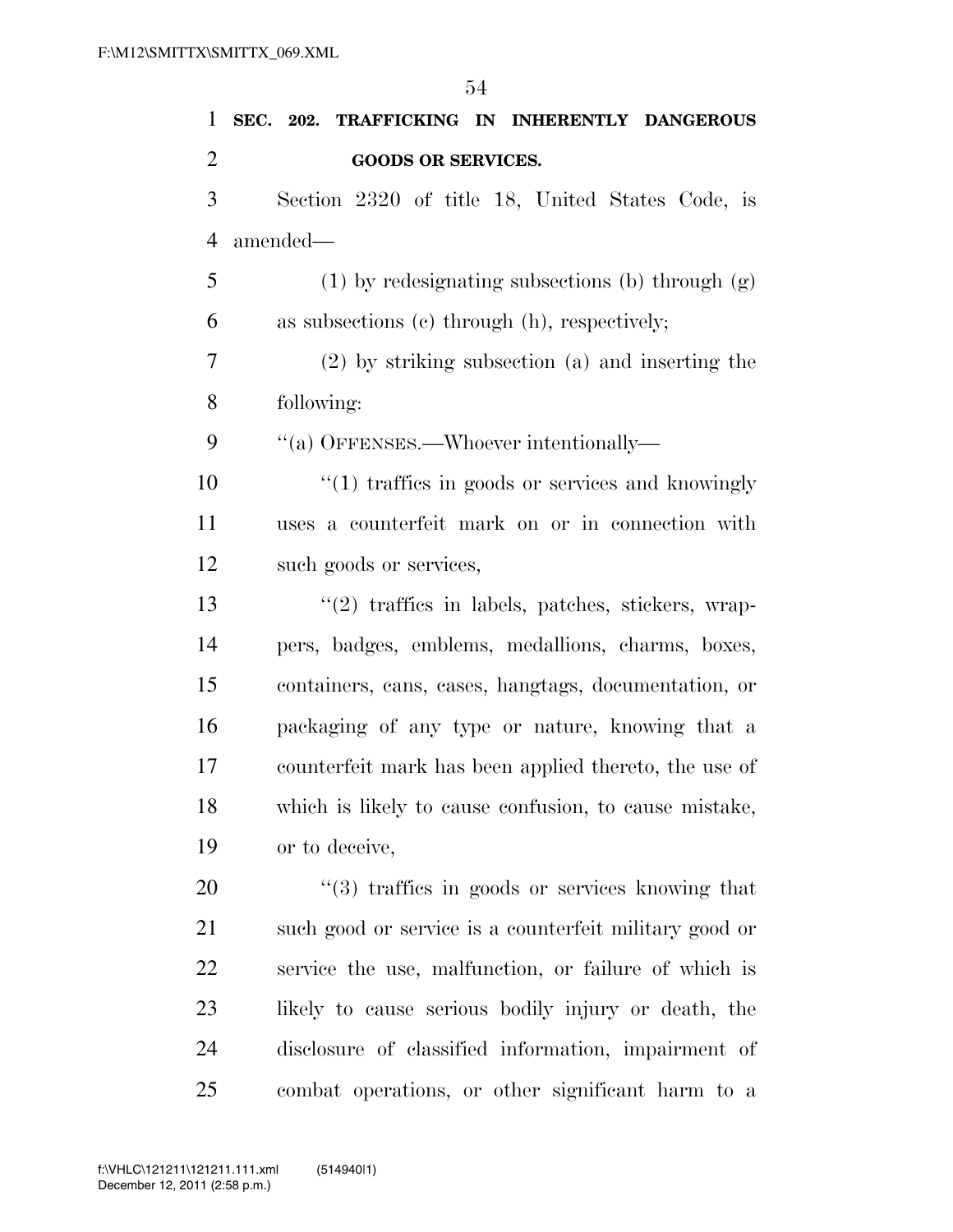| $\mathbf{1}$   | combat operation, a member of the Armed Forces,           |
|----------------|-----------------------------------------------------------|
| $\overline{2}$ | or national security, or                                  |
| 3              | $\lq(4)$ imports, exports, or traffics in counterfeit     |
| $\overline{4}$ | drugs,                                                    |
| 5              | or attempts or conspires to violate any of paragraphs (1) |
| 6              | through (3) shall be punished as provided in subsection   |
| 7              | (b).                                                      |
| 8              | $``$ (b) PENALTIES.—                                      |
| 9              | "(1) IN GENERAL.—Whoever commits an of-                   |
| 10             | fense under subsection $(a)$ —                            |
| 11             | "(A) if an individual, shall be fined not                 |
| 12             | more than $$2,000,000$ , imprisoned not more              |
| 13             | than 10 years, or both, and, if other than an             |
| 14             | individual, shall be fined not more than                  |
| 15             | $$5,000,000;$ and                                         |
| 16             | $\lq\lq (B)$ for a second or subsequent offense           |
| 17             | under subsection (a), if an individual, shall be          |
| 18             | fined not more than $$5,000,000$ or imprisoned            |
| 19             | not more than 20 years, or both, and, if other            |
| 20             | than an individual, shall be fined not more than          |
| 21             | \$15,000,000.                                             |
| 22             | $``(2)$ SERIOUS BODILY INJURY OR DEATH.—                  |
| 23             | "(A) SERIOUS BODILY INJURY.—Whoever                       |
| 24             | knowingly or recklessly causes or attempts to             |
| 25             | cause serious bodily injury from conduct in vio-          |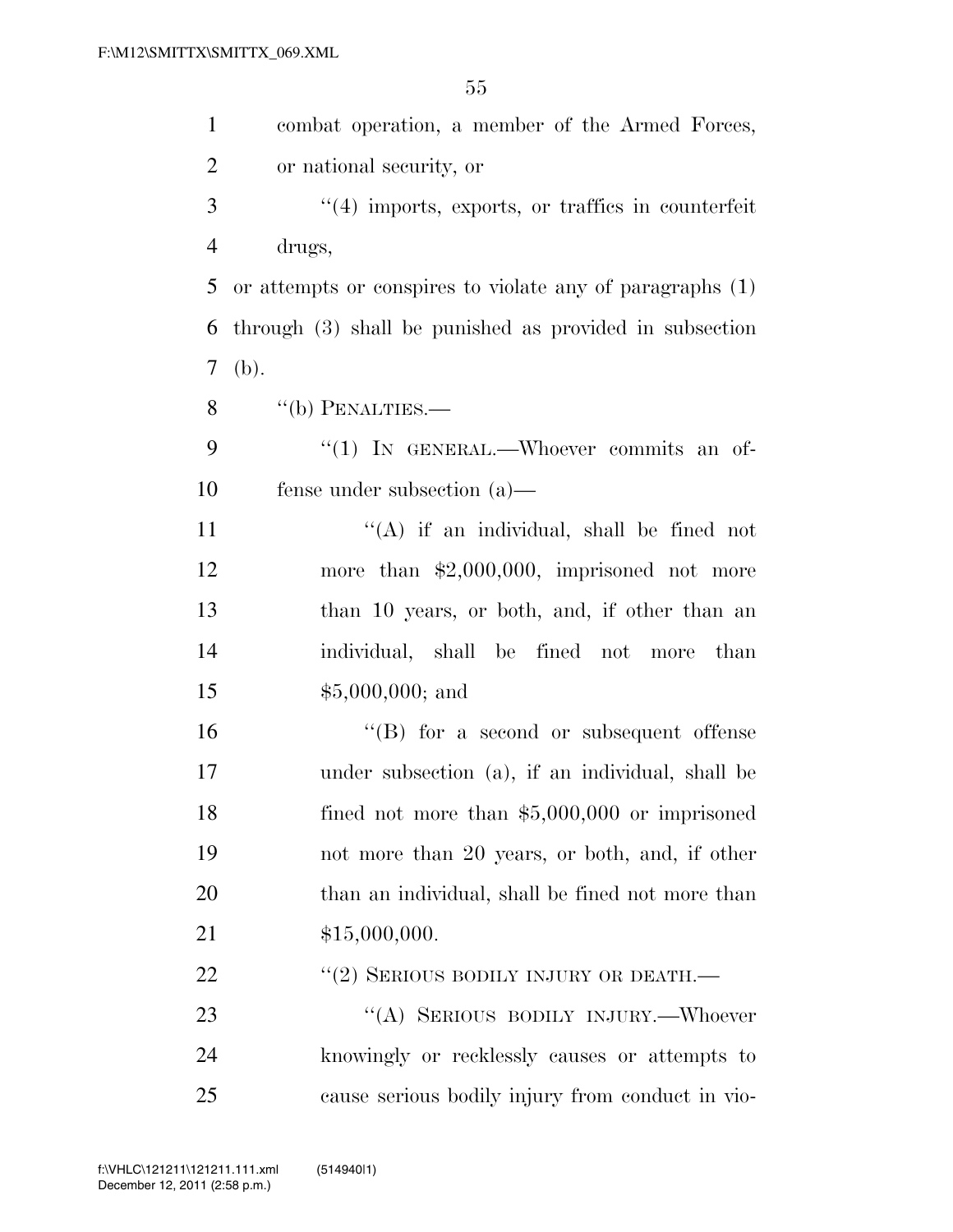| $\mathbf{1}$   | lation of subsection (a), if an individual, shall    |
|----------------|------------------------------------------------------|
| $\overline{2}$ | be fined not more than $$5,000,000$ , imprisoned     |
| 3              | for not more than 20 years, or both, and, if         |
| $\overline{4}$ | other than an individual, shall be fined not         |
| 5              | more than $$15,000,000$ .                            |
| 6              | "(B) DEATH.—Whoever knowingly or                     |
| 7              | recklessly causes or attempts to cause death         |
| 8              | from conduct in violation of subsection (a), if      |
| 9              | an individual, shall be fined not more than          |
| 10             | $$5,000,000$ , imprisoned for any term of years      |
| 11             | or for life, or both, and, if other than an indi-    |
| 12             | vidual, shall be fined not more than                 |
| 13             | \$15,000,000.                                        |
| 14             | "(3) COUNTERFEIT MILITARY GOODS OR SERV-             |
| 15             | ICES.--Whoever commits an offense under sub-         |
| 16             | section (a) involving a counterfeit military good or |
| 17             | service-                                             |
| 18             | "(A) if an individual, shall be fined not            |
| 19             | more than $$5,000,000$ , imprisoned not more         |
| 20             | than 20 years, or both, and, if other than an        |
| 21             | individual, be fined not more than $$15,000,000;$    |
| 22             | and                                                  |
| 23             | $\lq\lq (B)$ for a second or subsequent offense, if  |
| 24             | an individual, shall be fined not more than          |
| 25             | $$15,000,000$ , imprisoned not more than<br>30       |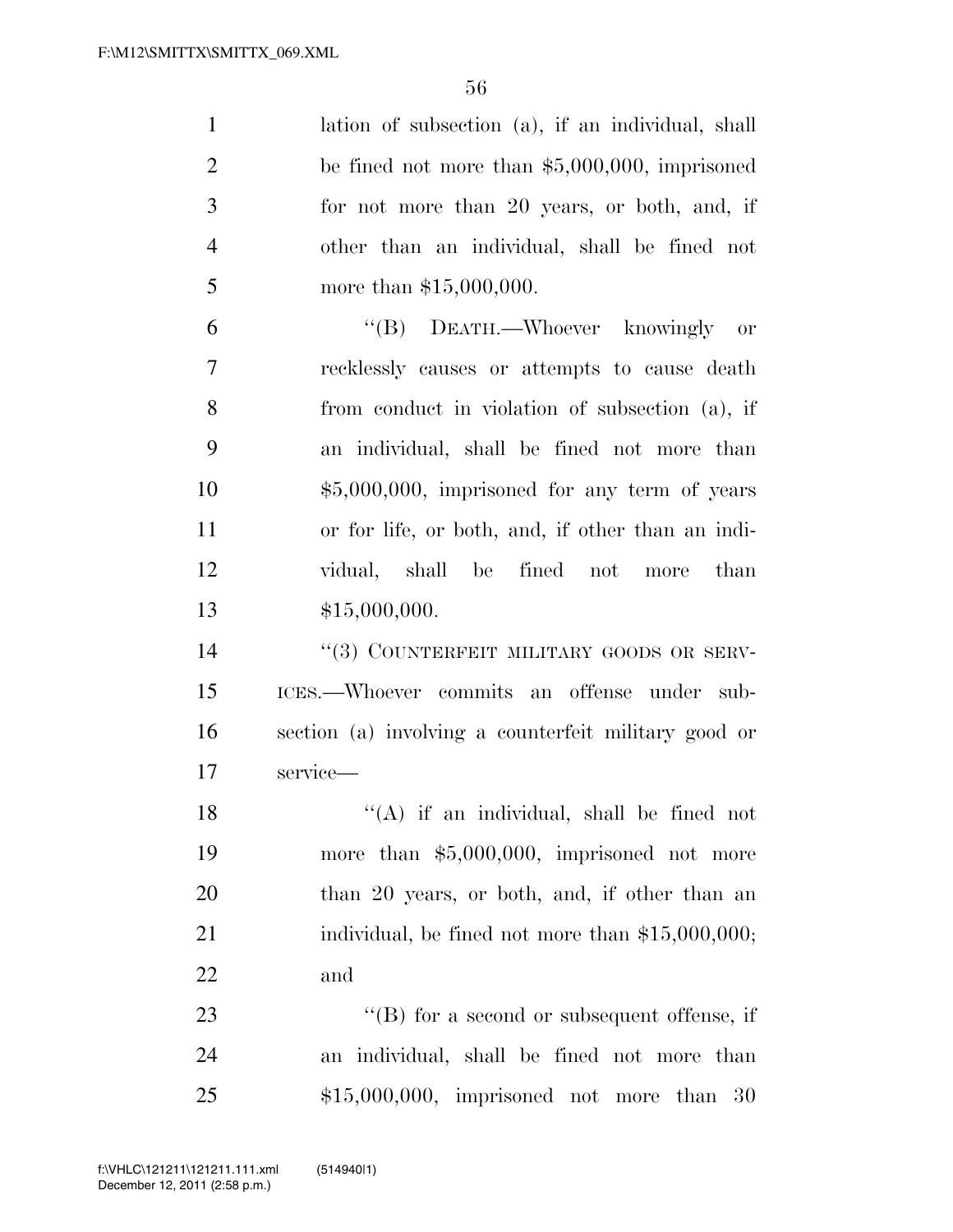| $\mathbf{1}$   | years, or both, and, if other than an individual,       |
|----------------|---------------------------------------------------------|
| $\overline{2}$ | shall be fined not more than $$30,000,000."$ ;          |
| 3              | $(3)$ in subsection (d), by striking " $(d)$ " and in-  |
| $\overline{4}$ | serting "(d) DEFENSES.—";                               |
| 5              | $(4)$ in subsection (e), by striking "(e)" and in-      |
| 6              | serting "(e) PRESENTENCE REPORT.—"                      |
| 7              | $(5)$ by amending subsection $(f)$ , as redesignated,   |
| 8              | to read as follows:                                     |
| 9              | "(f) DEFINITIONS.—For the purposes of this sec-         |
| 10             | tion-                                                   |
| 11             | $\lq(1)$ the term 'counterfeit drug' has the mean-      |
| 12             | ing given that term in section $201(g)(2)$ of the Fed-  |
| 13             | eral Food Drug, and Cosmetic Act (21 U.S.C.             |
| 14             | $321(g)(2)$ ;                                           |
| 15             | $\cdot\cdot\cdot(2)$ the term 'counterfeit mark' means— |
| 16             | $\lq\lq$ (A) a spurious mark—                           |
| 17             | "(i) that is used in connection with                    |
| 18             | trafficking in any goods, services, labels,             |
| 19             | patches, stickers, wrappers, badges, em-                |
| 20             | blems, medallions, charms, boxes, con-                  |
| 21             | tainers, cans, cases, hangtags, documenta-              |
| 22             | tion, or packaging of any type or nature;               |
| 23             | "(ii) that is identical with, or substan-               |
| 24             | tially indistinguishable from, a mark reg-              |
| 25             | istered on the principal register in the                |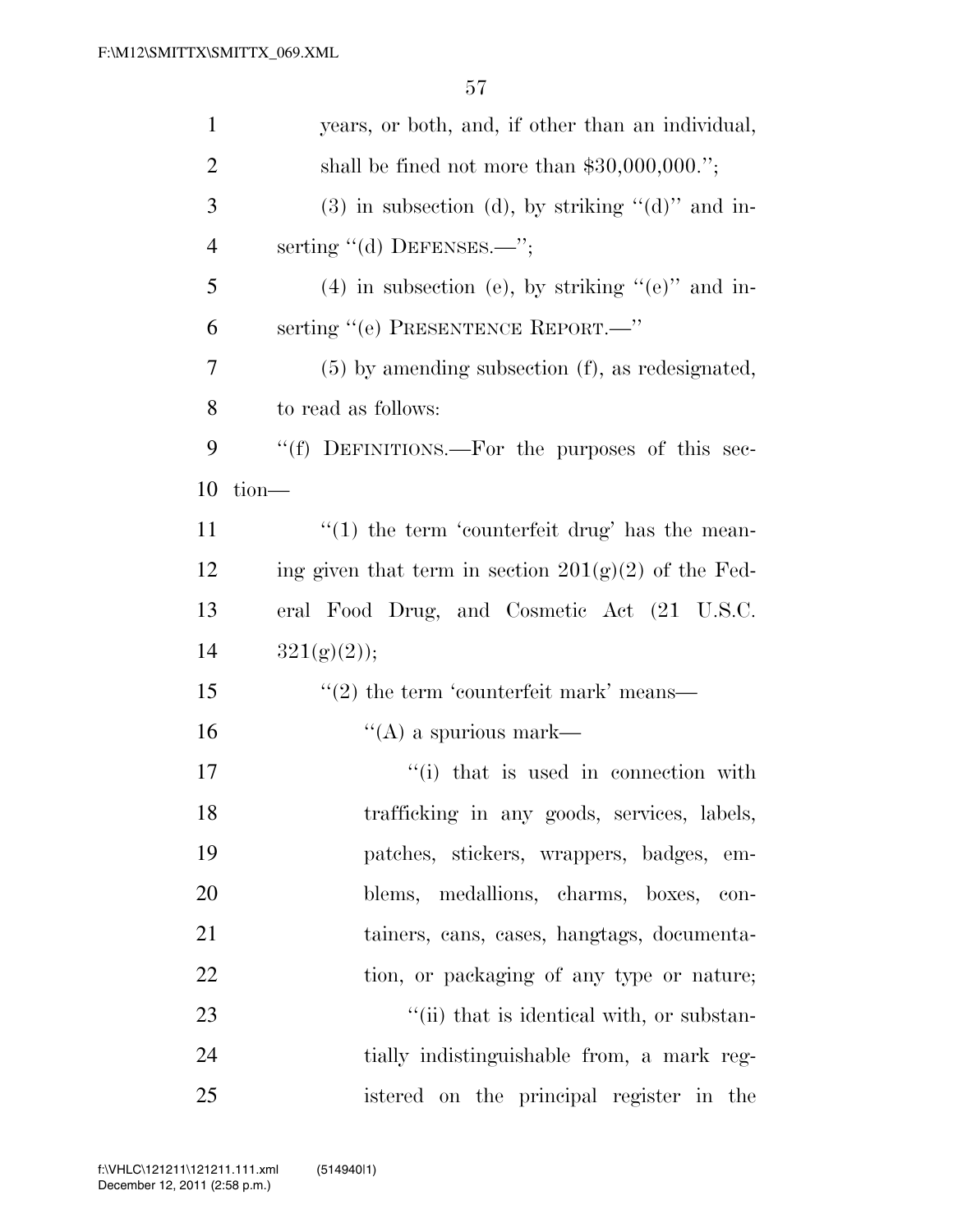| $\mathbf{1}$   | United States Patent and Trademark Of-            |
|----------------|---------------------------------------------------|
| $\overline{2}$ | fice and in use, whether or not the defend-       |
| 3              | ant knew such mark was so registered;             |
| $\overline{4}$ | "(iii) that is applied to or used in con-         |
| 5              | nection with the goods or services for            |
| 6              | which the mark is registered with the             |
| 7              | United States Patent and Trademark Of-            |
| 8              | fice, or is applied to or consists of a label,    |
| 9              | patch, sticker, wrapper, badge, emblem,           |
| 10             | medallion, charm, box, container, can,            |
| 11             | case, hangtag, documentation, or pack-            |
| 12             | aging of any type or nature that is de-           |
| 13             | signed, marketed, or otherwise intended to        |
| 14             | be used on or in connection with the goods        |
| 15             | or services for which the mark is registered      |
| 16             | in the United States Patent and Trade-            |
| 17             | mark Office; and                                  |
| 18             | $f'(iv)$ the use of which is likely to            |
| 19             | cause confusion, to cause mistake, or to          |
| 20             | deceive; or                                       |
| 21             | $\lq\lq (B)$ a spurious designation that is iden- |
| 22             | tical with, or substantially indistinguishable    |
|                |                                                   |

 from, a designation as to which the remedies of the Lanham Act are made available by reason of section 220506 of title 36;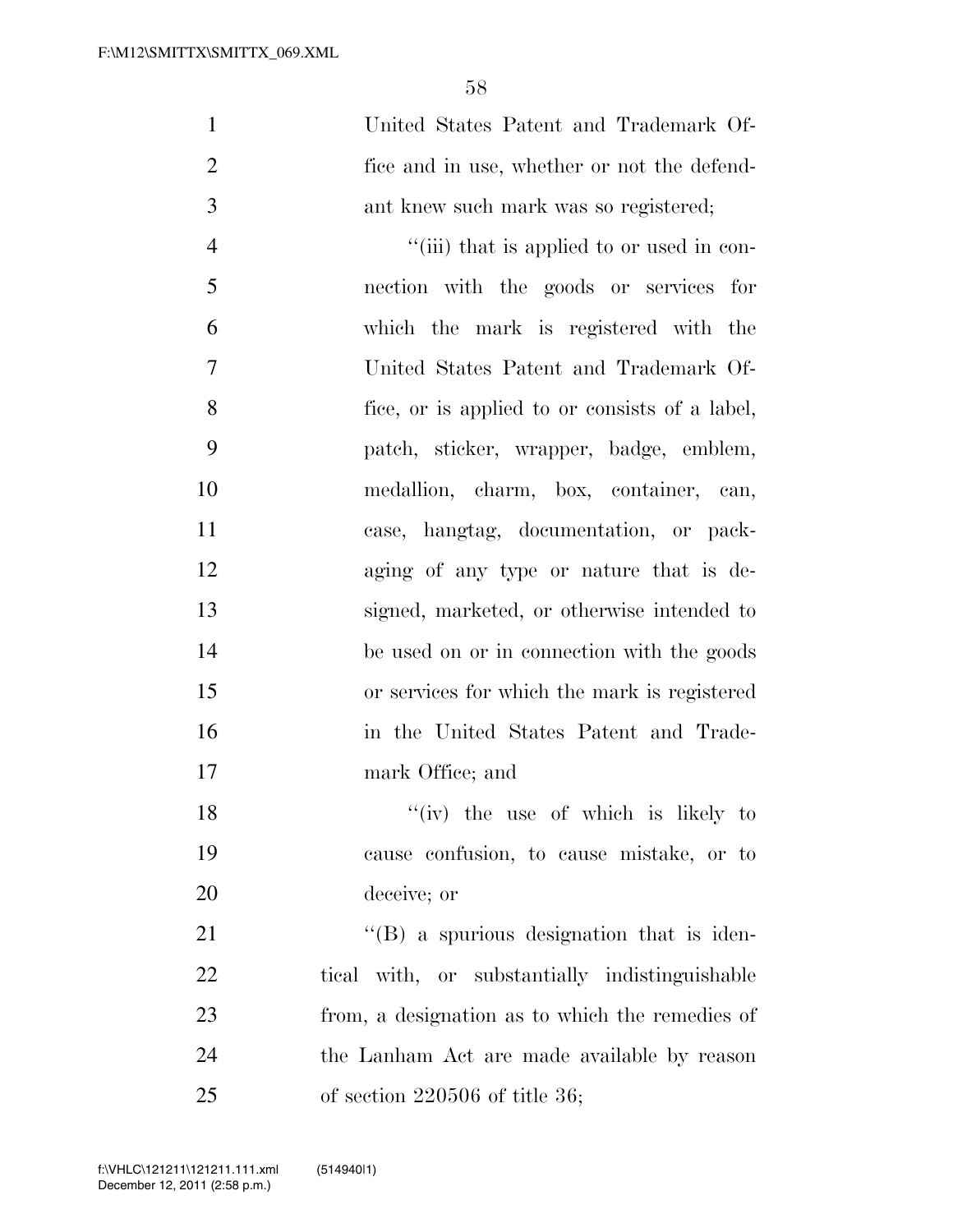| $\mathbf{1}$   | but such term does not include any mark or designa-           |
|----------------|---------------------------------------------------------------|
| $\overline{c}$ | tion used in connection with goods or services, or a          |
| 3              | mark or designation applied to labels, patches, stick-        |
| $\overline{4}$ | ers, wrappers, badges, emblems, medallions, charms,           |
| 5              | boxes, containers, cans, cases, hangtags, documenta-          |
| 6              | tion, or packaging of any type or nature used in con-         |
| 7              | nection with such goods or services, of which the             |
| 8              | manufacturer or producer was, at the time of the              |
| 9              | manufacture or production in question, authorized to          |
| 10             | use the mark or designation for the type of goods or          |
| 11             | services so manufactured or produced, by the holder           |
| 12             | of the right to use such mark or designation;                 |
| 13             | $\cdot\cdot$ (3) the term 'counterfeit military good or serv- |
| 14             | ice' means a good or service that uses a counterfeit          |
| 15             | mark on or in connection with such good or service            |
| 16             | and that—                                                     |
| 17             | $\lq($ A) is<br>falsely identified or labeled as              |
| 18             | meeting military specifications, or                           |
| 19             | "(B) is intended for use in a military or                     |
| 20             | national security application; and                            |
| 21             | $\lq(4)$ the term 'financial gain' includes the re-           |
| 22             | ceipt, or expected receipt, of anything of value;             |
| 23             | $\cdot\cdot$ (5) the term 'Lanham Act' means the Act en-      |
| 24             | titled 'An Act to provide for the registration and            |
| 25             | protection of trademarks used in commerce, to carry           |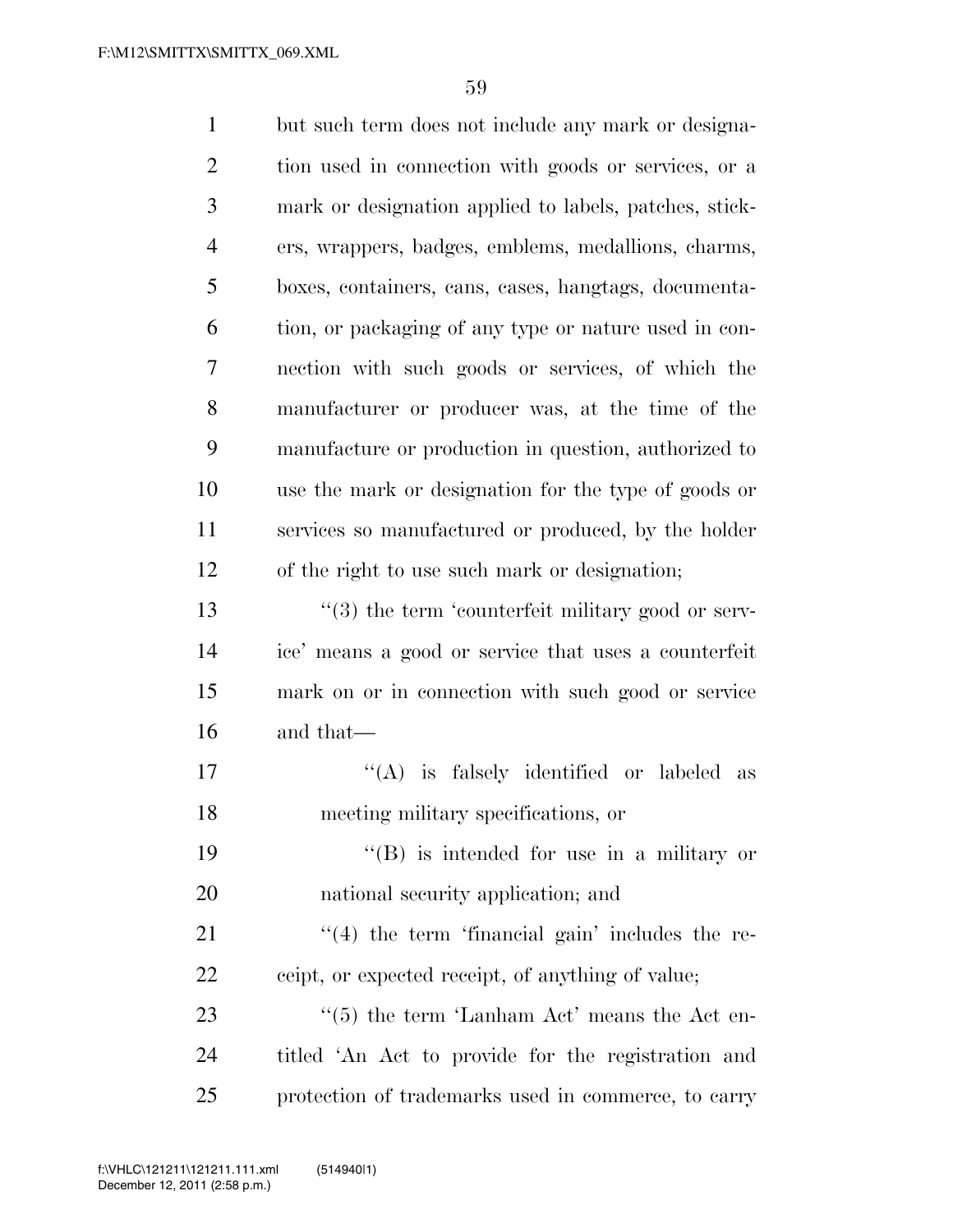| $\mathbf{1}$   | out the provisions of certain international conven-          |
|----------------|--------------------------------------------------------------|
| $\overline{2}$ | tions, and for other purposes', approved July 5,             |
| 3              | 1946 (15 U.S.C. 1051 et seq.);                               |
| $\overline{4}$ | $``(6)$ the term 'traffic' means to transport,               |
| 5              | transfer, or otherwise dispose of, to another, for pur-      |
| 6              | poses of commercial advantage or private financial           |
| 7              | gain, or to make, import, export, obtain control of,         |
| 8              | or possess, with intent to so transport, transfer, or        |
| 9              | otherwise dispose of.";                                      |
| 10             | $(6)$ in subsection (g), by striking " $(g)$ " and in-       |
| 11             | serting "(g) LIMITATION ON CAUSE OF ACTION. <sup>"</sup>     |
| 12             | $(7)$ in subsection (g), by striking " $(h)$ " and in-       |
|                | sert "(h) REPORT TO CONGRESS.—";                             |
| 13             |                                                              |
| 14             | SEC. 203. PROTECTING U.S. BUSINESSES FROM FOREIGN            |
| 15             | AND ECONOMIC ESPIONAGE.                                      |
| 16             | (a) FOR OFFENSES COMMITTED BY INDIVIDUALS.—                  |
| 17             | Section $1831(a)$ of title 18, United States Code, is amend- |
| 18             | ed, in the matter after paragraph $(5)$ —                    |
| 19             | (1) by striking "15 years" and inserting "20                 |
| 20             | years"; and                                                  |
| 21             | $(2)$ by striking "not more than \$500,000" and              |
| 22             | inserting "not less than \$1,000,000 and not more            |
| 23             | than $$5,000,000$ ".                                         |
| 24             | (b) FOR OFFENSES COMMITTED BY ORGANIZA-                      |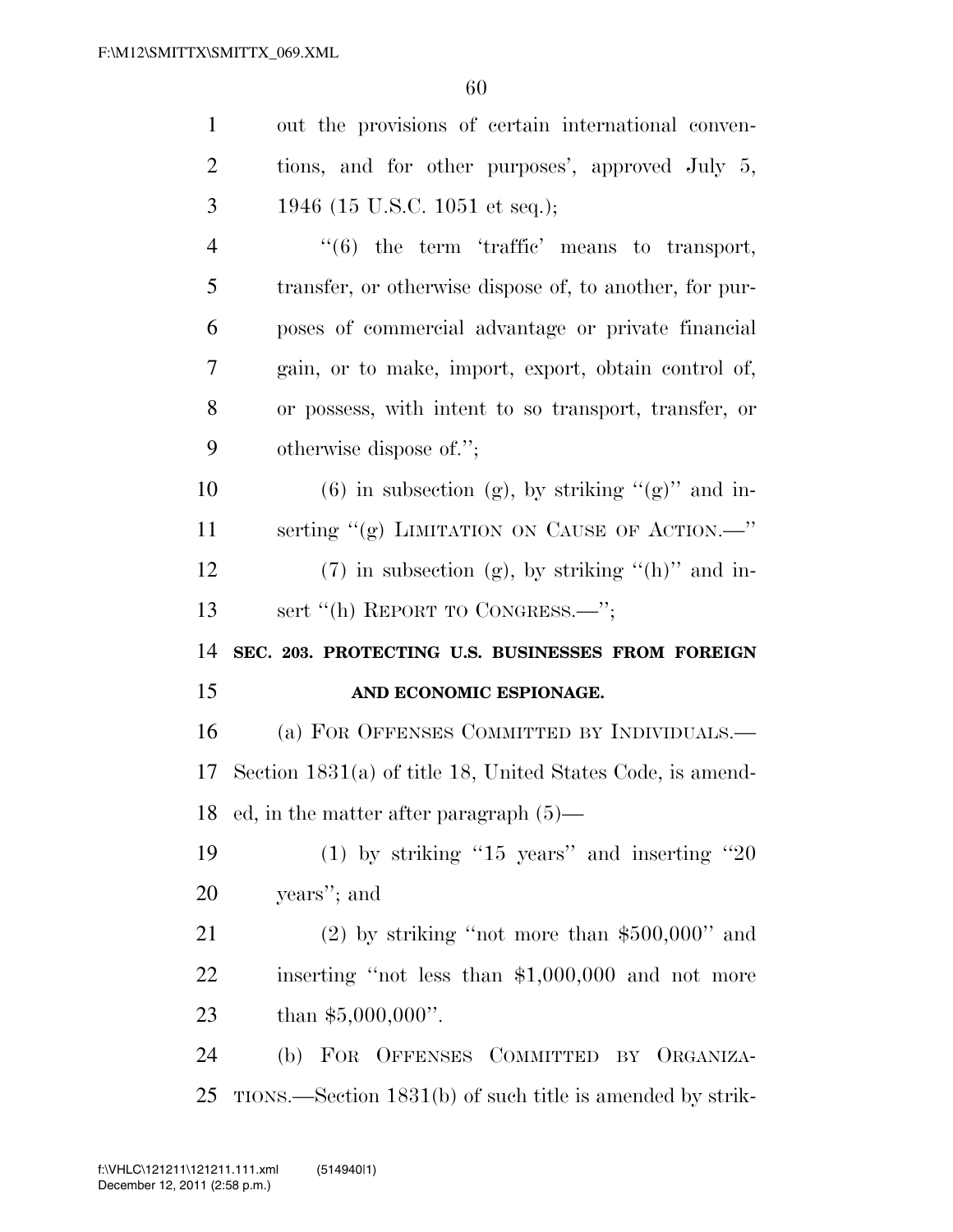ing ''\$10,000,000'' and inserting ''not more than the greater of \$10,000,000 or 3 times the value of the stolen trade secret to the organization (including expenses for re- search and design or other costs of reproducing the trade secret that the organization has thereby avoided)''.

## **SEC. 204. DENYING U.S. CAPITAL TO NOTORIOUS FOREIGN INFRINGERS.**

 (a) IDENTIFICATION AND RECOMMENDATIONS RE-GARDING NOTORIOUS FOREIGN INFRINGERS.—

 (1) IN GENERAL.—Using existing resources, the Intellectual Property Enforcement Coordinator, in consultation with the Secretaries of Treasury and Commerce, the United States Trade Representative, the Chairman of the Securities and Exchange Com- mission, the Register of Copyrights, and the heads of other departments and appropriate agencies, shall identify and conduct an analysis of notorious foreign infringers whose activities cause significant harm to holders of intellectual property rights in the United States.

 (2) PUBLIC INPUT.—In carrying out paragraph (1), the Intellectual Property Enforcement Coordi- nator shall solicit and give consideration to the views and recommendations of members of the public, in-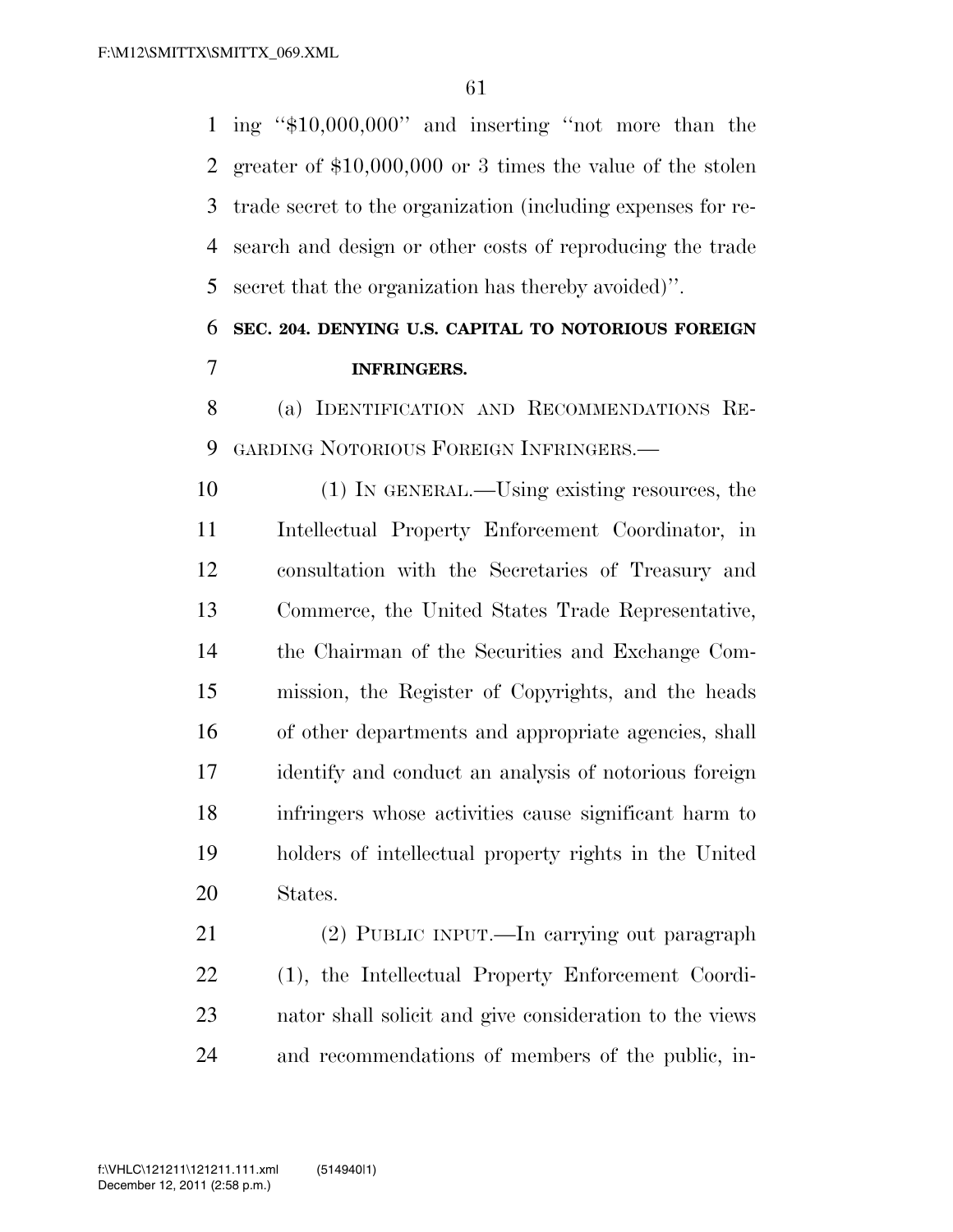cluding holders of intellectual property rights in the United States.

 (b) REPORT TO CONGRESS.—The Intellectual Prop- erty Enforcement Coordinator shall, not later than 6 months after the date of the enactment of this Act, submit to the Committees on the Judiciary of the House of Rep- resentatives and the Senate a report that includes the fol-lowing:

 (1) An analysis of notorious foreign infringers and a discussion of how these infringers violate in- dustry norms regarding the protection of intellectual property.

 (2) An analysis of the significant harm inflicted by notorious foreign infringers on consumers, busi- nesses, and intellectual property industries in the United States and abroad.

 (3) An examination of whether notorious for- eign infringers have attempted to or succeeded in ac- cessing capital markets in the United States for funding or public offerings.

 (4) An analysis of the adequacy of relying upon foreign governments to pursue legal action against notorious foreign infringers.

 (5) A discussion of specific policy recommenda-tions to deter the activities of notorious foreign in-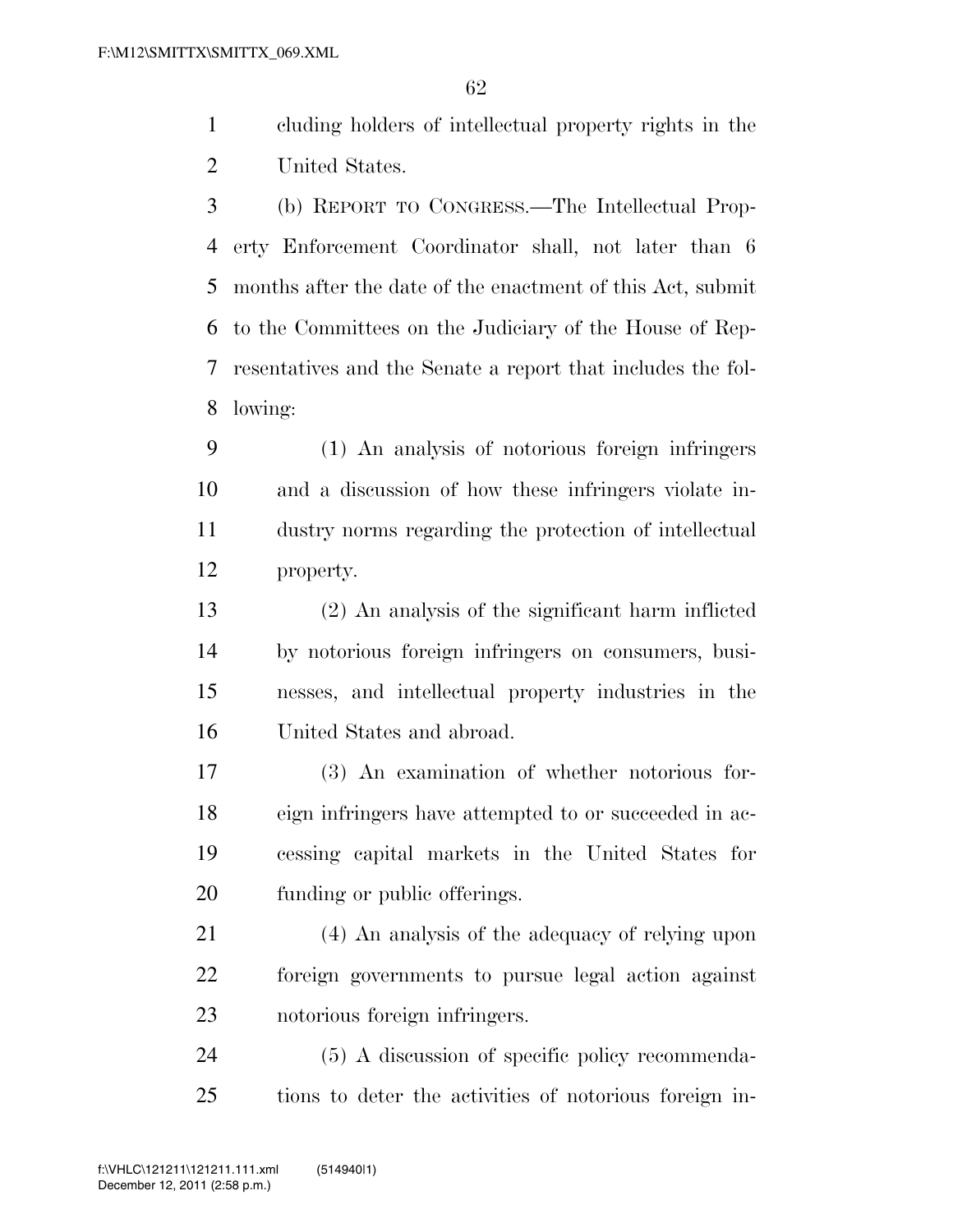| $\mathbf{1}$   | fringers and encourage foreign businesses to adopt     |
|----------------|--------------------------------------------------------|
| 2              | industry norms that promote the protection of intel-   |
| 3              | lectual property globally, including addressing—       |
| $\overline{4}$ | (A) whether notorious foreign infringers               |
| 5              | that engage in significant infringing activity         |
| 6              | should be prohibited by the laws of the United         |
| 7              | States from seeking to raise capital in the            |
| 8              | United States, including offering stock for sale       |
| 9              | to the public; and                                     |
| 10             | (B) whether the United States Government               |
| 11             | should initiate a process to identify and des-         |
| 12             | ignate foreign entities from a list of notorious       |
| 13             | foreign infringers that would be prohibited from       |
| 14             | raising capital in the United States.                  |
| 15             | SEC. 205. DEFENDING INTELLECTUAL PROPERTY RIGHTS       |
| 16             | ABROAD.                                                |
| 17             | (a) RESOURCES TO PROTECT INTELLECTUAL PROP-            |
| 18             | ERTY RIGHTS.                                           |
| 19             | (1) POLICY.—The Secretary of State and the             |
| 20             | Secretary of Commerce, in consultation with the        |
| 21             | Register of Copyrights, shall ensure that the protec-  |
| 22             | tion in foreign countries of the intellectual property |
| 23             | rights of United States persons is a significant com-  |
|                |                                                        |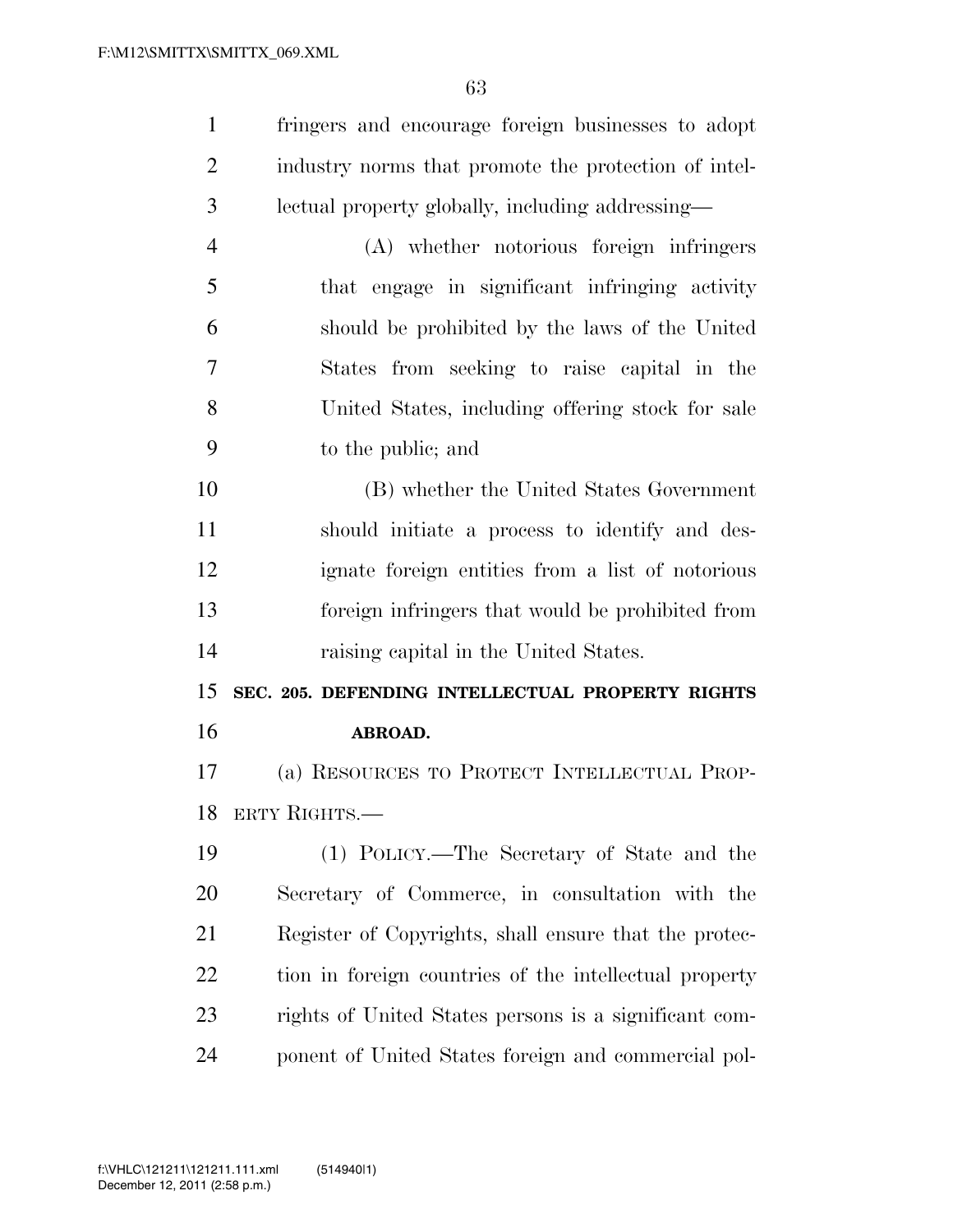icy in general, and in relations with individual coun-2 tries in particular.

 (2) DEDICATION OF RESOURCES.—The Sec- retary of State and the Secretary of Commerce, in consultation with the Register of Copyrights, and the heads of other appropriate departments and agencies, shall ensure that adequate resources are available at the United States embassy or diplomatic mission (as the case may be) in any country that is identified under section 182(a)(1) of the Trade Act 11 of 1974 (19 U.S.C.  $2242(a)(1)$ ) to ensure—

 (A) aggressive support for enforcement ac- tion against violations of the intellectual prop- erty rights of United States persons in such country;

 (B) cooperation with and support for the host government's efforts to conform its appli- cable laws, regulations, practices, and processes to enable the host government to honor its international and bilateral obligations with re- spect to the protection of intellectual property rights;

23 (C) consistency with the policy and coun-try-specific priorities set forth in the most re-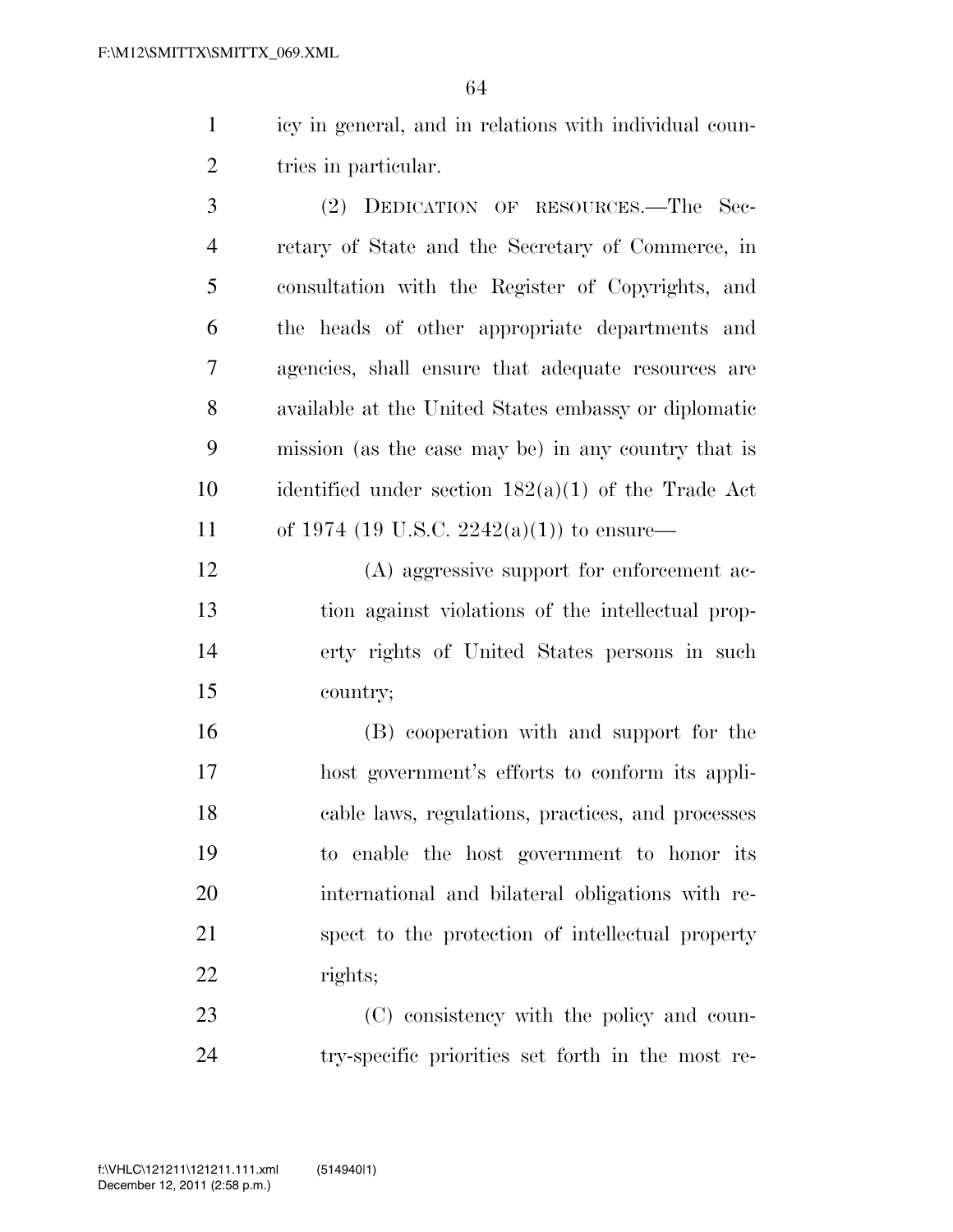|  |                   |  |  | cent report of USTR under such section |
|--|-------------------|--|--|----------------------------------------|
|  | $182(a)(1)$ ; and |  |  |                                        |

 (D) support for holders of United States intellectual property rights and industries whose access to foreign markets is improperly re-stricted by intellectual property related issues.

(b) NEW APPOINTMENTS.—

8 (1) APPOINTMENTS AND ADMINISTRATION.— The Secretary of State and the Secretary of Com- merce, in consultation with the Register of Copy- rights, shall appoint at least one intellectual prop-12 erty attaches to be assigned to the United States em- bassy or diplomatic mission (as the case may be) in a country in each geographic region covered by a re- gional bureau of the Department of State. The Di- rector of the Patent and Trademark Office shall maintain authority over hiring, personnel ratings, 18 and objectives for the attaches, in consultation with the Secretary of State. Depending on experience and 20 expertise, intellectual property attaches shall be des- ignated as the diplomatic rank in-mission of First Secretary or Counselor.

 (2) REGIONS DEFINED.—The geographic re- gions referred to in paragraph (1) are the following: (A) Africa.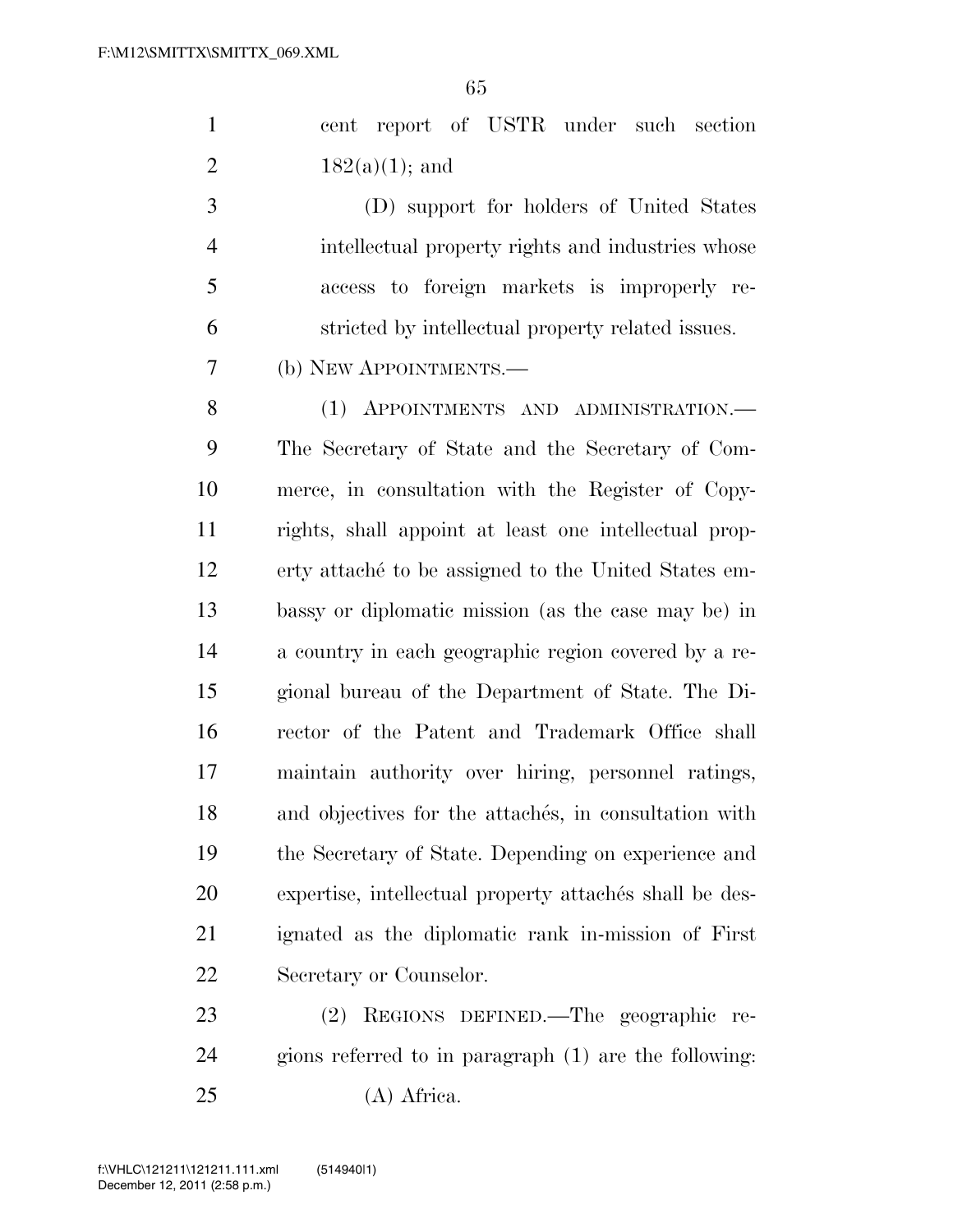| $\mathbf{1}$   | (B) Europe and Eurasia.                                |
|----------------|--------------------------------------------------------|
| $\overline{2}$ | (C) East Asia and the Pacific.                         |
| 3              | (D) The Near East.                                     |
| $\overline{4}$ | (E) South and Central Asia and the Pa-                 |
| 5              | cific.                                                 |
| 6              | (F) The Western Hemisphere.                            |
| 7              | (3) DUTIES.—The intellectual property attachés         |
| 8              | appointed under this subsection shall focus primarily  |
| 9              | on intellectual property matters, including the devel- |
| 10             | opment, protection, and enforcement of applicable      |
| 11             | law. Each intellectual property attaché shall work, in |
| 12             | accordance with guidance from the Director, and in     |
| 13             | coordination with appropriate staff at the Depart-     |
| 14             | ments of Commerce and State and the Copyright          |
| 15             | Office, to advance the policy goals and priorities of  |
| 16             | the United States Government. Those policy goals       |
| 17             | and priorities shall be consistent with USTR's re-     |
| 18             | ports under section $182(a)(1)$ of the Trade Act of    |
| 19             | 1974. The intellectual property attachés shall work    |
| 20             | with United States holders of intellectual property    |
| 21             | rights and industry to address intellectual property   |
| 22             | rights violations in the countries where the attaches  |
| 23             | are assigned.                                          |
| 24             | (c) PRIORITY ASSIGNMENTS.—                             |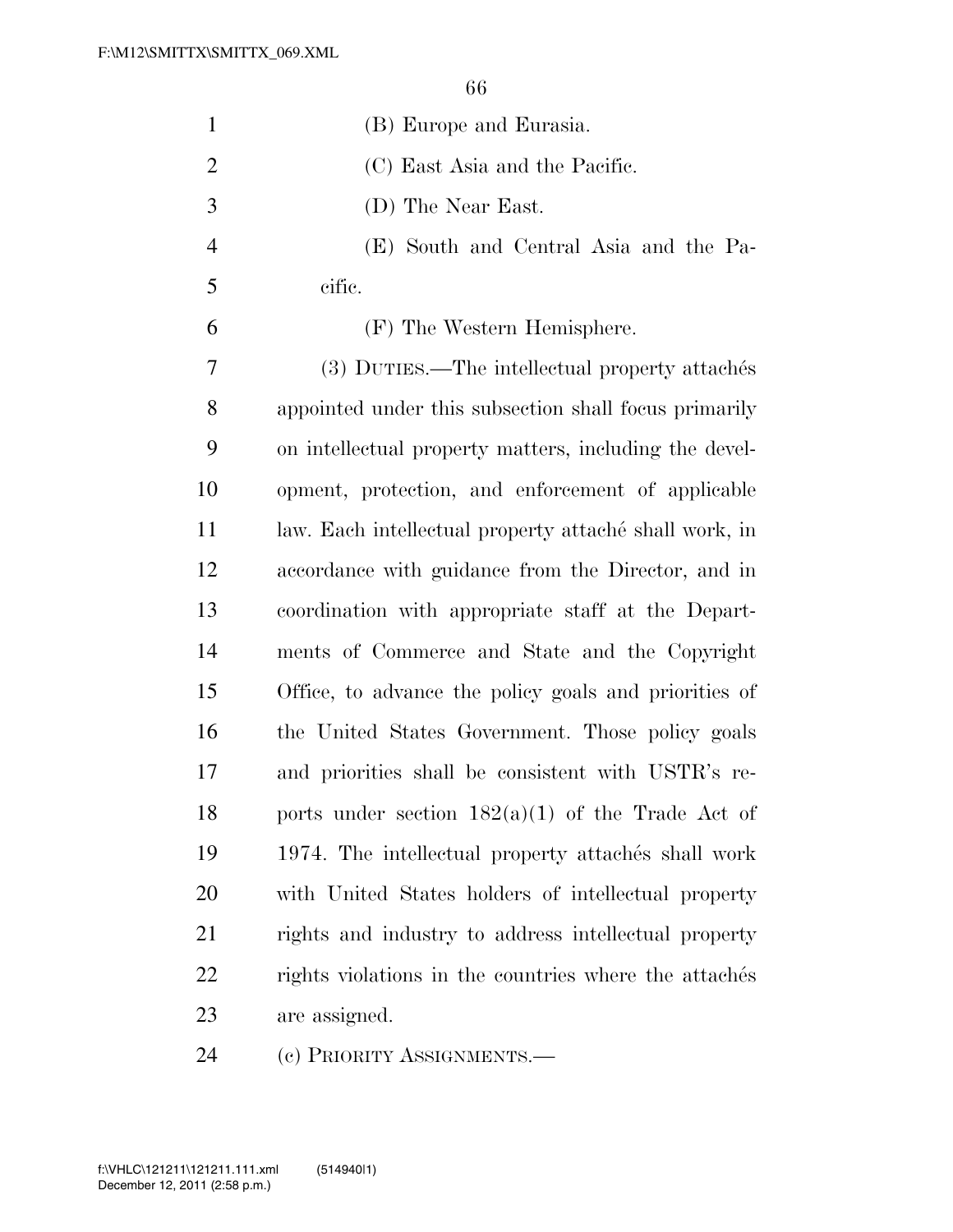| $\mathbf{1}$   | $(1)$ In GENERAL.—Subject to paragraph $(2)$ , in      |
|----------------|--------------------------------------------------------|
| $\overline{2}$ | designating the United States embassies or diplo-      |
| 3              | matic missions where attaches will be assigned under   |
| $\overline{4}$ | subsection (b), the Secretary of State and the Sec-    |
| 5              | retary of Commerce shall give priority to countries    |
| 6              | where the activities of an attaché are likely to       |
| 7              | achieve the greatest potential benefit in reducing in- |
| 8              | tellectual property infringement in the United States  |
| 9              | market, to advance the intellectual property rights of |
| 10             | United States persons and their licensees, and to ad-  |
| 11             | vance the interests of United States persons who       |
| 12             | may otherwise be harmed by violations of intellectual  |
| 13             | property rights in those countries.                    |
| 14             | (2) ASSIGNMENTS TO PRIORITY COUNTRIES.-                |
| 15             | In carrying out paragraph (1), the Secretary of        |
| 16             | State and the Secretary of Commerce shall consider     |
| 17             | assigning intellectual property attachés—              |
| 18             | $(A)$ to the countries that have been identi-          |
| 19             | fied under section $182(a)(1)$ of the Trade Act        |
| 20             | of 1974 (19 U.S.C. 2242(a)(1)); and                    |
| 21             | (B) to countries of critical economic impor-           |
| 22             | tance to the advancement of United States in-          |
| 23             | tellectual property rights and interests.              |
| 24             | (d) TRAINING.—The Secretary of State and the Sec-      |
| 25             | retary of Commerce shall ensure that each intellectual |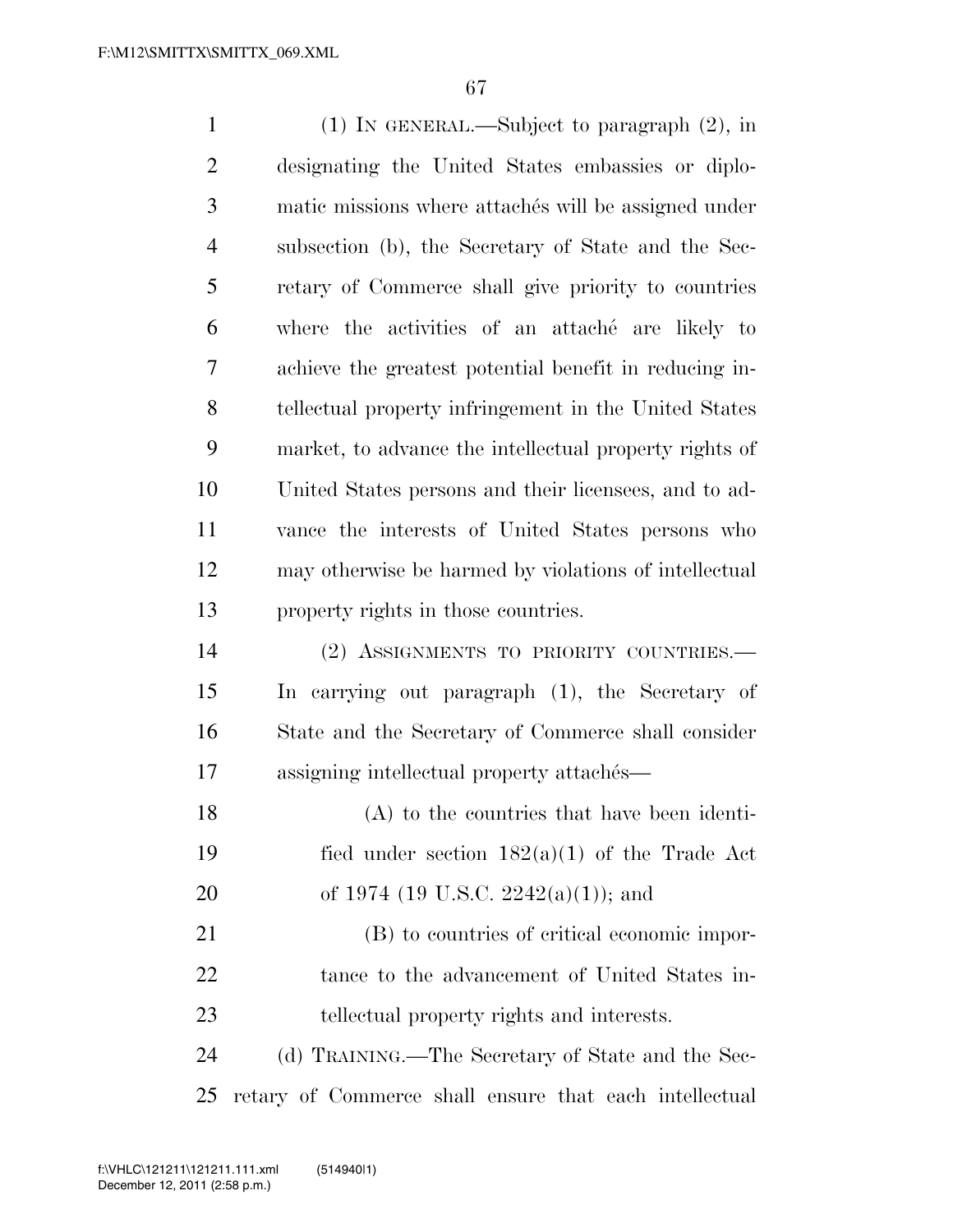property attache´ appointed under subsection (b) is fully trained for the responsibilities of the position before as- suming duties at the United States embassy or diplomatic 4 mission to which the attaches is assigned.

 (e) COORDINATION.—The activities of intellectual 6 property attaches under this section shall be determined in consultation with the Intellectual Property Enforcement Coordinator. The Director shall assist in coordinating the policy priorities and activities of the intellectual property 10 attaches and oversee administrative and personnel mat-ters.

(f) TRAINING AND TECHNICAL ASSISTANCE.—

 (1) CONSISTENCY.—Using existing resources, all training and technical assistance provided by in-15 tellectual property attachés appointed under sub- section (b), or under other authority, relating to in- tellectual property enforcement and protection abroad shall be designed to be consistent with the policy and country-specific priorities set forth in the most recent report of USTR under section 182(a) of 21 the Trade Act of 1974.

 (2) ROLE OF IPEC.—Such training and tech- nical assistance programs shall be carried out in consultation with the Intellectual Property Enforce-ment Coordinator. The Director shall assist in co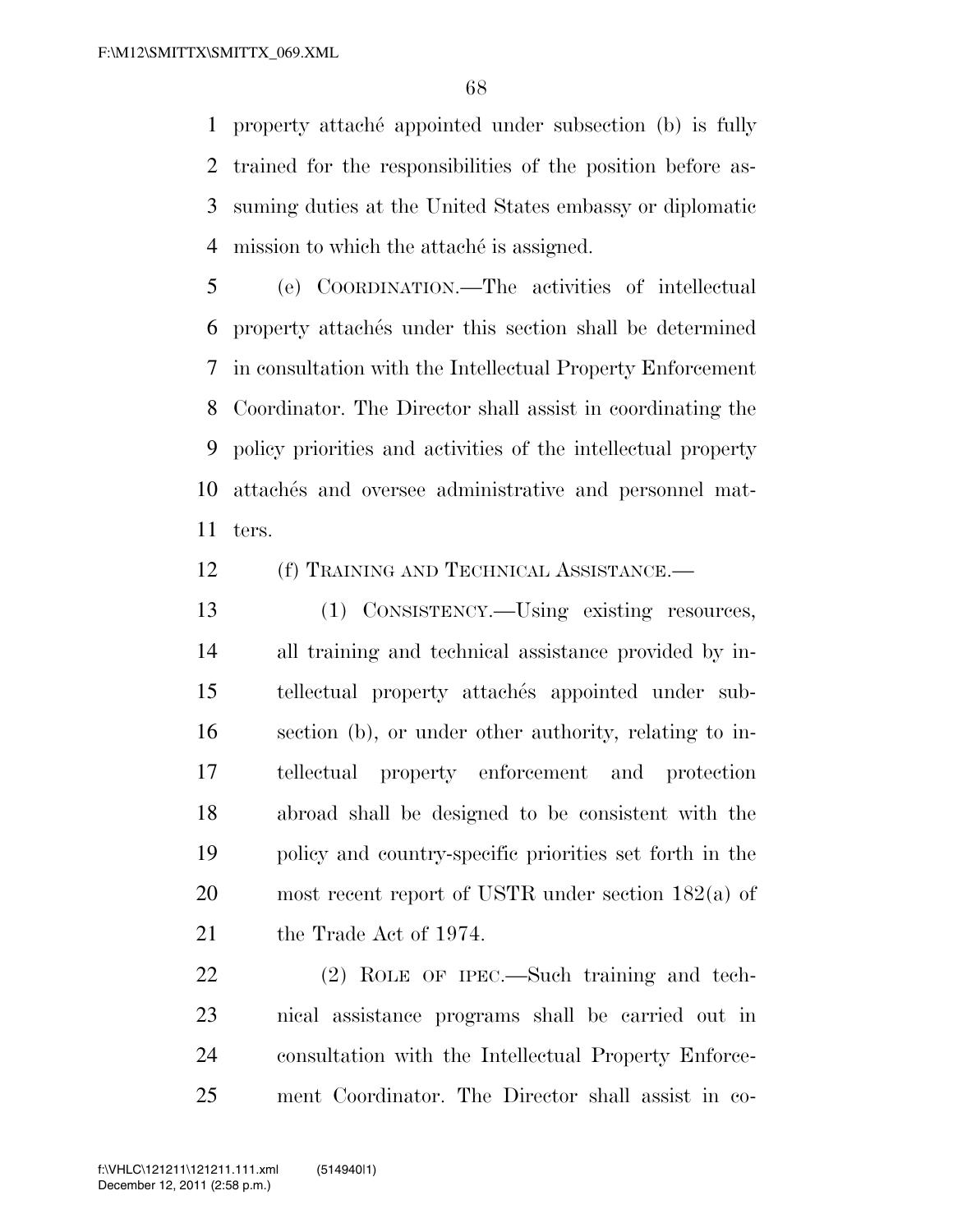ordinating the training and technical assistance pro-2 grams conducted by intellectual property attaches.

- (g) ACTIVITIES IN OTHER COUNTRIES.—In the case of countries that are not identified under section 5  $182(a)(1)$  of the Trade Act of 1974, the activities of Fed- eral departments and agencies with respect to intellectual property rights in those countries, intellectual property programs and outreach of the United States Government in those countries, and training and technical assistance programs of the United States Government relating to in- tellectual property in those countries may be conducted to the extent they are consistent with compelling commer-cial or foreign policy interests of the United States.
- (h) REPORTS TO CONGRESS.—The Intellectual Prop- erty Enforcement Coordinator shall include in the annual report submitted under section 314 of the Prioritizing Re- sources and Organization for Intellectual Property Act of 2008 (15 U.S.C. 8114) on the activities of the advisory committee established under section 301 of that Act (15 U.S.C. 8111) information on the appointment, designation for assignment, and activities of all intellectual property 22 attaches of any Federal department or agency who are serving abroad.
- (i) DEFINITIONS.—In this section: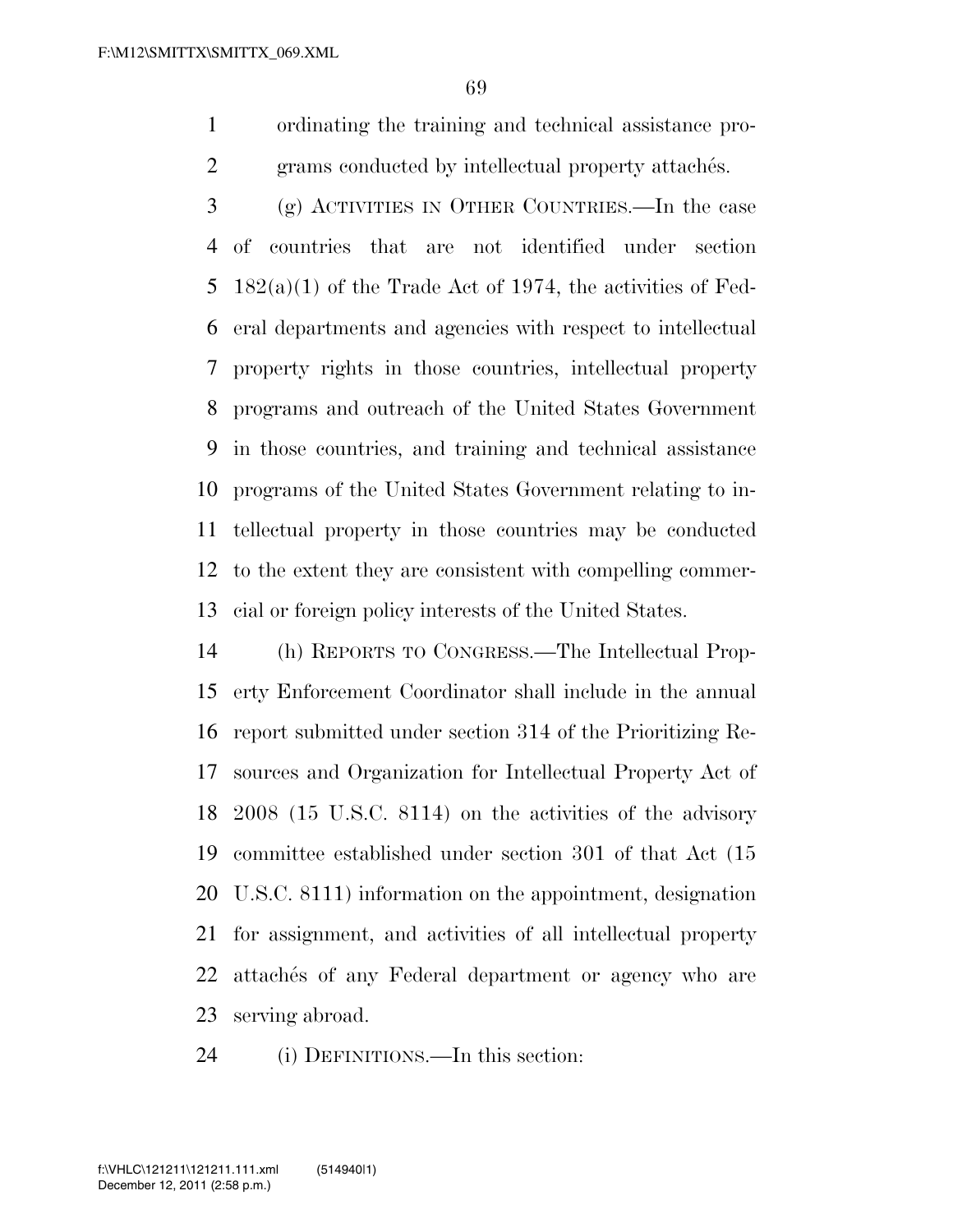(1) DIRECTOR.—The terms ''Director of the Patent and Trademark Office'' and ''Director'' mean the Under Secretary for Intellectual Property and Director of the Untied States Patent and Trade-mark Office.

 (2) INTELLECTUAL PROPERTY ENFORCE- MENT.—The term ''intellectual property enforce- ment'' has the meaning given that term in section 302 of the Prioritizing Resources and Organization for Intellectual Property Act of 2008 (15 U.S.C. 8112).

 (3) INTELLECTUAL PROPERTY ENFORCEMENT COORDINATOR.—The term ''Intellectual Property Enforcement Coordinator'' means the Intellectual Property Enforcement Coordinator appointed under section 301 of the Prioritizing Resources and Orga- nization for Intellectual Property Act of 2008 (15 U.S.C. 8111).

 (4) INTELLECTUAL PROPERTY RIGHTS.—The term ''intellectual property rights'' means the rights of holders of copyrights, patents, trademarks, other forms of intellectual property, and trade secrets.

 (5) USTR.—The term ''USTR'' means the United States Trade Representative.